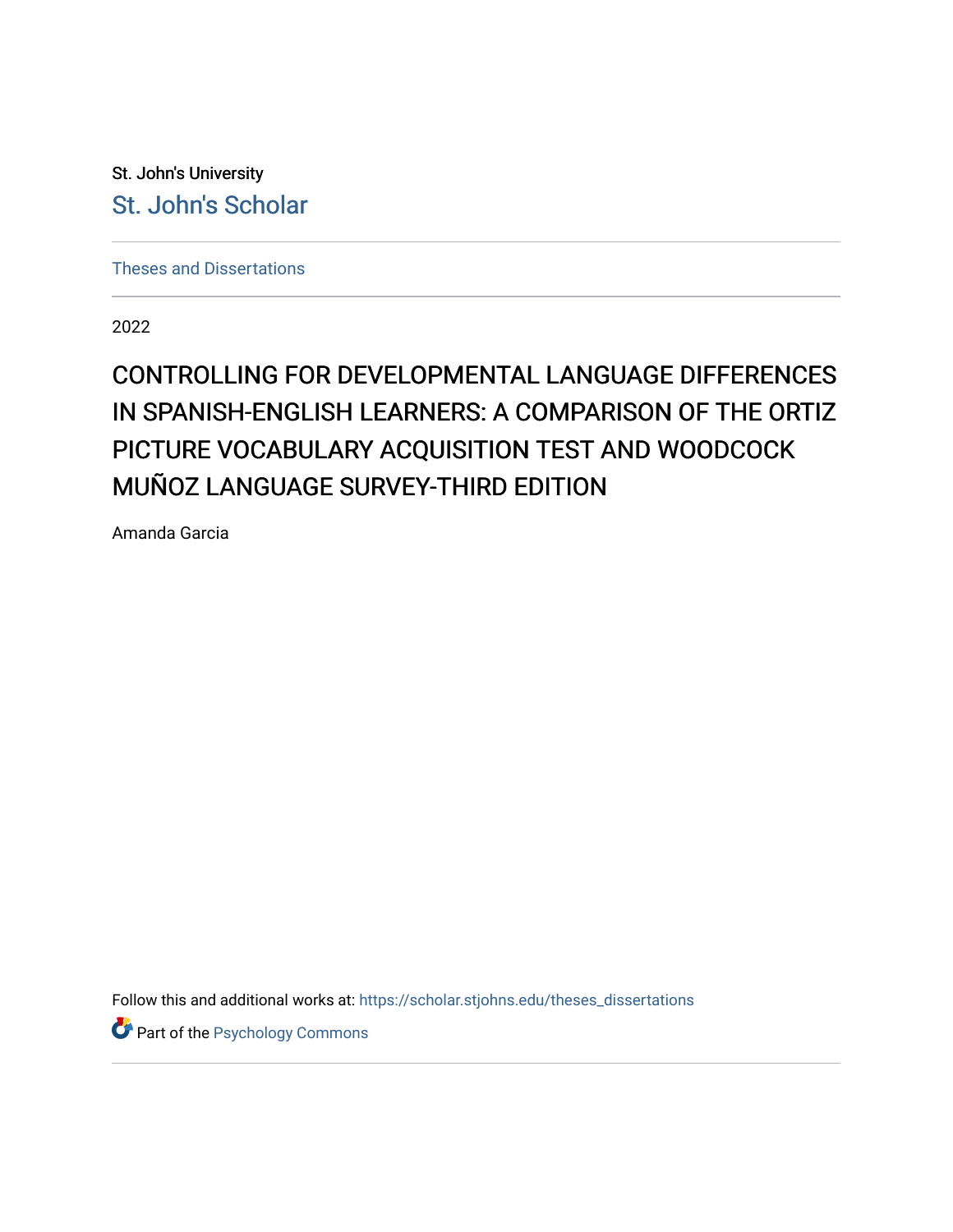# CONTROLLING FOR DEVELOPMENTAL LANGUAGE DIFFERENCES IN SPANISH-ENGLISH LEARNERS: A COMPARISON OF THE ORTIZ PICTURE VOCABULARY ACQUISITION TEST AND WOODCOCK MUÑOZ LANGUAGE SURVEY-THIRD EDITION

A dissertation submitted in partial fulfillment

of the requirements for the degree of

# DOCTOR OF PSYCHOLOGY

to the faculty of the

### DEPARTMENT OF PSYCHOLOGY

of

# ST. JOHN'S COLLEGE OF LIBERAL ARTS AND SCIENCES

at

### ST. JOHN'S UNIVERSITY

New York

by

Amanda García

Date Submitted: September  $8<sup>th</sup>$ , 2021 Date Approved: February  $17<sup>th</sup>$ , 2022

Amanda García Samuel O. Ortiz, Ph.D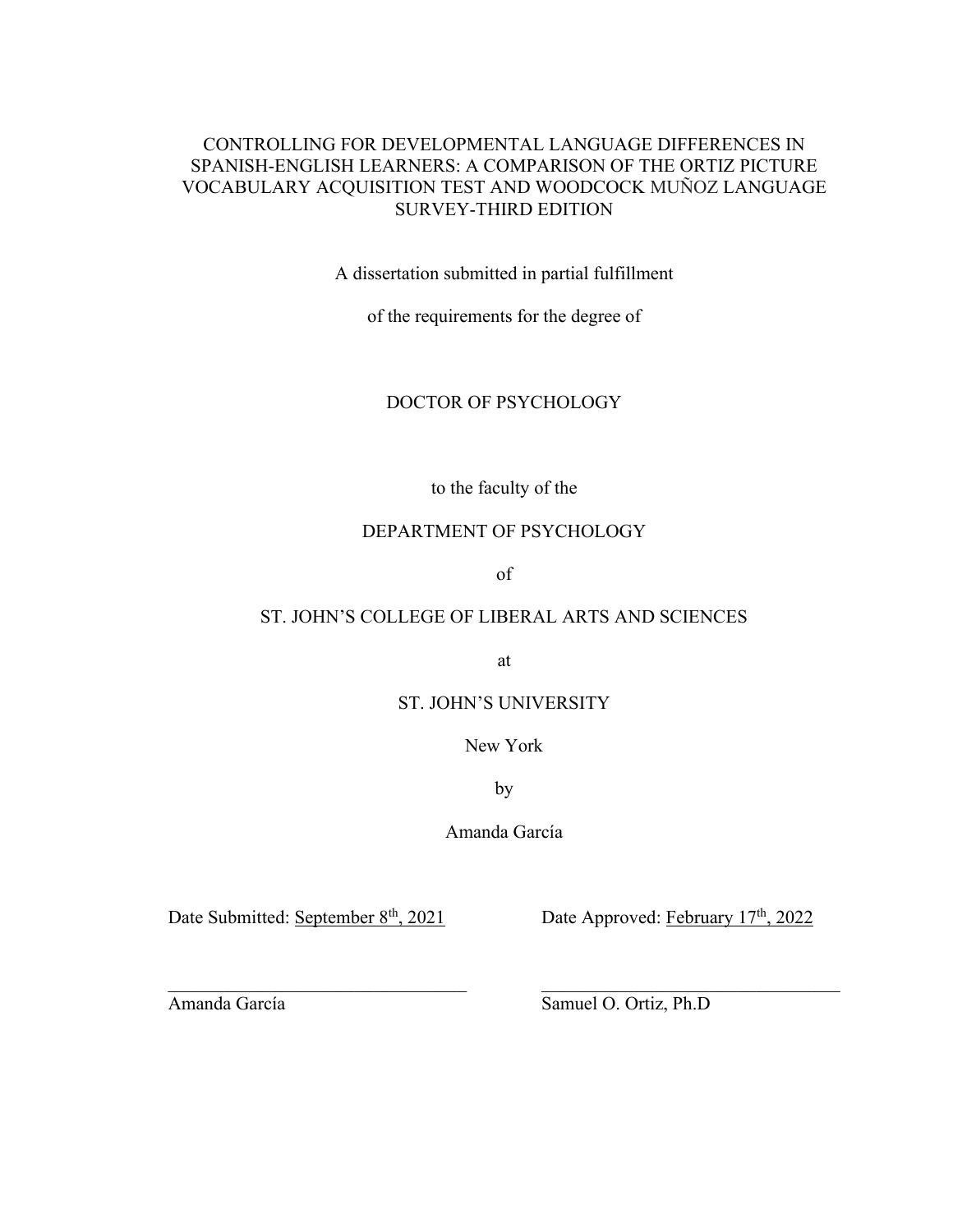**© Copyright by Amanda García 2022**

**All Rights Reserved**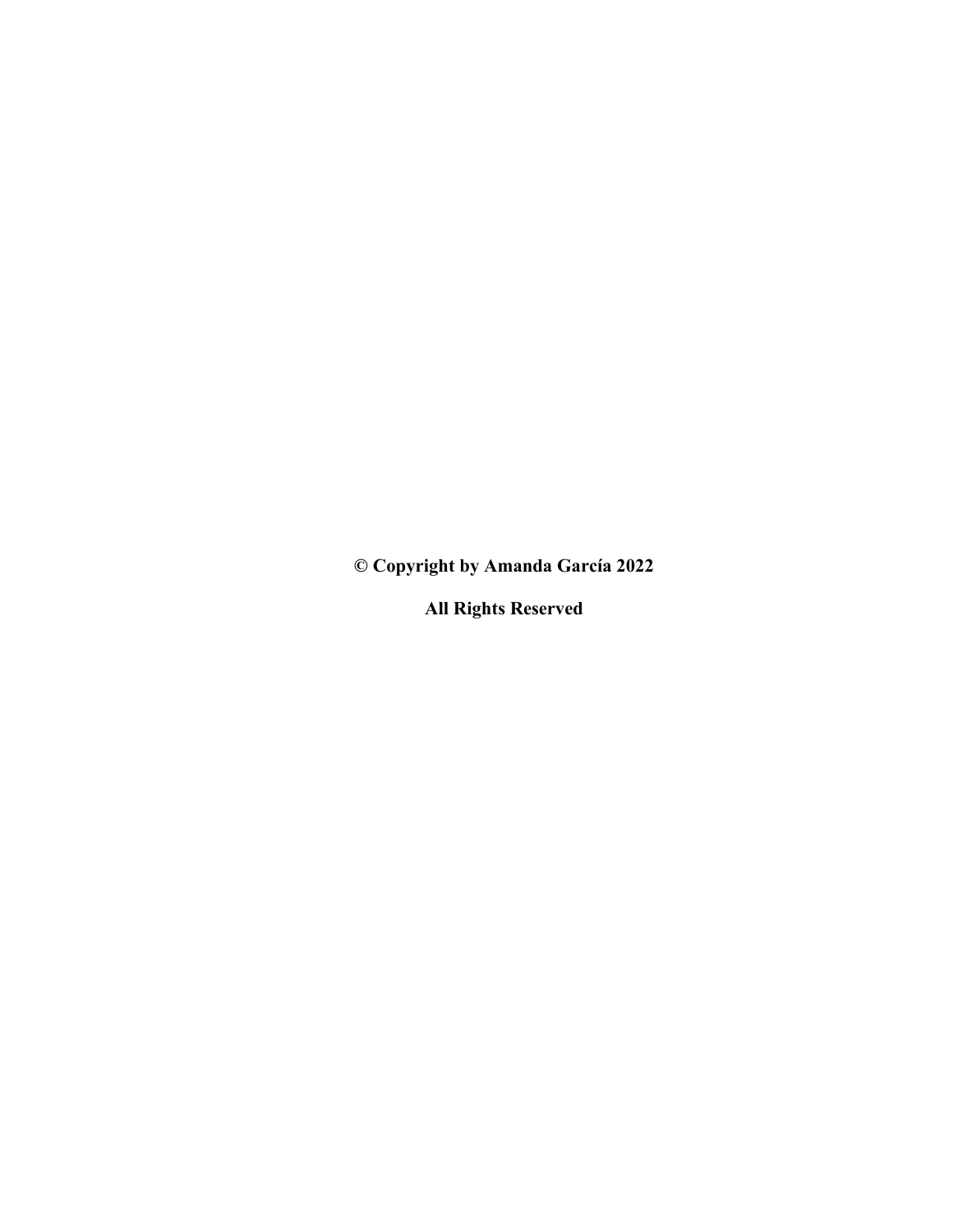#### **ABSTRACT**

# CONTROLLING FOR DEVELOPMENTAL LANGUAGE DIFFERENCES IN SPANISH-ENGLISH LEARNERS: A COMPARISON OF THE ORTIZ PICTURE VOCABULARY ACQUISITION TEST AND WOODCOCK MUÑOZ LANGUAGE SURVEY-THIRD EDITION

Amanda García

The purpose of this study was to determine whether there is a difference in the vocabulary knowledge of Spanish-speaking English Learners (ELs) when controlling for developmental language norms. This research was essential given the multitude of literature indicating the connection between vocabulary skills and later academic success and the substantial achievement gaps between ELs and English Speakers (ESs). Considering the different normative standards in the Ortiz PVAT and WMLS III English, where the former includes bilingual, exposure-based norms, and the latter does not, this study evaluated the vocabulary knowledge of 27 Spanish-speaking ELs between the ages of 5 and 11 years ( $M_{\text{age}} = 8.22$ ). Participants resided in the Northeastern U.S. with English language exposure ranging from 25% to 91% across their lifespan. This study was conducted remotely due to restrictions on face-to-face interactions resulting from the Coronavirus (COVID-19) global pandemic. Parents served as informants providing demographic and language background via a brief interview. The results proved to be beneficial in expanding research and theory. Specifically, the results supported the hypothesis and demonstrated that using tools that incorporate exposure-based norms (i.e., Ortiz PVAT) offers a more accurate measure of vocabulary knowledge, and those lacking these norms place ELs at great risk of being inappropriately labeled with an educational disability. This was observed through ELs performing within the average range in the Ortiz PVAT and oftentimes low average range in the WMLS III, statistically significant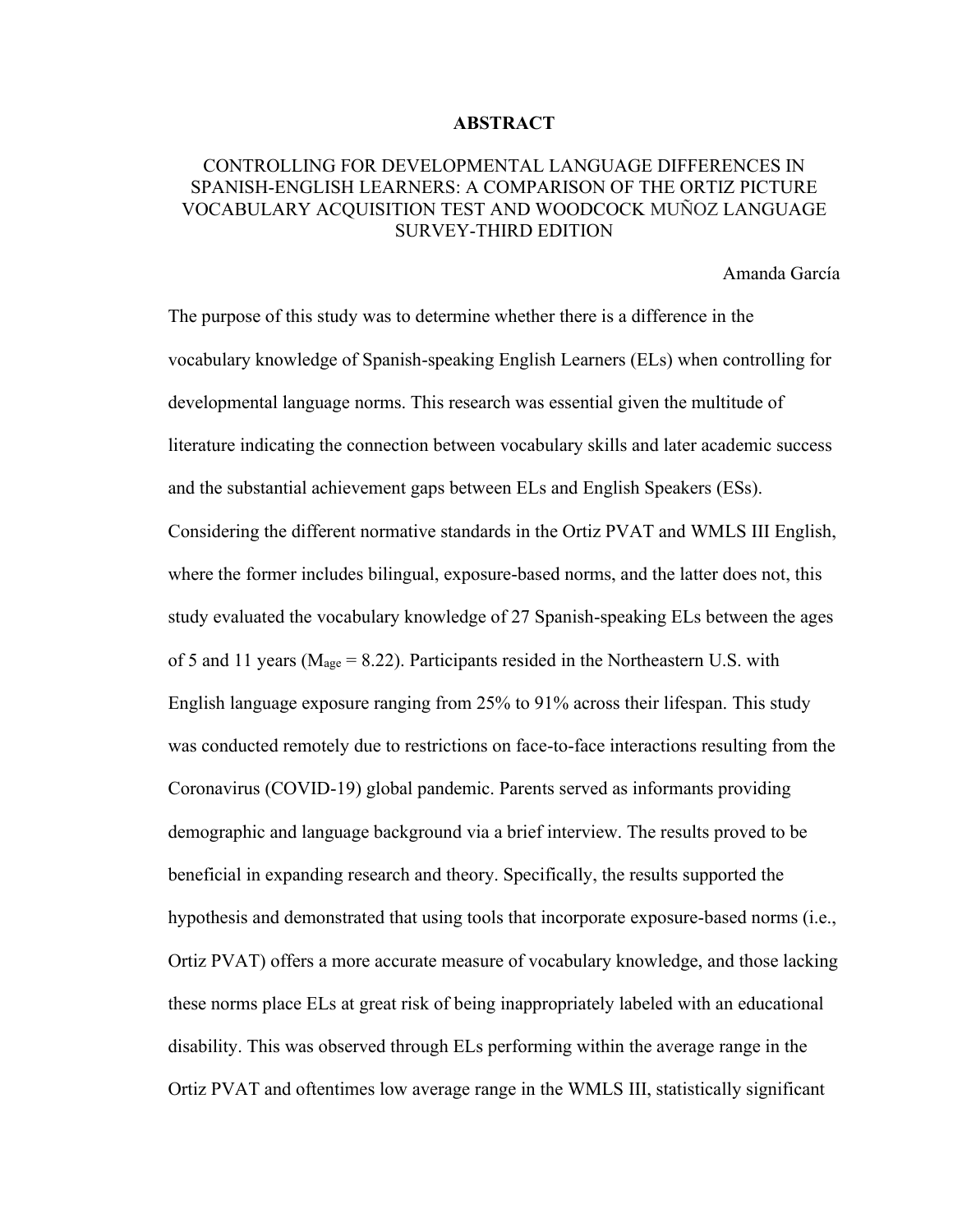differences between score means  $(p < .001)$ , and exceptionally large effect sizes when compared against subtests with non-exposure-based norms (i.e., WMLS III Test 1: Analogies, Test 3: Picture Vocabulary, and Basic English Oral Language Cluster).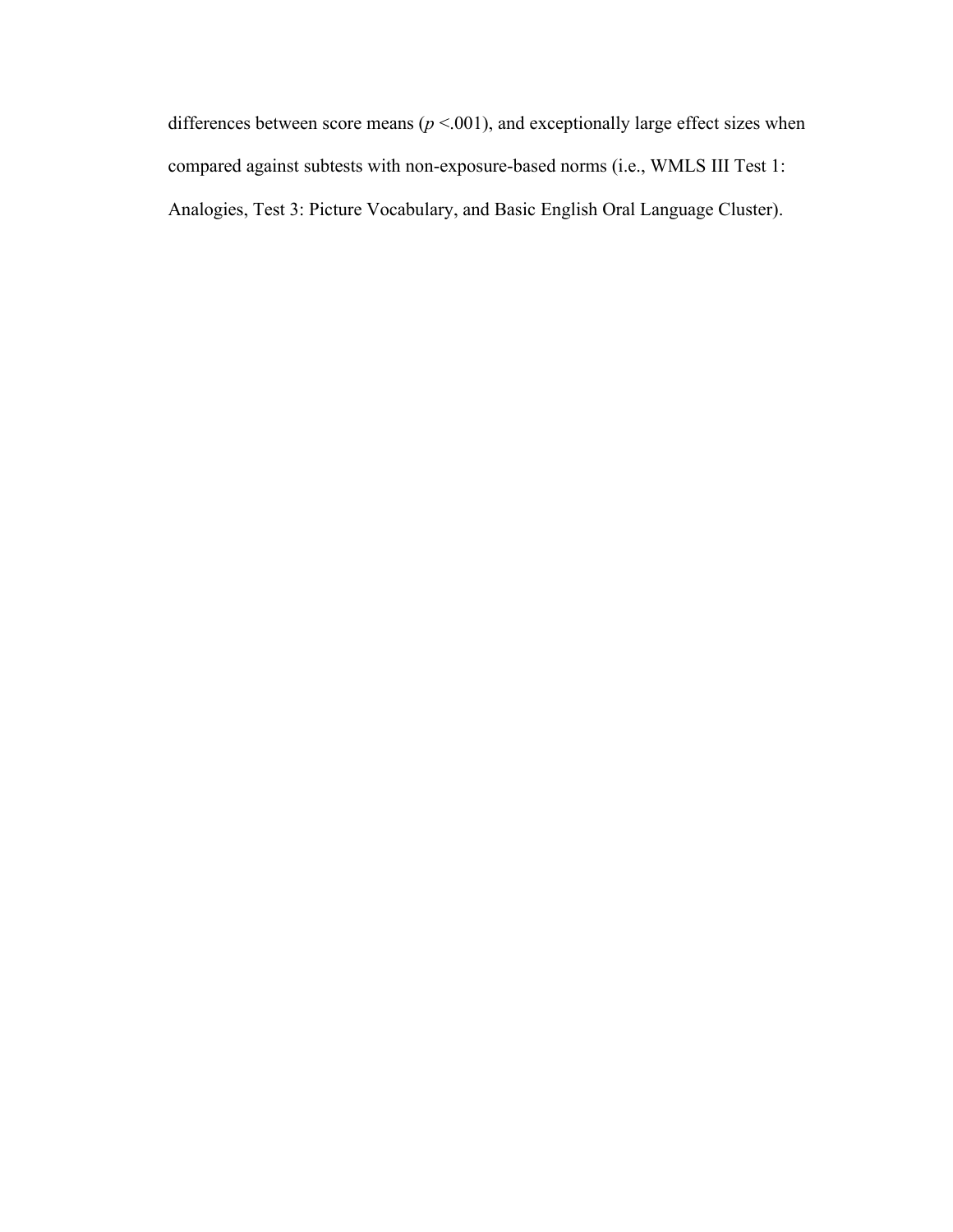# **DEDICATION**

For all those who molded, inspired, and encouraged me, and to all of the children who are English Learners, may your hopes and dreams always be bigger than your fears and doubts. Your success will go beyond anyone's expectations.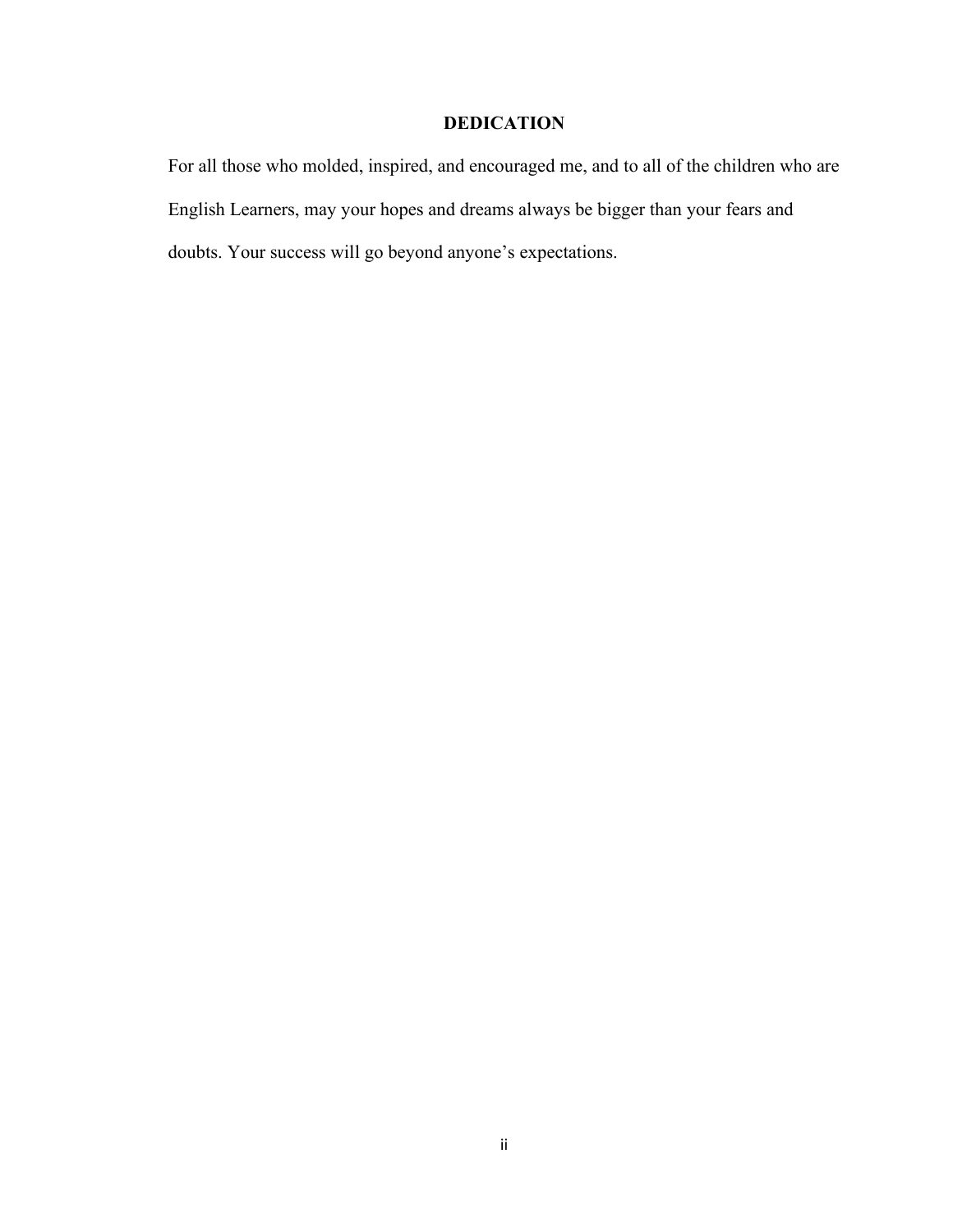#### **ACKNOWLEDGEMENTS**

I am thankful to God for giving me strength when I needed it most and blessing me with the village that has facilitated my success thus far. Only He has truly known how much I have wanted to reach this goal and the work and tears I have put into this. I am grateful to my parents for their love and sacrifices and for raising me to have faith in God. Mami, gracias por tu aliento y los sacrificios que has hecho por mí y mis hermanos.

To my sister, Yajaira ("Aya"), and my cousin, Edgar ("Eggie") – thank you for your unconditional love and support. I would not be the woman I am today if it were not for you both playing such a huge role in my life. I have always looked up to each of you for your immense strength and resilience. Aya, you have taught me never to give up. You and mami have shown me what it is to be a strong, independent woman. Eggie, you taught me to strive for greatness at everything I do and never settle for less. To my sister, Jessica, thank you for listening, praying, and being by my side. To my fiancé, Michael, I am truly blessed to have you in my life, and your constant efforts at pushing me through this difficult chapter have made me love you more. Thank you for your ongoing encouragement and your positive attitude. I look forward to a lifetime of accomplishments with you and our future family. To my brother-in-law, Victor, thank you for always lending an ear and supporting me through a number of "bumps" in the road. To my best friend, Monse, thank you for your patience and for always being there for me through many rollercoasters, especially this one. You have always made time to listen to my ideas and helped me in any way necessary. I am blessed to have you as my best friend. To my good friend, Liz, thank you for loving me like a daughter. You believed in me and supported me in every aspect, and I am eternally grateful. Dr. Soye

iii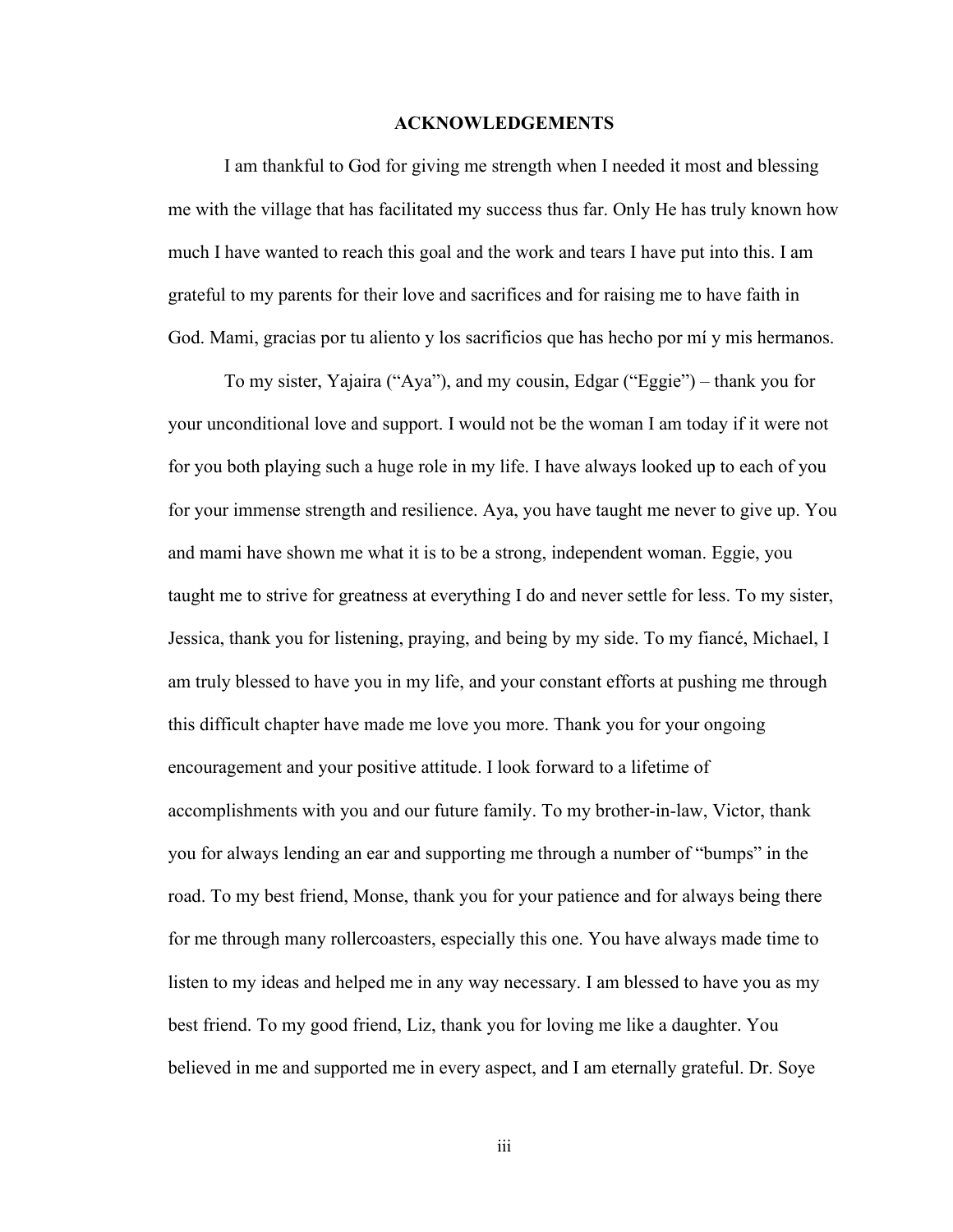Zaid-Muhammad ("Dr.  $Z$ ") – You have been more than a mentor to me. We have become family. Thank you for empowering me and reminding me that this journey has been about the woman that I am becoming. I love you all. Words cannot express my gratitude. I hope that I have made you all proud.

Thank you, Dr. Samuel O. Ortiz, Dr. Marlene Sotelo-Dynega, and Dr. Dawn P. Flanagan. It has been an honor to have had you all on my committee. Finally, a very special thank you to the children and families who made my study possible. None of this would have become a reality without your willingness and desire to see a change in tools, methods, and strategies used to evaluate English Learners. Thank you.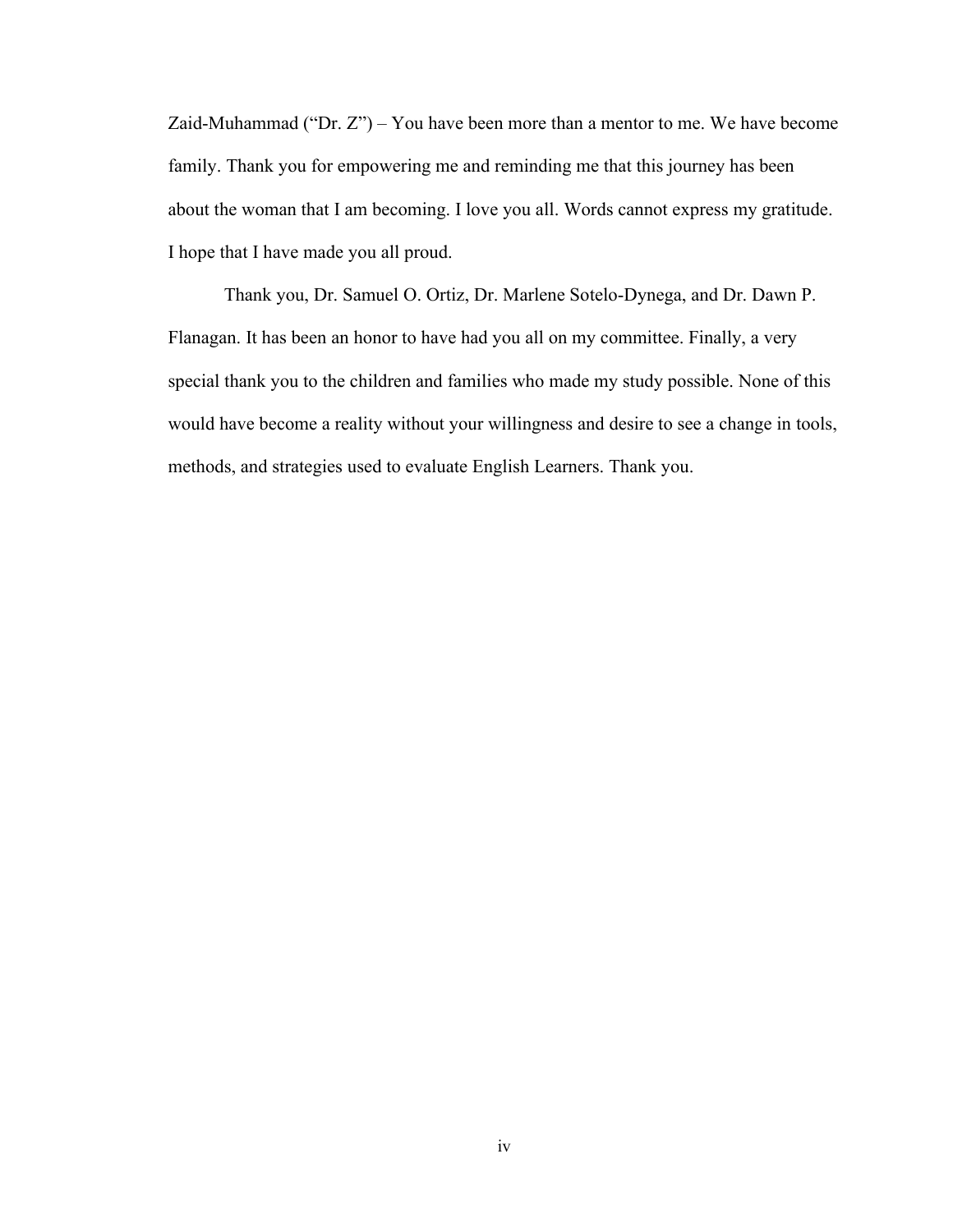# **TABLE OF CONTENTS**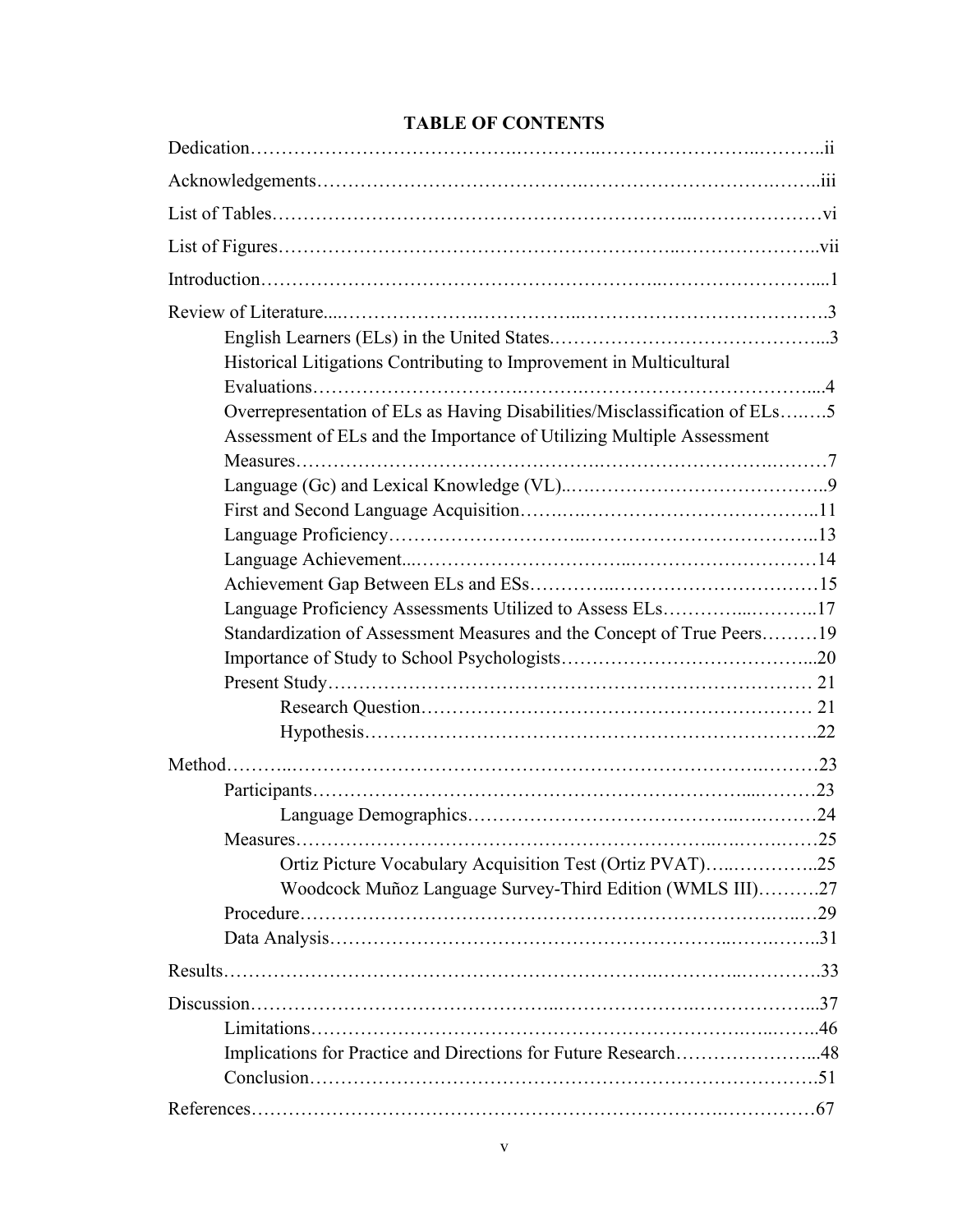# **LIST OF TABLES**

| Table 3. Descriptive Statistics for Ortiz PVAT and WMLS III English       |  |
|---------------------------------------------------------------------------|--|
|                                                                           |  |
| Table 4. Pearson Correlations for Ortiz PVAT and WMLS III English         |  |
|                                                                           |  |
| Table 5. One-Sample T-Test Comparisons and Cohen's d Effect Sizes of      |  |
| Ortiz PVAT and WMLS III English Means against Normative Means57           |  |
| Table 6. Paired Samples T-Tests and Cohen's d Effect Sizes for Ortiz PVAT |  |
|                                                                           |  |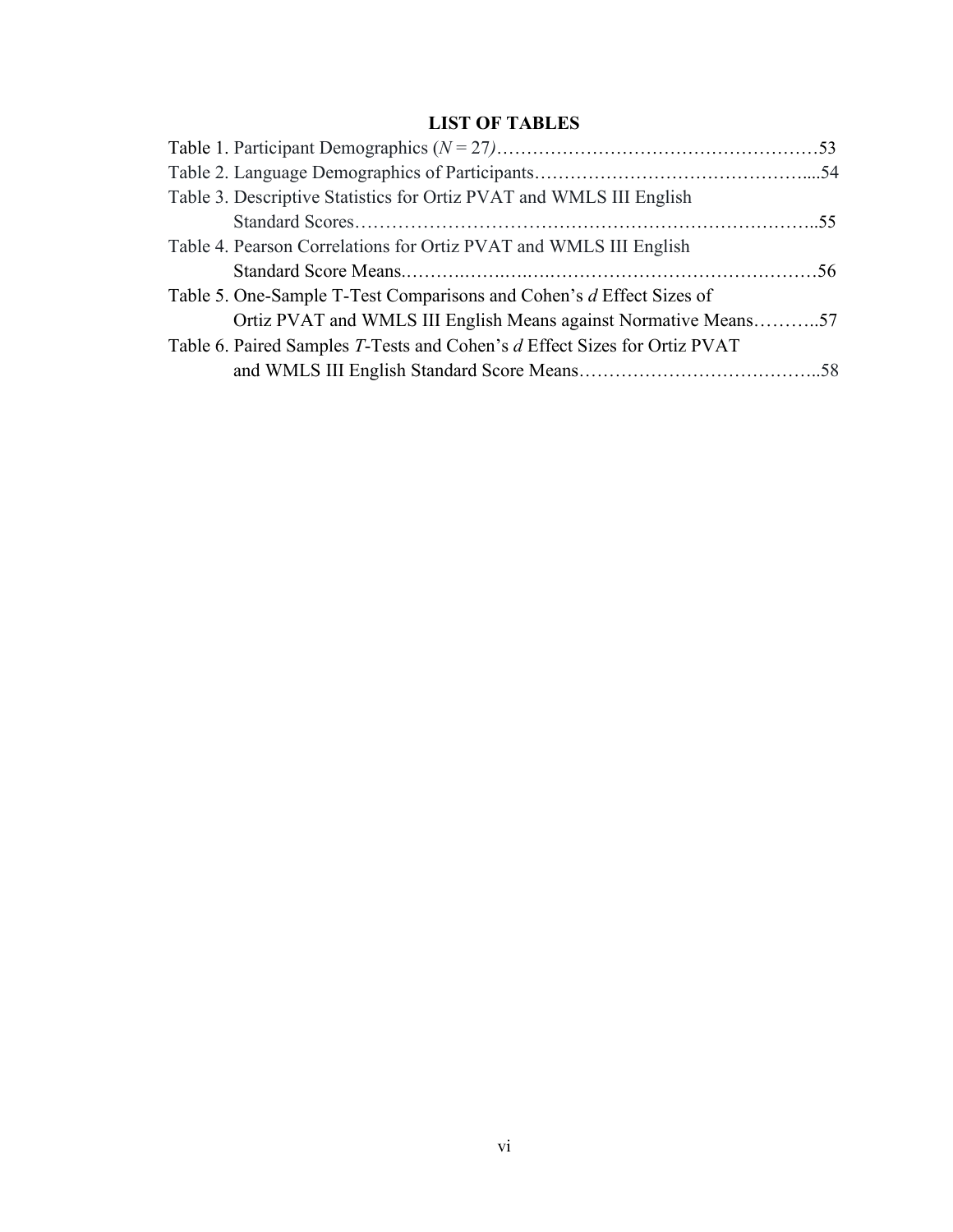# **LIST OF FIGURES**

| Figure 3. Cohen's d Effect Sizes of Ortiz PVAT and WMLS III English -         |  |
|-------------------------------------------------------------------------------|--|
|                                                                               |  |
| Figure 4. Cohen's d Effect Sizes of Ortiz PVAT and WMLS III English -         |  |
|                                                                               |  |
| Figure 5. Performance of Spanish-English Learners (Ages $5 - 11$ ) Across the |  |
|                                                                               |  |
| Figure 6. Performance of Spanish-English Learners (Ages $5 - 11$ ) Across the |  |
|                                                                               |  |
| Figure 7. Relationship Between Spanish-English Learners' (Ages $5 - 11$ )     |  |
| English Language Exposure and Performance in the Ortiz PVAT                   |  |
|                                                                               |  |
| Figure 8. Relationship Between Spanish-English Learners' (Ages $5 - 11$ )     |  |
| English Language Exposure and Performance in the Ortiz PVAT                   |  |
|                                                                               |  |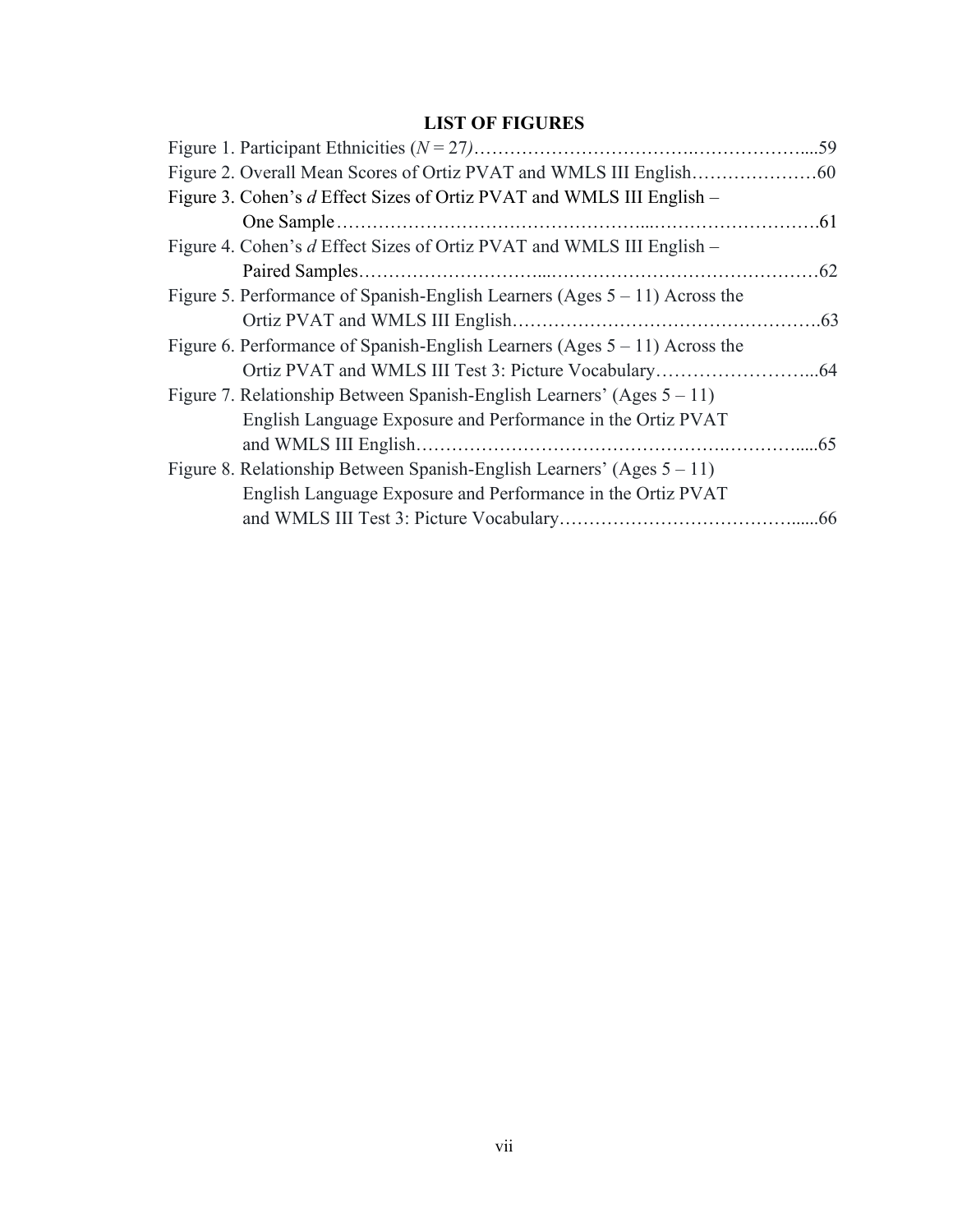#### **Introduction**

The ethnic, cultural, and linguistic populations within the United States (U.S.) have grown exceedingly for decades (Jones, 2014). In 2017, the U.S. Census Bureau (2018) reported that approximately 49.9% of students in elementary schools were non-Hispanic White. Of notable importance is the decrease in non-Hispanic White students enrolled and the increase of students from other races, particularly Hispanics. It is anticipated that Hispanic Americans will make up approximately 24% of the population by the year 2050 (Ortiz et al., 2008). As the diversity within the United States' population continues to increase rapidly, appropriate assessment methods and tools are necessary in order to make decisions that best support the education of culturally and linguistically diverse students.

As a field, there has been an increase in the importance and use of empirically supported methods alongside theoretically guided conceptualizations and analyses to collect data and guide decision-making processes (Flanagan et al., 2010). The National Association of School Psychologists (NASP) is dedicated to advancing the field of school psychology by advocating and providing services that "promote nondiscriminatory, culturally responsive professional practices and equitable, high-quality education for all of our nation's children and youth" (National Association of School Psychologists [NASP], 2017). It is the responsibility of school psychologists to understand and deliver psychological services that are culturally and linguistically appropriate for students (NASP, 2015; Ortiz et al., 2008).

The purpose of the present study was to determine whether there is a difference in the vocabulary knowledge of Spanish-speaking English Learners (ELs) when controlling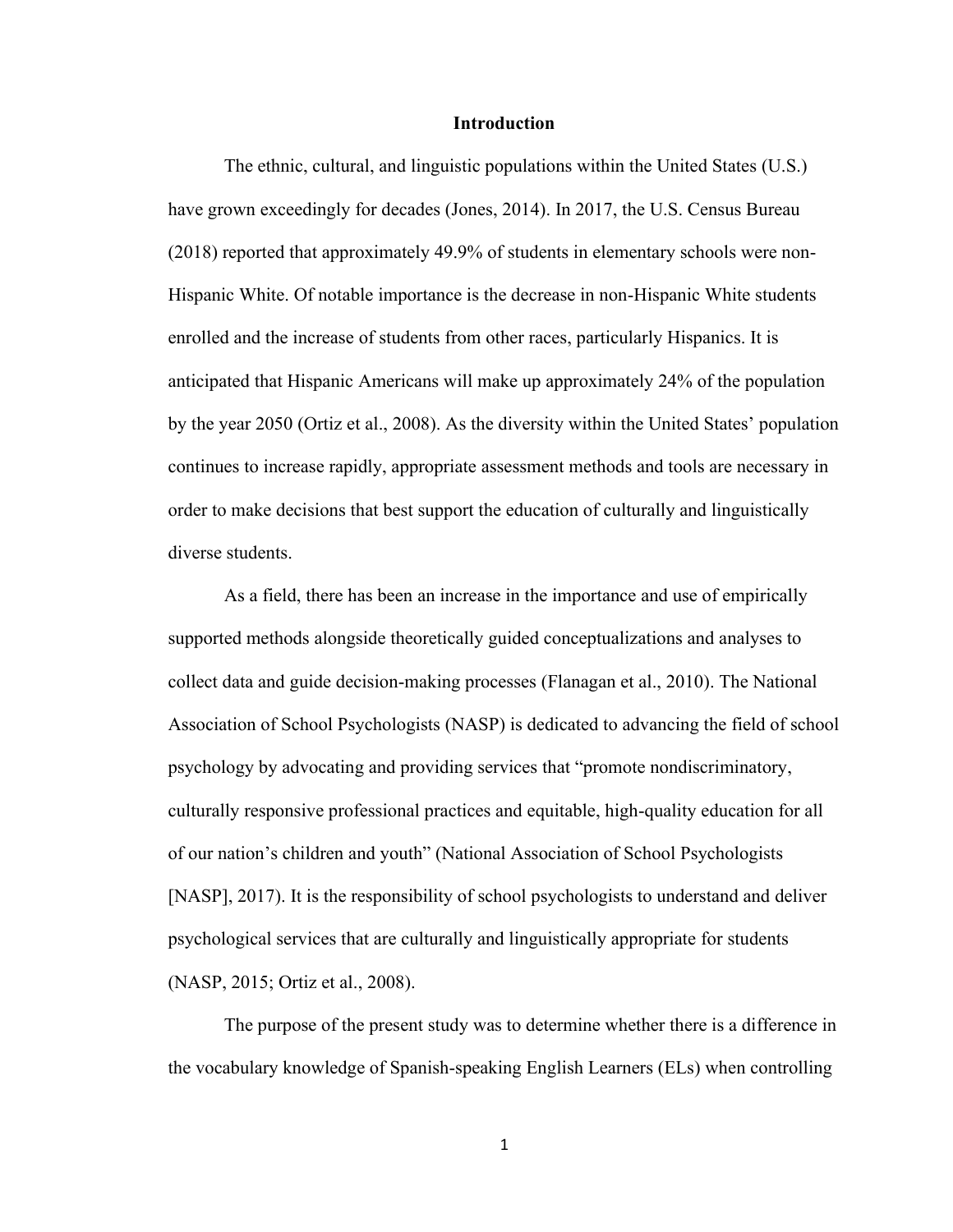for developmental language norms. In addition, this research aimed to identify fair assessments that could be used to make data-driven decisions concerning the unique educational needs of ELs. Results obtained from this study could enhance assessment measures and increase the field's knowledge of ELs and their language development. This study was necessary given the ample amount of research positing a connection between language abilities and educational success. In addition, a vast amount of literature suggests there are substantial academic achievement gaps between ELs and ESs.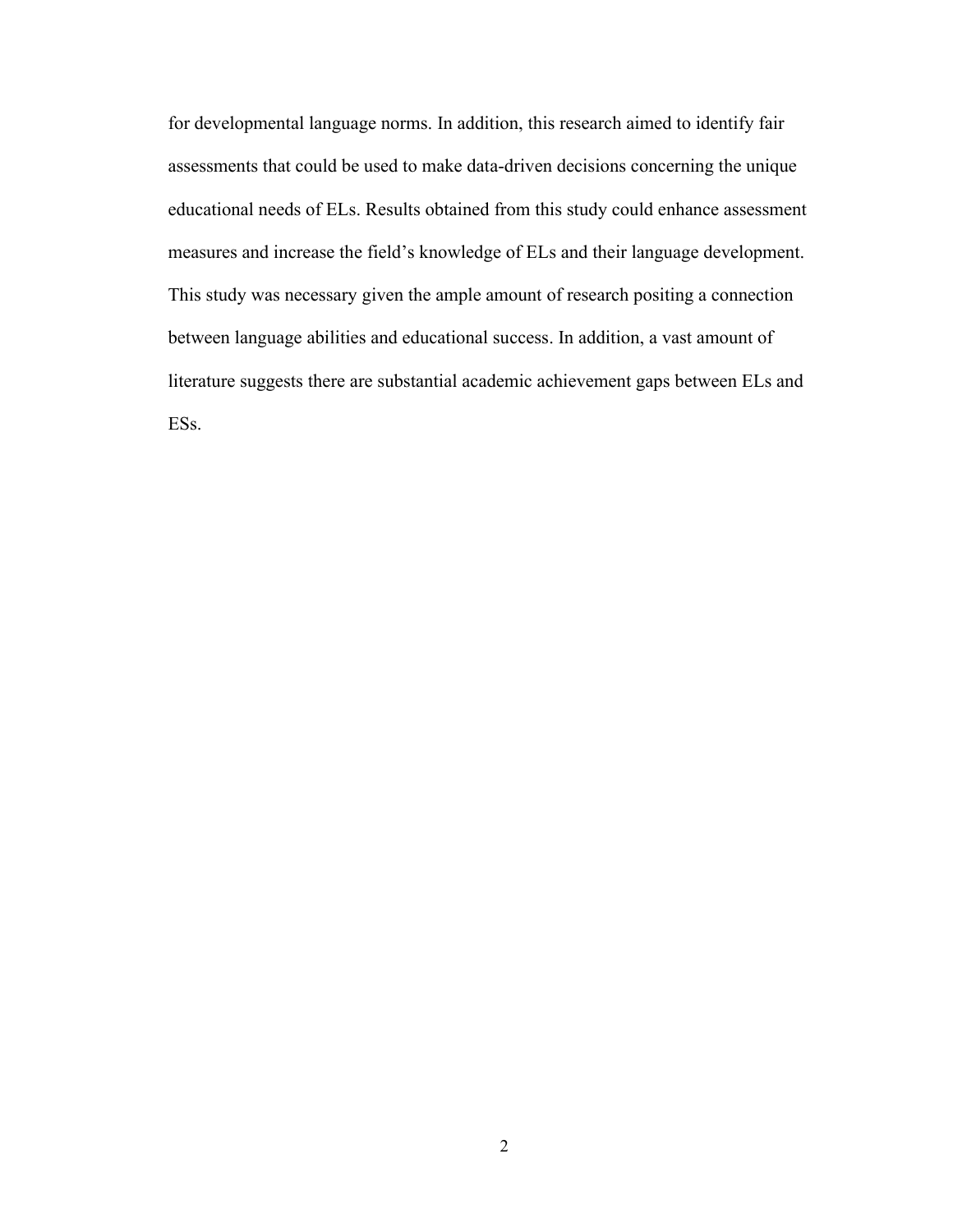#### **Review of Literature**

#### **English Learners (ELs) in the United States**

An English Learner (EL) is an individual whose native language is something other than English (Ortiz, 2019) and who is in the process of learning English (Lopez  $\&$ Velasco, 2017). This population may include not only students who have immigrated to the U.S. but also students born in the U.S. whose home language is something other than English. There is an increase in diversity (Nahari et al., 2017) and ELs in the American public education system (United States Census Bureau [U.S. Census Bureau], 2018; Lopez & Velasco, 2017; Verdugo & Flores, 2007; August et al., 2005). Approximately 4.9 million ELs were enrolled in the U.S. public schools in fall 2016; this was an increase from the 3.8 million EL students enrolled during fall 2010 (National Center for Education Statistics [NCES], 2019). Within the EL student population, there are over 400 languages spoken (Lopez & Velasco, 2017). Spanish is one of the most commonly spoken languages in the U.S. and within the public-school system (NCES, 2019); data indicates that 80% of ELs in the U.S. speak Spanish (Wagner et al., 2005), and Spanish-speaking EL students comprised 76.6% of ELs enrolled in a public school in fall 2016 (NCES, 2019). Additionally, this survey also determined that, as of fall 2016, ELs are more commonly enrolled in urban public schools as opposed to parochial/private schools (NCES, 2019).

Many EL students are academically ill-prepared upon entering high school (Berman et al., 1995). ELs are more likely to perform poorly academically (Skiba et al., 2008) and are at a higher risk of dropping out of school in comparison to other students (Nahari et al., 2017; Rhodes et al., 2005) who are monolingual English Speakers (ESs).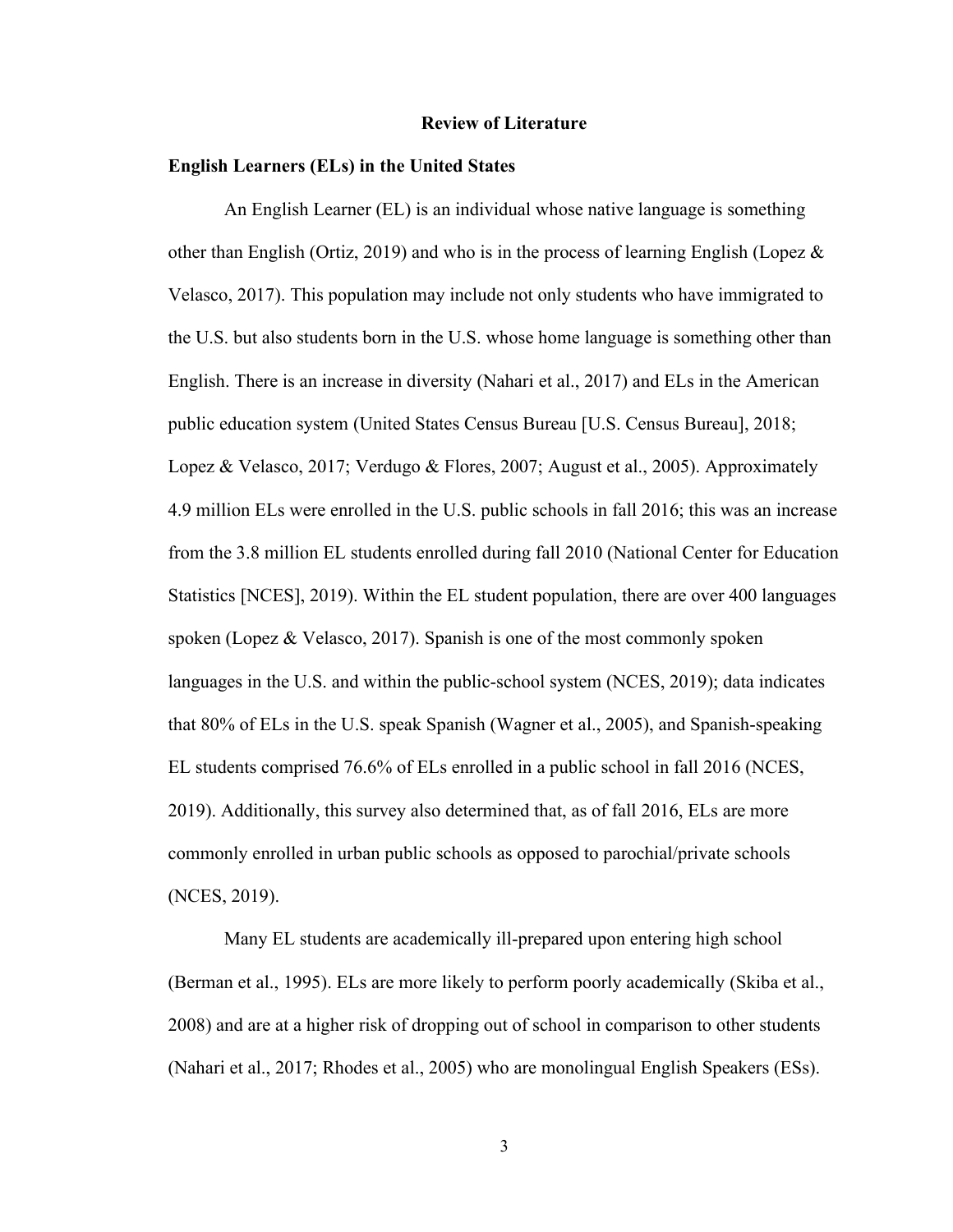Funding in schools is limited, and education systems have to manage shortages of resources and adequately trained educators of ELs (Verdugo & Flores, 2007). Due to lack of research, inapt educational policies, and the challenges of educators in understanding this population, it remains unclear how to improve methods of educating ELs (Verdugo & Flores, 2007). Despite professional standards and guidelines developed to assess students who are culturally and linguistically diverse (Ortiz, 2019), there is no one set way of educating ELs (Berman et al., 1995).

#### **Historical Litigations Contributing to Improvement in Multicultural Evaluations**

Throughout the last 50 years, there have been numerous litigations against the U.S. education system on behalf of families and advocates of culturally and linguistically diverse students. *Arreola v. Santa Ana Board of Education* (1968) and *Diana v. California State Board of Education* (1970) were two court cases that argued the inappropriate placement of Mexican-American children in special education classrooms. Specifically, in *Diana v. California State Board of Education* (1970), Mexican-American students were disproportionately placed in classrooms for students deemed "educationally mentally retarded." As a result of these legal proceedings, assessments of culturally and linguistically diverse students required the use of comprehensive assessments, encouraging involvement from the student's families, and requiring consideration of culture prior to making special education determinations. The rulings resulting from *Diana v. California State Board of Education* (1970) require that EL students are evaluated in their primary language as well as English by a bilingual examiner or bilingual interpreter if one is unavailable. The ruling also required clinicians to reduce their reliance on assessments that are language-oriented (Figueroa, 1989).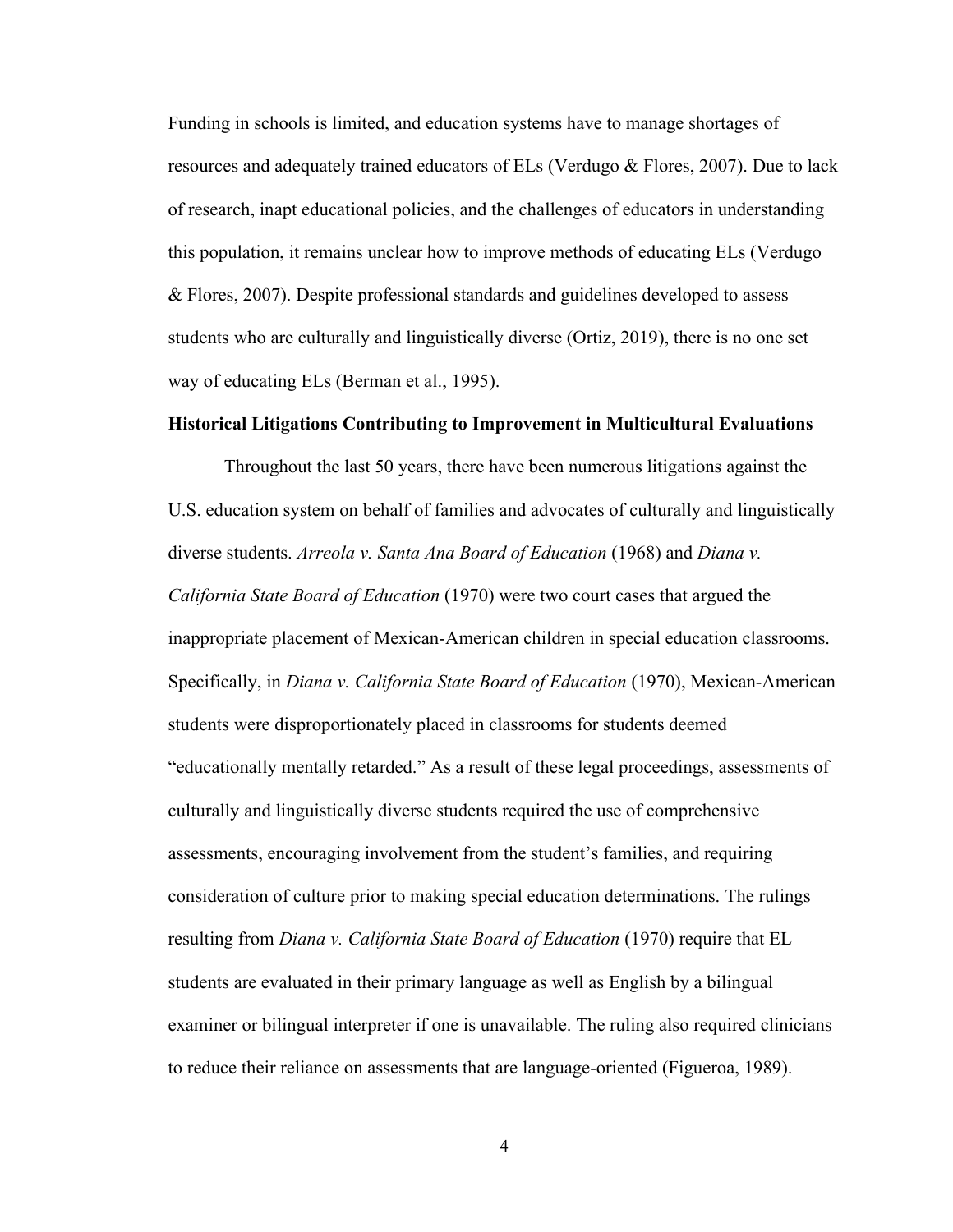Similar to the abovementioned court proceedings, *Guadalupe v. Tempe Elementary School District* (1972) argued against the inappropriate assessment and placement of Hispanic and Native American students in special education classrooms. The outcome of this ruling required students to obtain evaluations that are multidimensional, including an assessment of the student's adaptive skills and a parent interview (Jacob-Timm & Hartshorne 1998, as cited by Esquivel et al., 2007).

The Individuals with Disabilities Education Act (IDEA), formerly known as the Education for All Handicapped Children Act, was enacted in 1975. This federal law mandates that students with disabilities between the ages of 3 and 21 obtain free and appropriate public education (IDEA, 2004; NCES, 2019). IDEA was reauthorized in 2004 in an effort to increase accountability of student progress (IDEA, 2004). Specifically, schools have to utilize evidence-based interventions/methods to support struggling students, coordinate research, and recruit personnel that are appropriate role models for ethnic and linguistically diverse students (IDEA, 2004). More recently, the Every Student Succeeds Act (ESSA), a legislation passed by President Obama in 2015, ultimately led to a shift in oversight over the academic achievement of ELs from the federal government to the state level. Under this federal mandate, schools are required to annually evaluate the English language proficiency of ELs (U.S. Department of Education, n.d.). Some federal regulations within ESSA have been repealed by the U.S. Congress; however, it is unclear how the amendment of this legislation will impact the protective provisions of ELs (Kangas, 2018).

### **Overrepresentation of ELs as Having Disabilities/Misclassification of ELs**

Despite the court rulings and federal mandates, EL students continue to be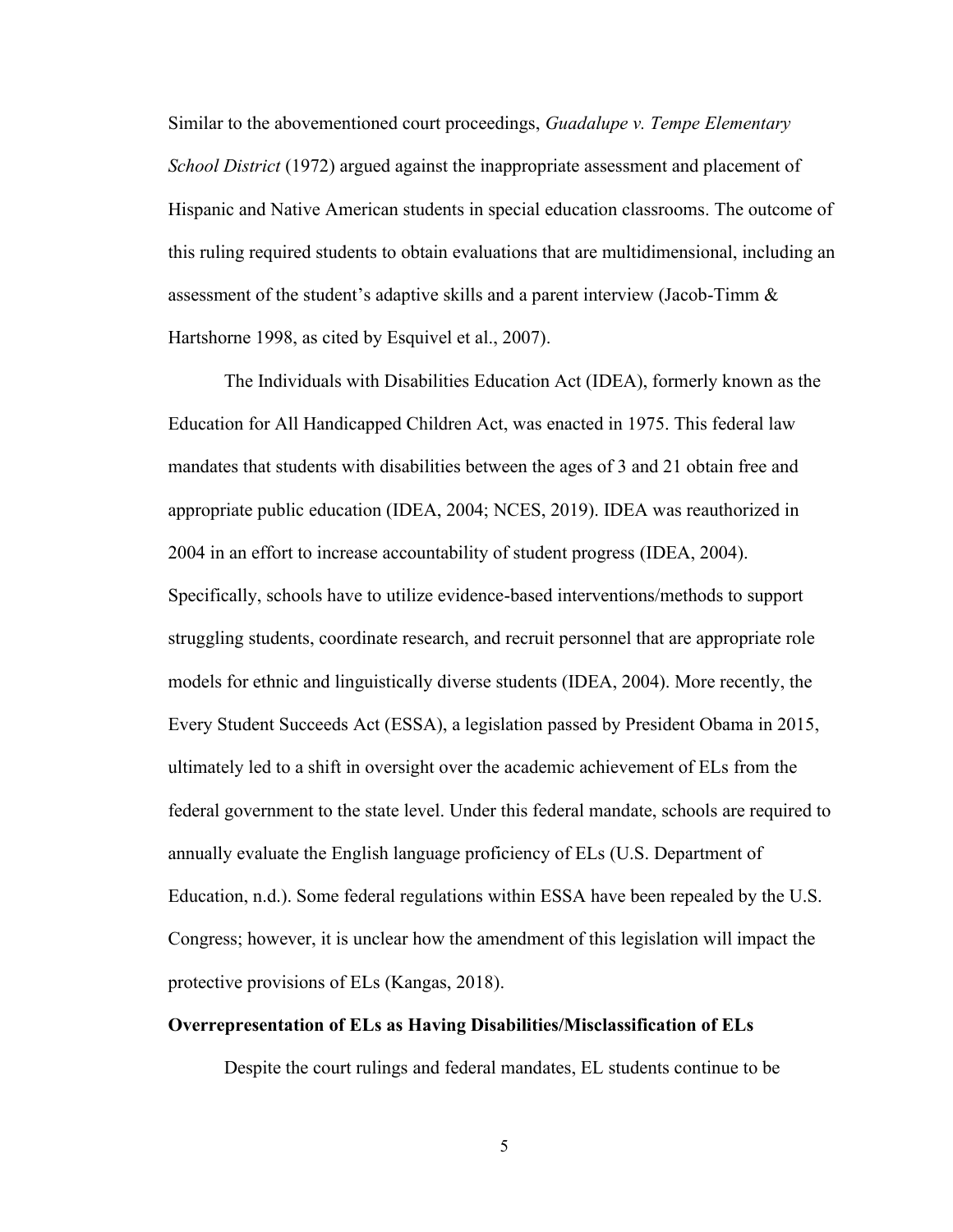overrepresented in special education (Rhodes et al., 2005; Esquivel 1996, as cited by Esquivel et al., 2007; NASP, 2015). In fall 2016, approximately 700,900 or 14.2% of EL students in public schools were identified as having a disability (NCES, 2019). Of the most frequently reported reasons for referring EL students for a special education evaluation, short attention span, poor academic functioning, and oral language factors were most consistent (Rhodes et al., 2005). ELs are often misclassified in special education due to evaluators inappropriately interpreting assessment results (NASP, 2015; Rhodes et al., 2005) or using measures that are inappropriate for the student (Rhodes et al., 2005; Dailor, 2011).

An investigation of educational classifications in the 2017-2018 school year determined that Learning Disability was the most frequently recommended classification, followed by Speech or Language Impairment (NCES, 2019). Due to the nature of a learning disability, the rates at which EL students are classified vary from state to state (Wagner et al., 2005). As per the National Center on Educational Outcomes (NCEO, 2016), approximately 49% of EL students recommended for special education were classified with a learning disability, and 19% were classified with a speech or language impairment. In comparison, approximately 38% of ES students were classified with a learning disability and 17% with a speech and language classification (U.S. Department of Education, n.d.). The enormous number of EL students classified with these disabilities contradicts incidence estimates for severe reading disabilities of approximately 5% in all alphabetic languages (Snowling 2000, as cited by Wagner et al., 2005). Appropriately identifying ELs "with learning disabilities is hampered by a lack of theory and empirical norms that describe the normal course of language and literacy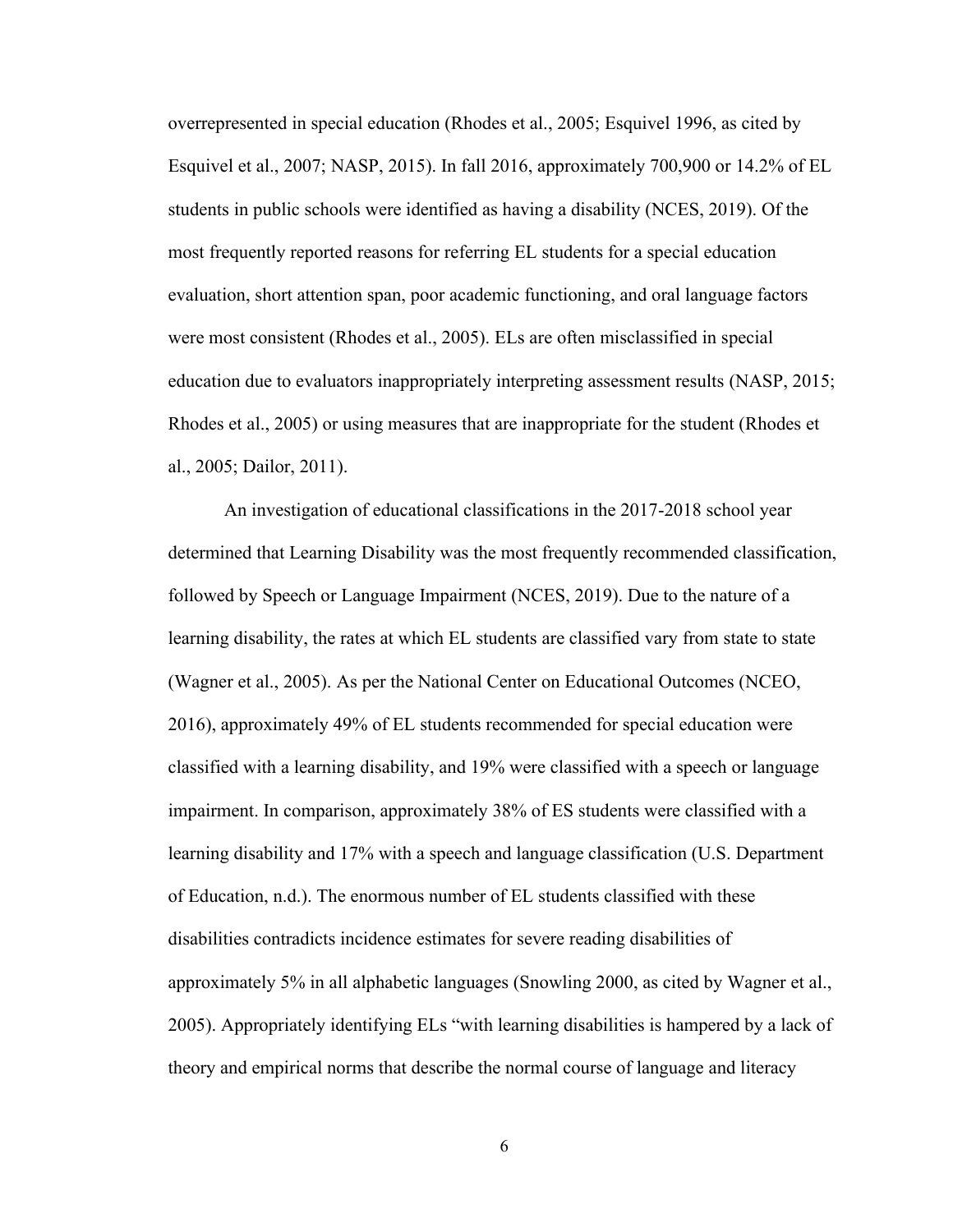development for ELs, and the individual, school, and societal factors that relate to that development" (Wagner et al., 2005, p. 13).

Efforts at establishing criteria for a learning disability have been made but were unsuccessful (Wagner et al., 2005). The brain has one phonological processor that keys into the language(s) to which a person is exposed (Wagner et al., 2005); as such, a deficit in the processor can impact language acquisition and reading abilities (Wagner et al., 2005). This also indicates that one cannot experience a true disability in solely one language. If an EL student has established typical phonological skills in his/her native language, then a low score in an English assessment of phonological skills should be explained by insufficient English proficiency and/or lack of instruction and not a disability (Wagner et al., 2005).

Yzquierdo et al. (2004) conducted a study further demonstrating the inappropriate placement of ELs in special education. Specifically, the researchers examined the results of cognitive and language assessments previously administered to EL students in a culturally diverse area during a special education evaluation. This study determined that of the ELs whose cognitive abilities were evaluated in English only, 28% of them were determined eligible for special education services while only 10% were deemed ineligible (Yzquierdo et al., 2004). ELs who obtained evaluations in their native language were not less likely to be deemed ineligible for special education when compared to ELs assessed in English only (Yzquierdo et al., 2004).

#### **Assessment of ELs and the Importance of Utilizing Multiple Assessment Measures**

Early research, particularly research conducted prior to the 1990s, was developed on the perception that being culturally and/or linguistically diverse was indicative of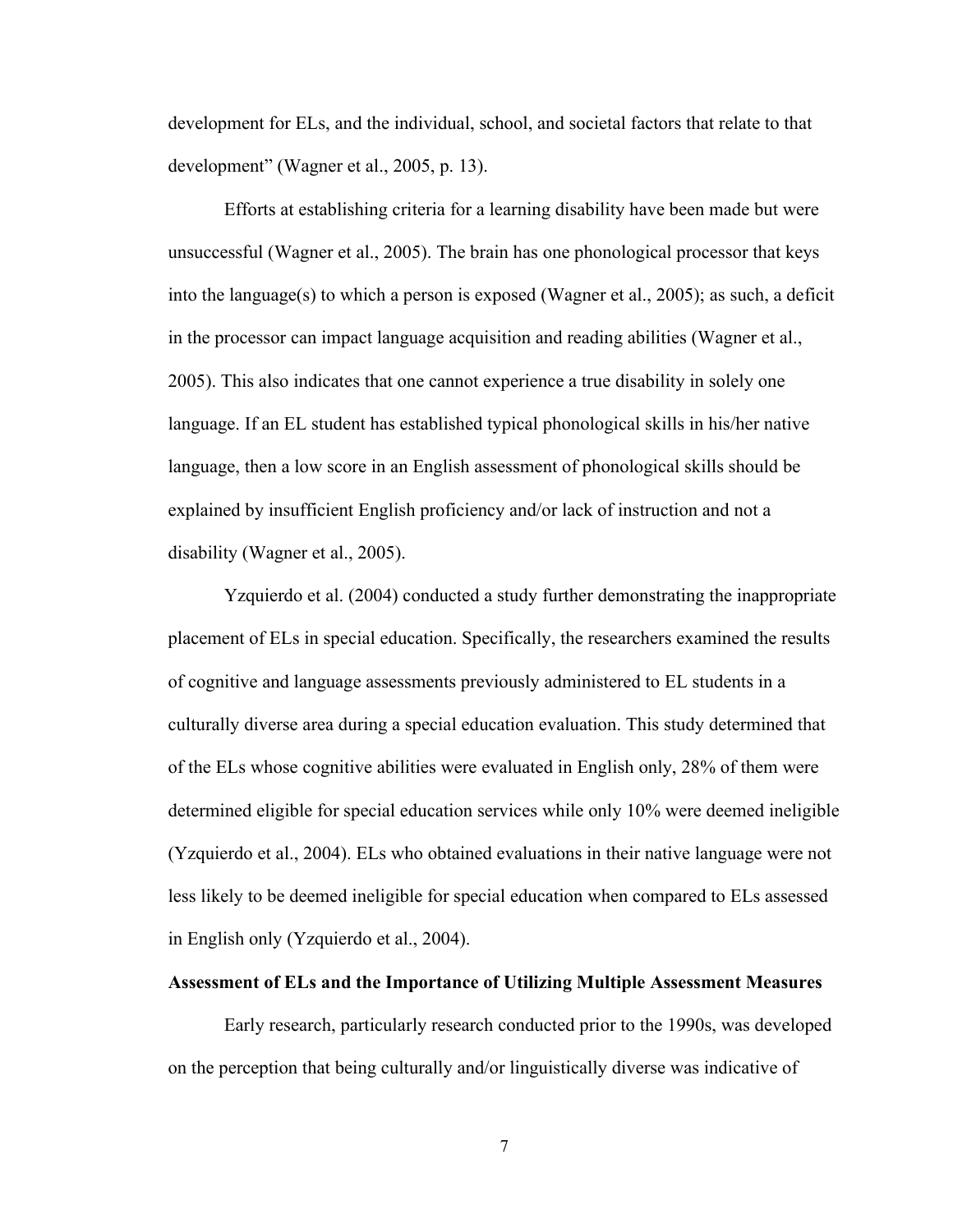subaverage abilities (Newell & Chavez-Korell, 2017). Many psychological constructs and assessment measures were built upon theories and normed to populations not reflective of (Byrne et al., 2009; Yzquierdo et al., 2004) ELs in the U.S. In order to avoid classifying ELs with disabilities due to their limited proficiency in English, the U.S. Department of Education (2015) obliges school districts to ensure EL students are evaluated in an appropriate language. As indicated by Ortiz (2008), the way cultural and linguistic factors collectively impact assessment performance is poorly researched.

Of great concern when evaluating students, especially ELs, is the use of assessments that are valid and reliable. Dailor (2011) administered a survey to nationally certified school psychologists and determined that one of the most frequently reported ethical concerns for practitioners was assessment-related. Validity may be impacted by language. If a student does not understand task demands because it is presented in a language that he/she does not comprehend, the task is not a valid measure. Although it is impossible to eliminate all biases from an assessment (Ortiz, 2014), further research is needed to ensure that psychological constructs and measures in assessment tools are appropriate for use (Byrne et al., 2009) with students of different cultures whom they are being utilized with.

Assessing culturally and linguistically diverse students appropriately requires the use of multiple assessment methods. "Assessment in only the native language or English can give an incomplete picture of a student's knowledge, skills, and instructional needs" (Wagner et al., 2005, p. 10). A thorough review of the student's records, including their cumulative records, recent physical examination, educational history, a home language survey, and any social history evaluations that provide information regarding the family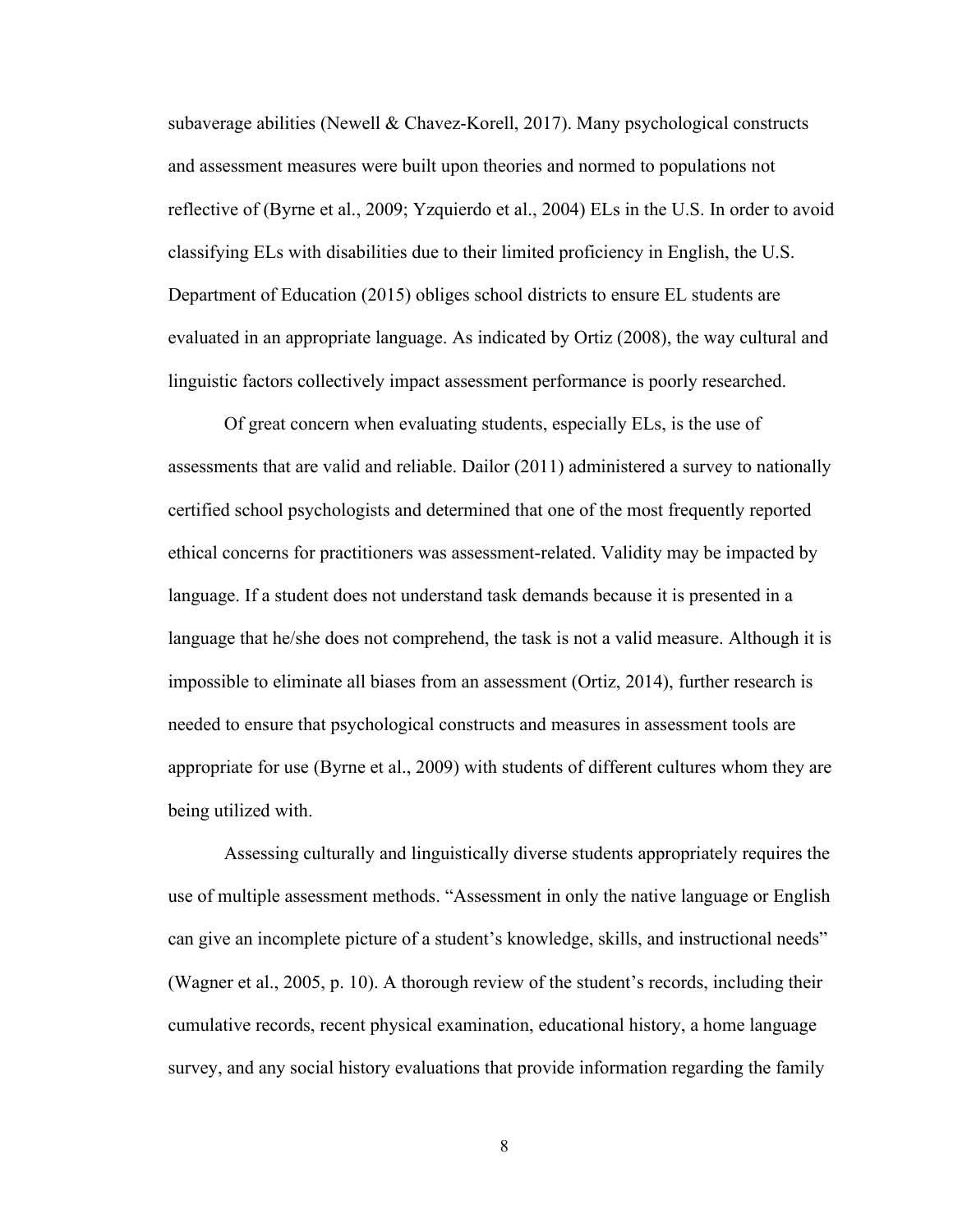SocioEconomic Status (SES) and education, is recommended (Elizalde-Utnick & Romero, 2017). Formal and informal observations of the student in his/her natural environments as well as interviews and/or questionnaires with the student and individuals who know the student best (e.g., parents, teachers) are also encouraged (Rhodes et al., 2005; Elizalde-Utnick & Romero, 2017). Work samples and portfolios in both languages should also be reviewed to assist in determining the student's academic skills. Elizalde-Utnick and Romero (2017) indicate that a student's exposure to English instruction and language acquisition should always be considered when assessing culturally and linguistically diverse students. An integrative approach must be used in order to best understand and assess the needs of ELs (Elizalde-Utnick & Romero, 2017) as well as adhering to the legal requisites of former court rulings (*Diana v. California State Board of Education*, 1970; *Guadalupe v. Tempe Elementary School District,* 1972) and federal legislation (i.e., ESSA, 2015).

#### **Language (***Gc***) and Lexical Knowledge (VL)**

Comprehension-knowledge or crystallized intelligence (*Gc*) is a broad cognitive ability that is based on the Cattell-Horn-Carroll (CHC) theory (Schrank et al., 2010) and is also known as language-based knowledge (Flanagan & Alfonso, 2017). Language is defined as the use and comprehension "of a spoken (i.e., listening and speaking), written (i.e., reading and writing), and/or other communication symbol system" such as signlanguage (American Speech-Language-Hearing Association [ASHA], 2019). Lexical knowledge (VL) is a narrow ability that is defined by the "extent of vocabulary that can be understood in terms of correct word meanings" (Flanagan, 2013; Flanagan & Alfonso, 2017). Language development (LD) is the ability to understand spoken language and is a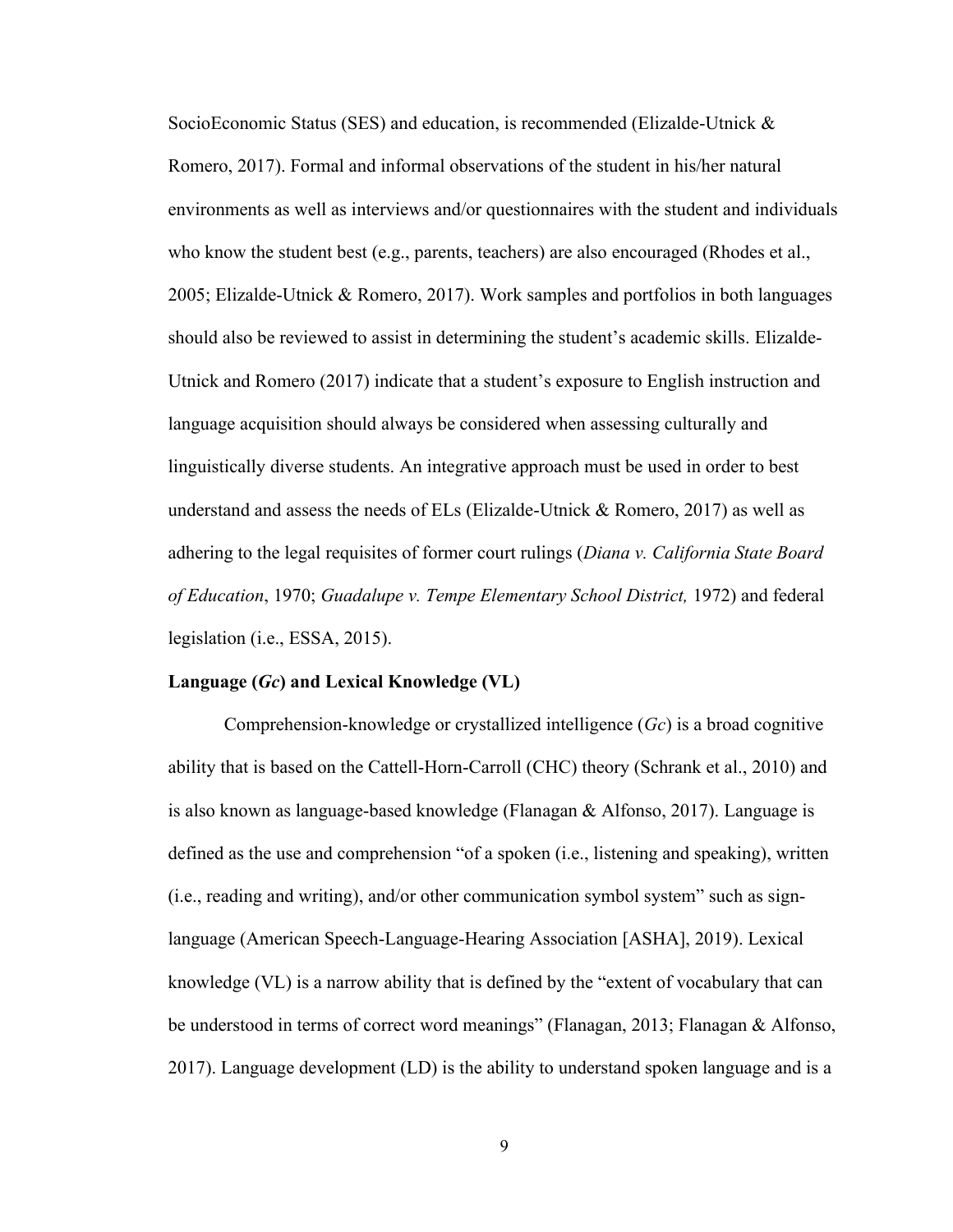general label for language abilities and an intermediate ability between *Gc* and VL (Flanagan & Alfonso, 2017).

Language can be categorized as receptive and expressive (ASHA, 2019). Receptive language is the foundation of general language development. Language includes phonology, vocabulary, semantics, grammar, and pragmatics and involves complex morphology and syntax rules (Collier, 1989; ASHA, 2019). Vocabulary is an important element in improving general reading skills (Luft Baker et al., 2017) and continues expanding throughout an individual's life (Collier, 1989). Critical thinking and language skills can be developed through contextual experiences (Verdugo & Flores, 2007).

Vocabulary development is lifelong (McLaughlin et al., 2000) and cannot be accelerated. The best predictors of reading acquisition and achievement are *Ga* (primarily phonological awareness) and *Gc* (primarily vocabulary; Jongejan et al., 2007). Vocabulary development, particularly receptive vocabulary, significantly influences the development of phonological awareness (Atwill et al., 2010). A student lacking phonological awareness will struggle with understanding an alphabetic writing system (Wagner et al., 2005). Receptive vocabulary refers to an individual's ability to recognize and understand spoken words (Atwill et al., 2010), while expressive vocabulary refers to the production of spoken words (Burger  $&$  Chong, 2011).

Cognitive, linguistic, and sociocultural factors influence receptive vocabulary (Atwill et al., 2010). Linguistic and cognitive influences relate to other skills (i.e., memory, retrieval, phonological perception) that directly impact the growth of receptive vocabulary (Atwill et al., 2010), while sociocultural factors reference home, school, and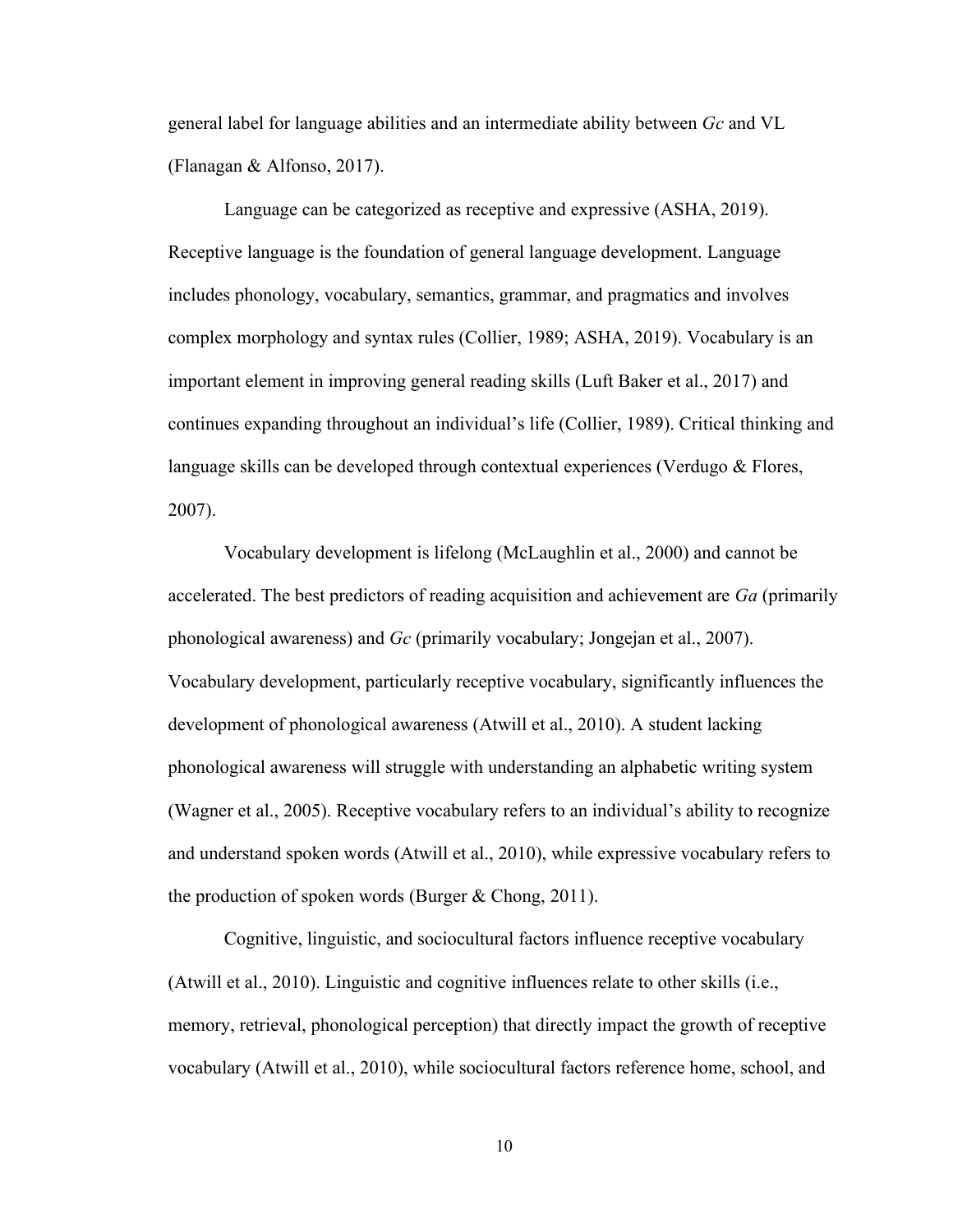community influences. Tools utilized in screening receptive [and expressive] vocabulary often use probes to measure the extent and range of students' single-word knowledge (Uchikoshi 2006, as cited by Atwill et al., 2010).

Uchikoshi's (2006) study determined that the literacy experiences of ELs in the home and school play a role in their vocabulary development. Mancilla-Martinez and Lesaux (2011) conducted a longitudinal study annually evaluating the vocabulary development of Spanish-speaking ELs from ages 4.5 to 8 years old and at 11 and 12 years old. Participants received English instruction only in school. Both English and Spanish vocabulary was assessed using the Productive Vocabulary subtest in the Woodcock Language Proficiency Battery-Revised (Mancilla-Martinez & Lesaux, 2011), an expressive vocabulary task requiring students to name pictured objects. Results determined that students whose home language exposure/use (at age 4.5 years) was mostly Spanish and those with equal English and Spanish exposure both had lower English vocabulary scores initially but greater rates of vocabulary growth, in comparison to participants with mostly English language exposure/use (Mancilla-Martinez & Lesaux, 2011). In contrast, these groups initially demonstrated higher Spanish vocabulary scores than participants with mostly English language exposure (Mancilla-Martinez & Lesaux, 2011). Researchers note that despite the increases demonstrated by the Spanish-speaking ELs enrolled in English academic instruction, their gains did not suffice in closing gaps in English vocabulary development.

#### **First and Second Language Acquisition**

Language acquisition is the process of learning a language. It occurs subconsciously and is natural learning (Krashen, 1982). It takes 12 years to acquire first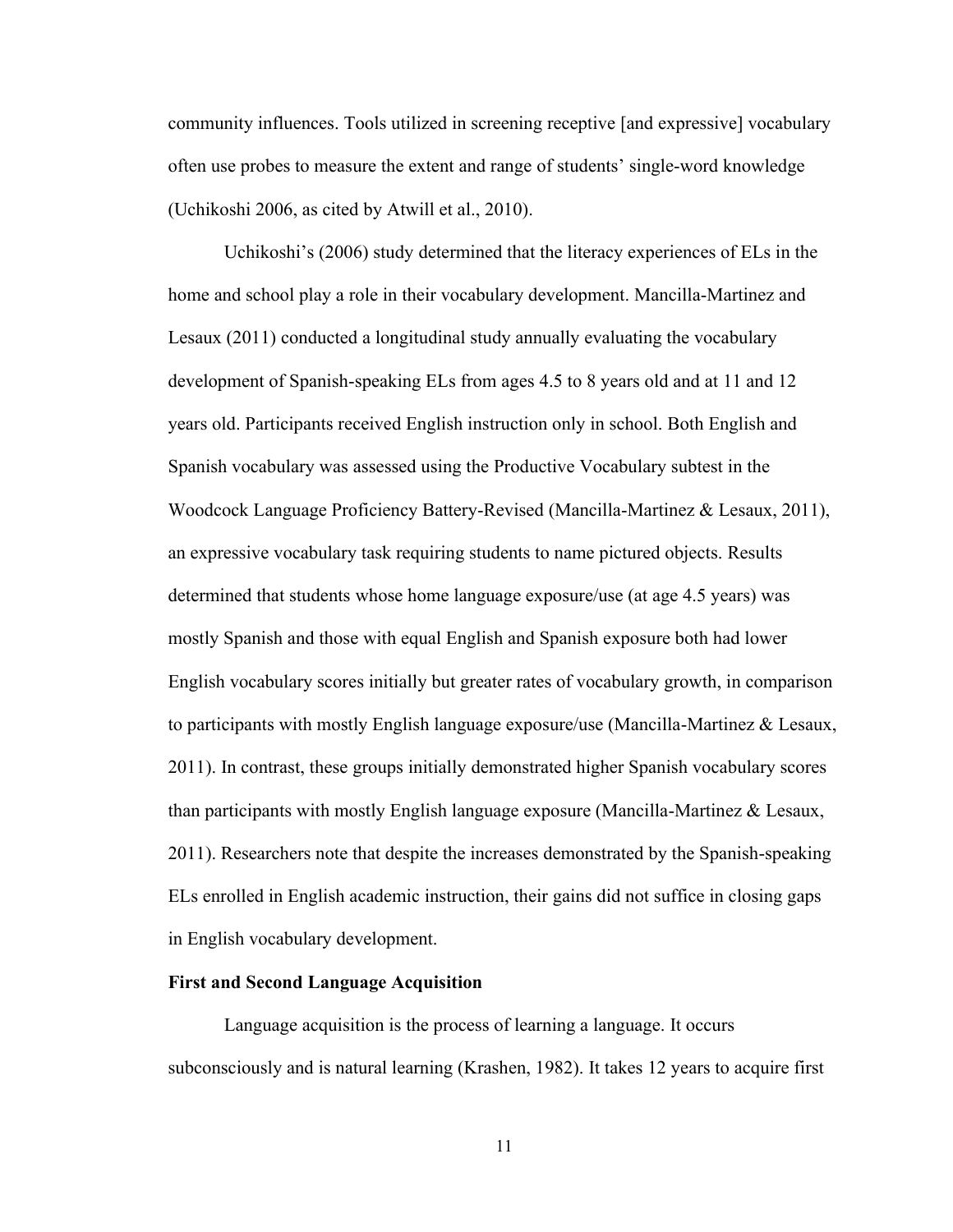language (Collier, 1989). Second language acquisition is the process of learning another secondary language. Language skills established in one's native language (L1) are transferrable when learning a second language  $(L2; Verdugo \&\text{ Flores}, 2007)$ . It is recommended that ELs develop appropriate language skills in their native language in an effort to increase their ability to also develop appropriate language in English (August et al., 2002). Acquiring English is a challenging task for ELs and adds to the difficulty of academic learning (Abedi 2011, as cited by Elizalde-Utnick & Romero, 2017). Research indicates that educating ELs in their native language is crucial to learning, understanding, and clarifying content (Verdugo & Flores, 2007).

Second language acquisition involves five stages – preproduction (within the first three months of L2 exposure), early production (within three to six months of L2 exposure), speech emergence (within six months to two years), intermediate fluency (within two to three years), and advanced fluency (Krashen 1982, as cited by Lopez, 2006), which takes approximately five to 10 years. Key characteristics of preproduction include a silent period where the individual has minimal comprehension and expression of L2 and is dependent on modeling and context clues to understand meaning (Krashen, 1982). In early production, the individual utilizes one to three-word phrases (Hearne 2000, as cited by Rhodes et al., 2005). The third stage, speech emergence, involves increased comprehension, expansion of vocabulary, and the use of simple sentences (Hearne 2000, as cited by Rhodes et al., 2005). During the intermediate fluency stage, the individual can have ample, proficient, face-to-face conversations (Hearne 2000, as cited by Rhodes et al., 2005). Lastly, advanced fluency is characterized by well-developed receptive and expressive language skills (Krashen 1982, as cited by Lopez, 2006).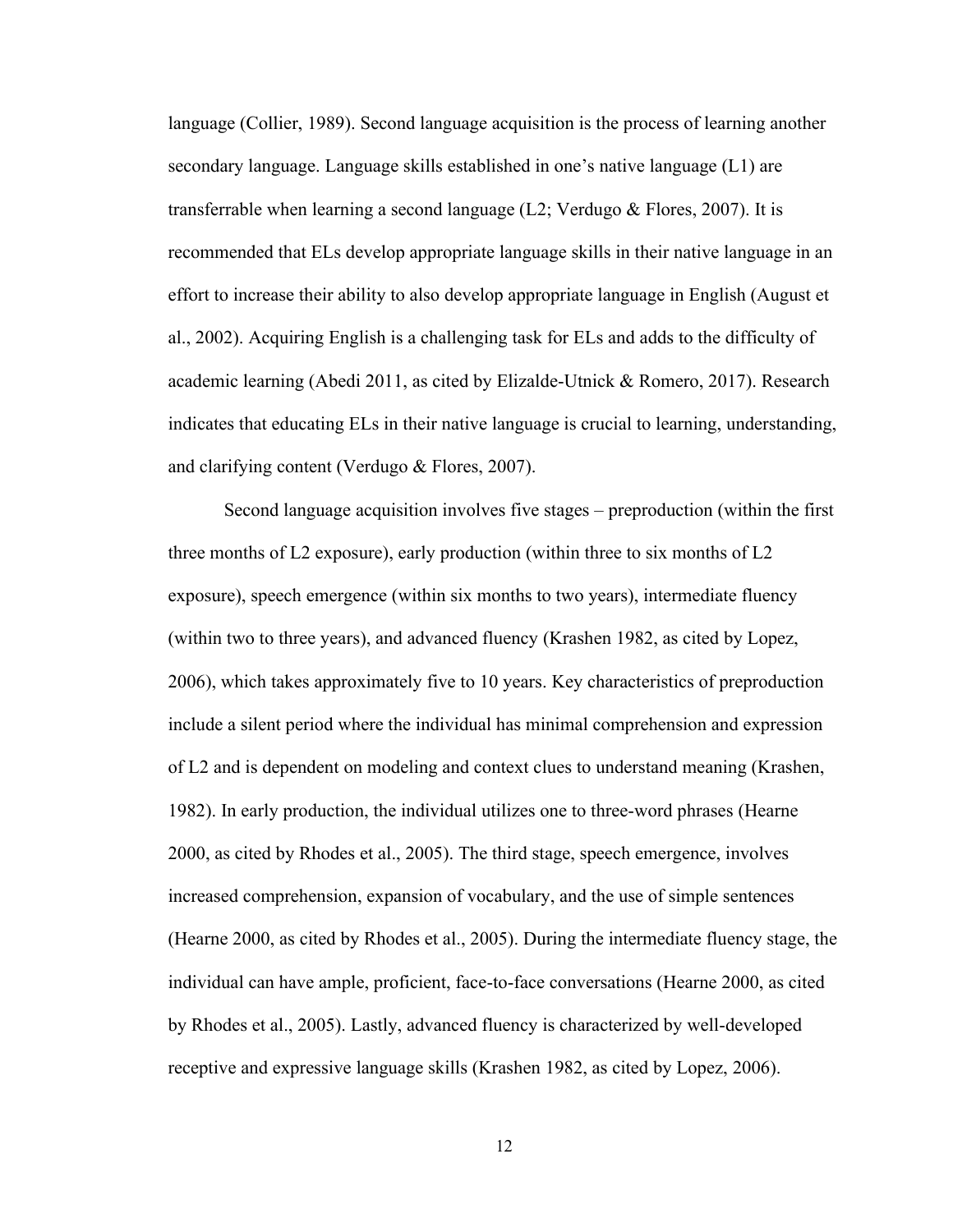### **Language Proficiency**

Language proficiency is conceptualized in two types – Basic Interpersonal Communication Skills (BICS) and Cognitive Academic Language Proficiency Skills (CALPS; Luft Baker et al., 2017). BICS is the language used daily to converse (Rhodes et al., 2005) and communicate basic needs, while CALPS are language skills pertaining to academic-related information (Verdugo & Flores, 2007; Luft Baker et al., 2017). It takes longer (approximately 4 to 7 years) for someone to establish CALPS than BICS (Verdugo & Flores, 2007).

Language proficiency in the native language (L1) influences the acquisition and development of a second language (L2; Rhodes et al., 2005; Collier, 1989; August et al., 2005). If foundational academic skills were not established in a student's L1 this would affect his/her ability to develop L2 academic skills (Rhodes et al., 2005); Cummins (2016) refers to this interdependence as a Common Underlying Proficiency and explains that this allows for skills, strategies, and concepts to be transferred across languages. Uchikoshi (2006) conducted a study that supports Cummins' theory; Spanish-speaking EL students whose Spanish receptive vocabulary scores were higher at the beginning of the study were likely to have higher English receptive vocabulary scores when compared to those ELs whose Spanish receptive vocabulary scores were lower at the start of the study (Uchikoshi, 2006). When considering L2 acquisition and proficiency, it has been determined that the strongest predictor of academic achievement in L2 is the amount of education obtained in L1 (Thomas & Collier 2002, as cited by Rhodes et al., 2005). Additionally, the student's age when initially exposed to L2 is a crucial variable impacting academic achievement (Collier, 1989).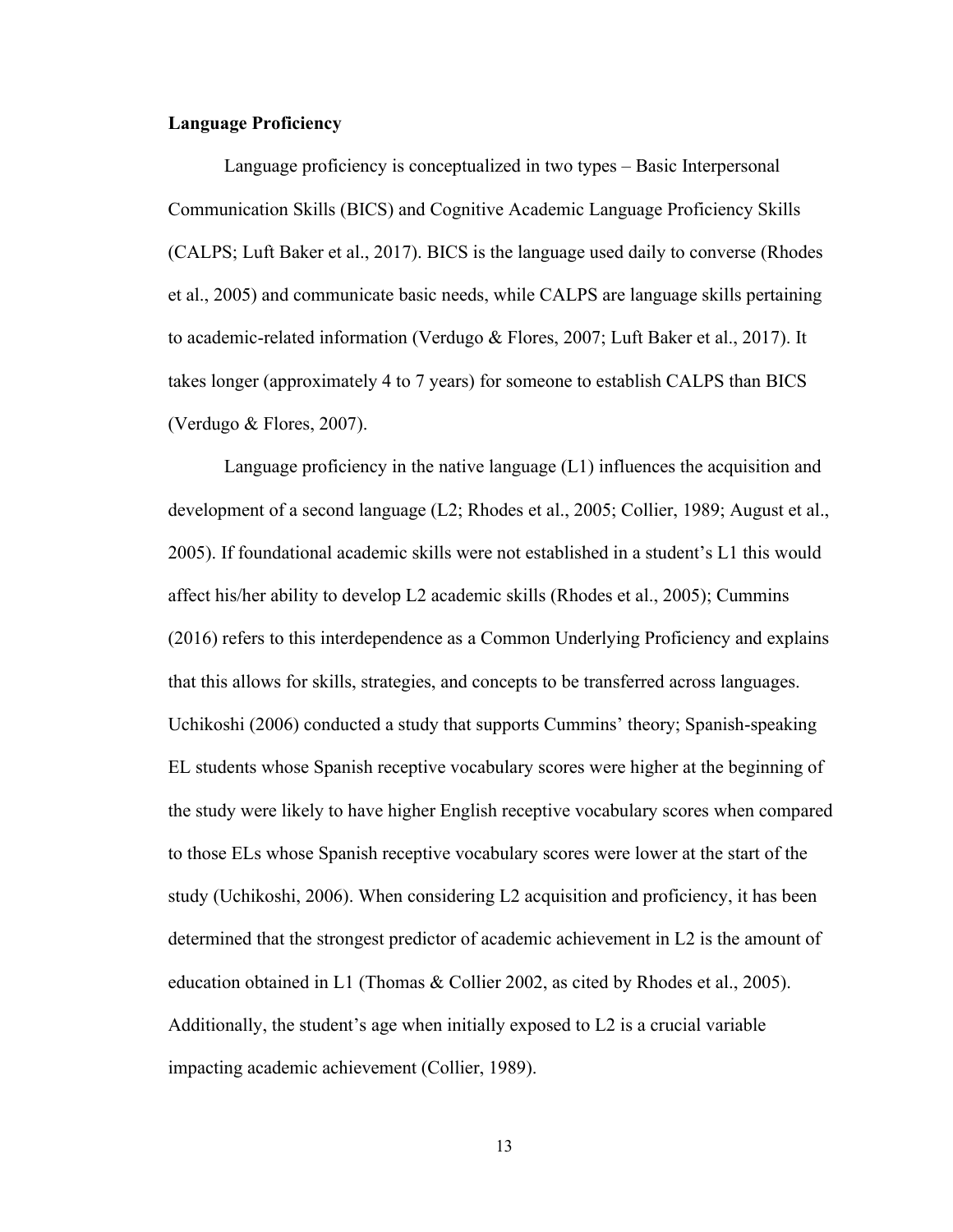The language proficiency of ELs should be evaluated in both L1 and L2 (Abedi 2011, as cited by Elizalde-Utnick & Romero, 2017), as it complies with best practices (Ortiz, 2014) and federal mandates. Elizalde-Utnick and Romero (2017) reported that language proficiency assessments of L1 and L2 assist school psychologists with determining the degree of language influence on cognitive and academic measures. Specifically, it is suggested that oral language proficiency and literacy skills in L1 and L2 be evaluated (Elizalde-Utnick & Romero, 2017). Oral language proficiency tasks should assess social language, receptive and expressive abilities, and literacy tasks should evaluate reading and writing skills (Elizalde-Utnick & Romero, 2017). Oral language delays seen in L2 but not in L1 are not inherently related to a disability and, instead, are associated with L2 acquisition (Rhodes et al., 2005).

#### **Language Achievement**

ELs have the unique struggle of having to learn English socially while concurrently obtaining academic instruction in this language. It has been assumed that ELs will develop sufficient proficiency in English, resulting in their eventual attainment of academic abilities comparable to ESs (Collier, 1989); however, studies have demonstrated that, when considering standardized tests, even ELs from higher socioeconomic statuses warrant a minimum of five years to earn a  $50<sup>th</sup>$  normal curve equivalent (Collier, 1989). Educators assume students who establish BICS in L2 will perform well academically (Collier, 1989).

As students enter higher grades, language becomes progressively complex, and there are less available contextual clues (Collier, 1989). In studies conducted with adolescent ELs who have established typical cognitive development in their L1 and who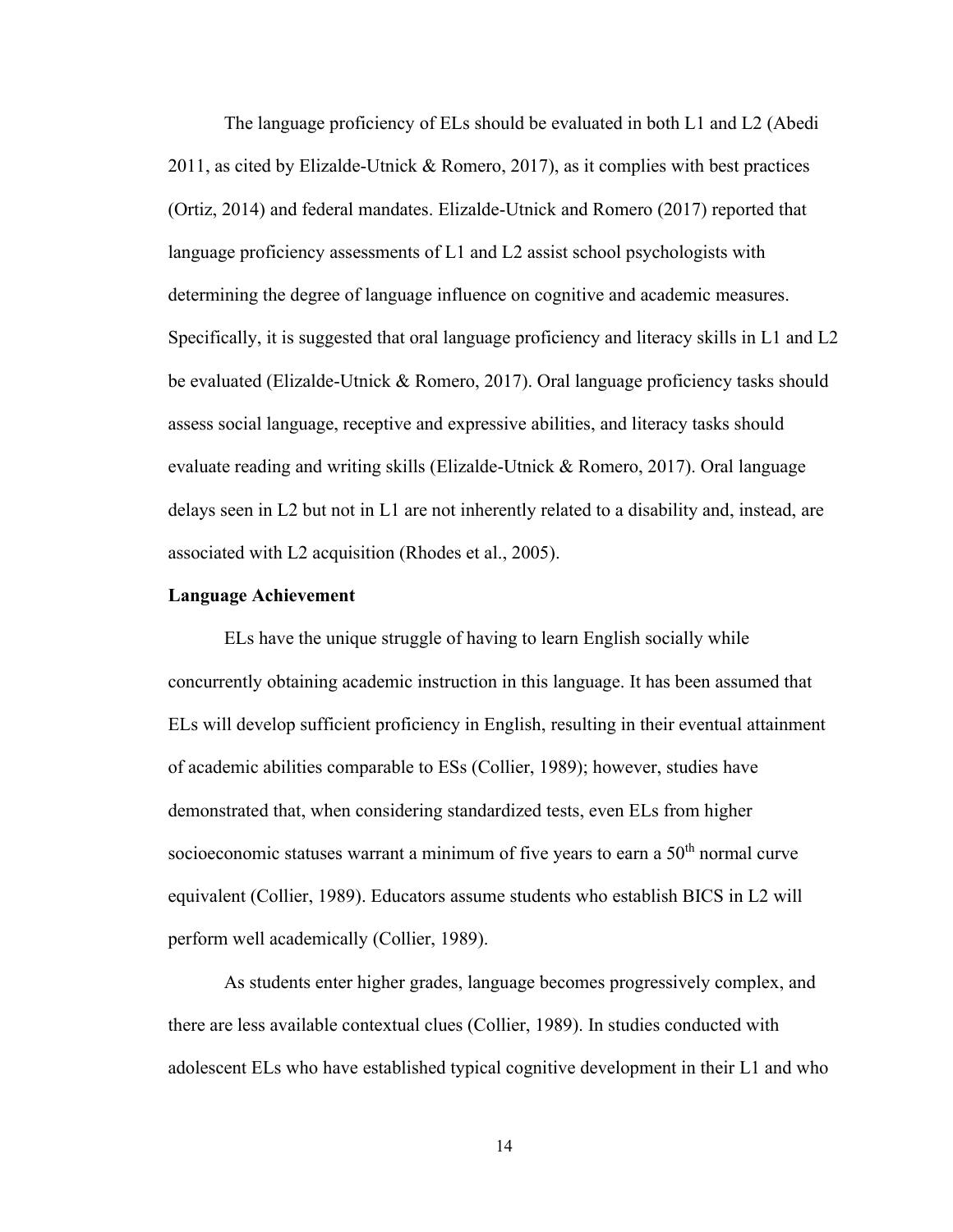were instructed in English only, they lagged academically in L2 when compared to their ES peers (Collier, 1989). In order for ELs to successfully acquire L2 and academic achievement, research indicates that EL students must obtain L1 instruction with a gradual introduction of L2 after approximately four to seven years of education (Collier, 1989). Collier (1989) cited various studies demonstrating equivalent, if not better, academic performance by ELs instructed in L1 in comparison to ELs receiving instruction only in L2.

Research conducted by Palermo and Mikulski (2014) found a relationship between the amount of exposure to English and the performance of Spanish-speaking ELs in a standardized receptive vocabulary assessment administered in English. Gámez et al. (2019) conducted a study examining the increase in receptive and expressive language skills of ELs and ESs in kindergarten, resulting from exposure to the academic-based language provided by peers. The results of this study determined a positive relationship between the receptive and expressive language abilities of ELs (Gámez et al., 2019). These studies demonstrate a relationship between the amount and length of English exposure and language development in ELs, which are factors that influence the academic achievement of ELs.

#### **Achievement Gap Between ELs and ESs**

In American culture, it is important to read and write in English as it is an essential predictor of educational success (Verdugo & Flores, 2007). There is and always has been a significant gap between the academic achievement of ELs and ESs (Rhodes et al., 2005; August et al., 2005; Snyder & Dillow 2013, as cited by Newell & Chavez-Korell, 2017), especially in reading assessments (Nahari et al., 2017). Early language and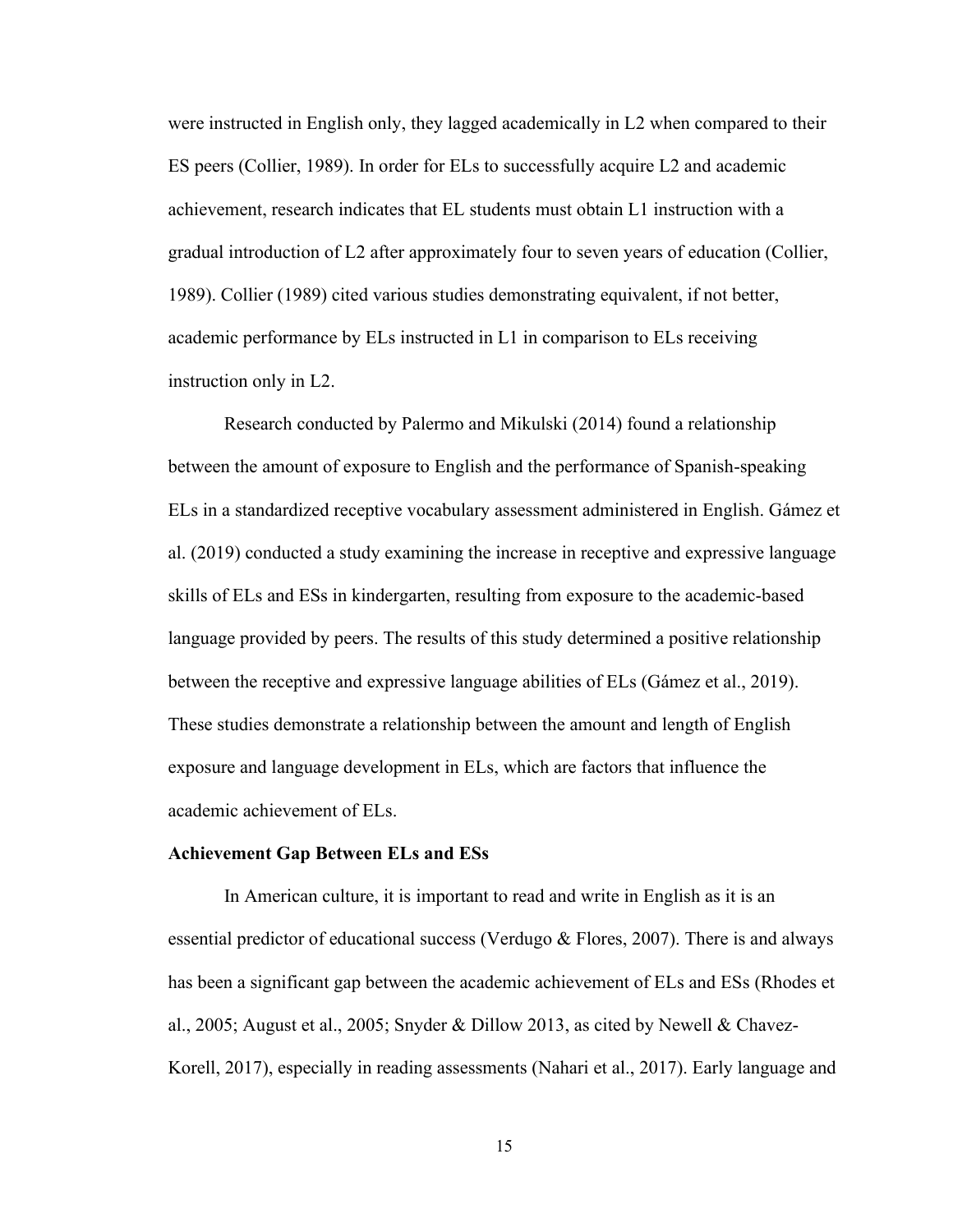literacy skills contribute to academic success (Hammer et al., 2014). ELs perform one to two standard deviations below ESs on standardized assessments measuring receptive and expressive vocabulary (Hammer et al., 2014).

McLaughlin and colleagues (2000) collected research across varying states and determined that fourth grade ELs have a limited span of vocabulary and lack vocabulary knowledge when compared to same-grade ESs (McLaughlin et al., 2000); additionally, this research determined that the gaps remained consistent over the year (McLaughlin et al., 2000). This research supports the more recently produced data provided by the NCES (2019). Other studies on ELs have demonstrated that reading comprehension is directly impacted by language proficiency in L1 and L2. For example, in a study conducted by Kiefer (2008), Spanish-speaking ELs, who had lower L2 proficiency in kindergarten demonstrated less reading comprehension growth than ELs with higher L2 proficiency.

Data suggests that reading achievement gaps between ELs and ESs increase in higher grades (Nahari et al., 2017; NCES, 2019). As per the NCES (2019), in the 2017-2018 school year, ELs in the fourth grade earned an average reading score that was 37 points below their same-grade ES peers. In this same school year, ELs in the eighth grade earned an average reading score that was 43 points below their same-grade peers (NCES, 2019). Data collected in 2015 determined that twelfth-grade ELs earned an average reading score that was 49 points below their same-grade ES peers (NCES, 2019). This research provides further evidence of the increasing achievement gaps between EL students as they enter higher grade levels.

August et al. (2002) conducted a study where they measured the transfer effects of phonological awareness, word knowledge, word reading, and comprehension from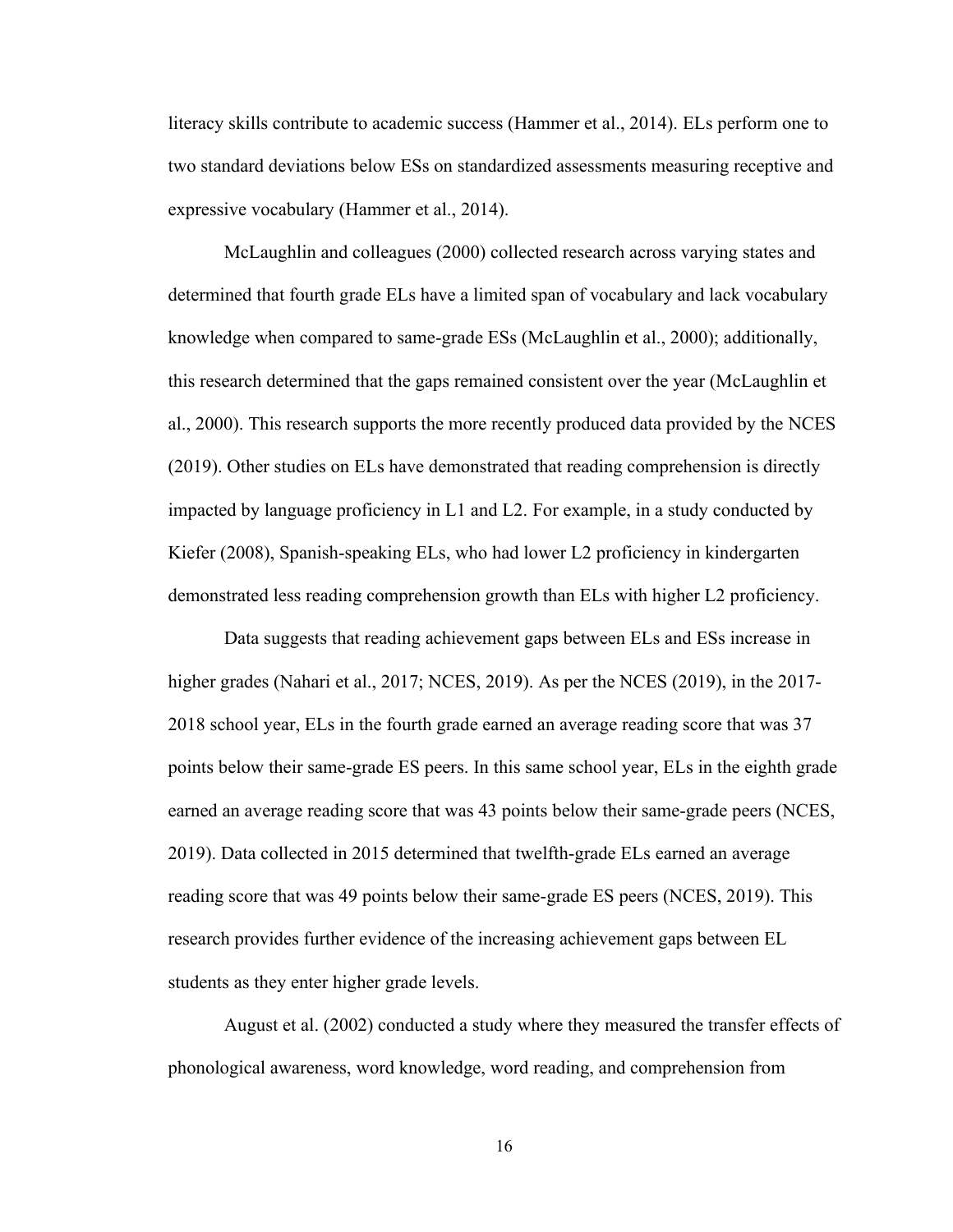Spanish to English. At the beginning of the study, the participating students were at the end of the second grade; English reading performance was measured up until the end of fourth grade. Students included monolingual ESs, bilingual (Spanish and English) students receiving English-only instruction, and bilingual (Spanish and English) students who initially received Spanish reading instruction. Results determined that Spanish phonemic awareness, letter identification, and word reading emerged for the students who received Spanish reading instruction (August et al., 2002). Additionally, a positive relationship was found between Spanish passage comprehension measured at the end of second grade and English passage comprehension assessed at the end of fourth grade (August et al., 2002).

Overall, the studies conducted by Palermo and Mikulski (2014), Gámez et al. (2019), and August et al. (2002) suggest that the English language skills of ELs are influenced by the amount of time/exposure spent interacting with ES peers who provide access to diverse vocabulary (Gámez et al., 2019). When developing and norming tools utilized to evaluate ELs, including language proficiency measures, test developers fail to incorporate these variables.

#### **Language Proficiency Assessments Utilized to Assess ELs**

Language proficiency assessment tools are typically used to determine language dominance in areas including listening, speaking, writing, reading, and ultimately the student's language of assessment (Elizalde-Utnick & Romero, 2017). When considering the assessment of language proficiency, the goal has been to "determine the degree to which language proficiency in both the native and second languages influences test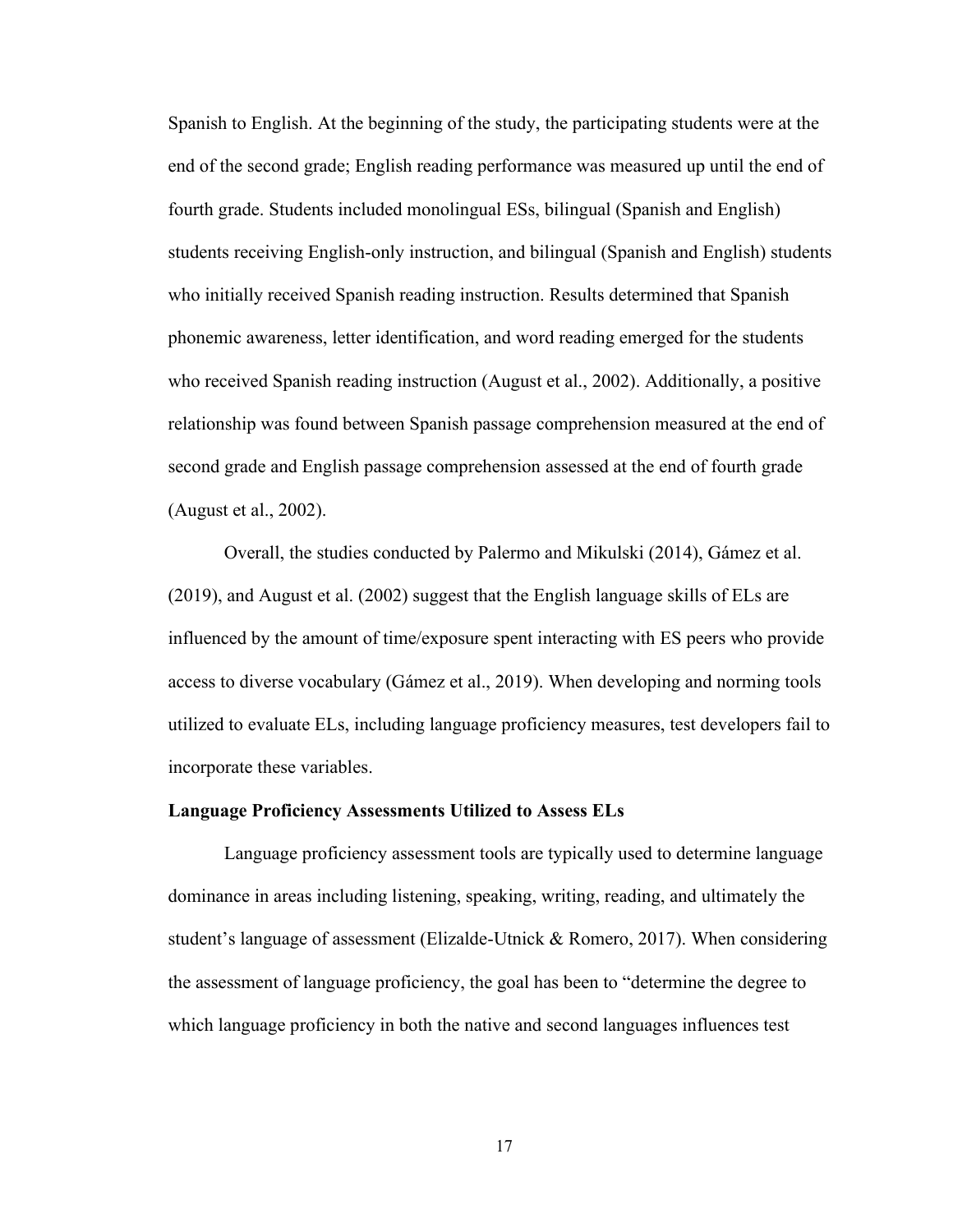performance on cognitive and achievement measures" (Elizalde-Utnick & Romero, 2017, p. 199). There are a few assessment tools utilized to measure language proficiency.

The Woodcock Muñoz Language Survey (WMLS) has been one of the most commonly used language assessment tools. It was originally developed in 1993 and was the first of multiple revisions created to determine CALP levels and listening, speaking, reading, and writing proficiency (Woodcock, Alvarado, Ruef, & Schrank, 2017). At present, this assessment tool is in its third edition. The WMLS III continues to evaluate a student's language proficiency and assists in guiding placement for ELs between the ages of 3 years 0 months and 22 years 11 months old (Woodcock, Alvarado, Ruef, & Schrank, 2017; Houghton Mifflin Harcourt [HMH], 2019). In addition, the WMLS III compares EL students to others of the same grade (HMH, 2019). Two English forms and one Spanish form are available for administration. At this time, there are no published data evaluating the tool.

The Bilingual English-Spanish Assessment (BESA) is a valid and reliable tool that can be utilized to evaluate speech and language abilities (e.g., phonology, syntax, semantics, pragmatics) of children between 4 and 6 years old (Peña et al., 2018). The BESA has three standardized and norm-referenced subtests as well as an activity involving the observation of social language (Peña et al., 2018). It can be administered to ESs or Spanish-speaking ELs (Peña et al., 2018). Although the BESA is reported to be psychometrically sound for use with Spanish-speaking ELs, it is normed only for a limited age group and does not allow for the evaluation of older school-aged children. Further development of tools similar to the BESA, which are standardized to a truly comparable group, are warranted.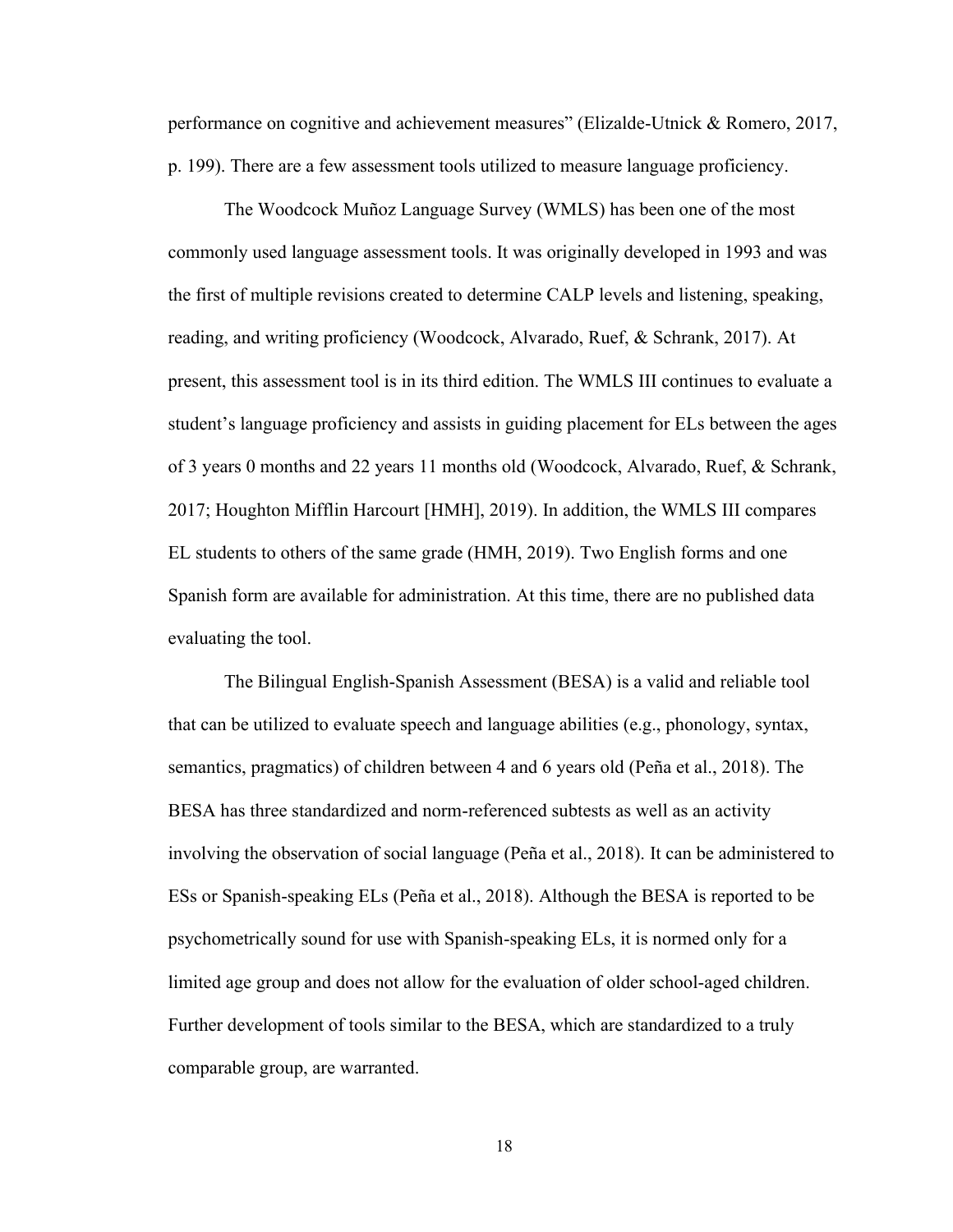#### **Standardization of Assessment Measures and the Concept of True Peers**

As reported by Elizalde-Utnick and Romero (2017), ELs are not usually included in the standardization process of assessment instruments. ELs are unique in that they are not comparable to monolingual ESs, but they are also not comparable to monolingual speakers of their native language/country of origin (Rhodes et al., 2005). Once an individual enters the U.S., they are now exposed to English and are technically no longer monolingual speakers. Most assessments are normed to monolingual speakers from other countries (e.g., Mexican, Ecuadorian, Peruvian, Puerto Rican, Dominican, Spaniard monolingual Spanish speakers), who have little or no English exposure (Figueroa, 1989), and distributed in the U.S. for use with ELs. This proves to be problematic as it impacts validity.

Figueroa (1989) explains that the validity of these tools with ELs enrolled in an English educational system is questionable. In other words, an evaluator cannot obtain accurate results with confidence if the population that the assessment utilized is not standardized to the characteristics of the individual participating in the evaluation. Additionally, standardized assessments assume that test results reflect individual differences (Lopez & Bursztyn, 2013); however, "this assumption overlooks the impact of diverse life experiences and relative exposure to the types of tasks required to be performed by the student" (Lopez & Bursztyn, 2013, p. 220). Evaluation results are not indicative of an EL student's ability or weakness but of the EL student's exposure and familiarity with mainstream U.S. culture (Lopez & Bursztyn, 2013).

More than simply comparing students by age, language and cultural knowledge acquisition must be considered when evaluating ELs (Ortiz, 2019). Utilizing assessment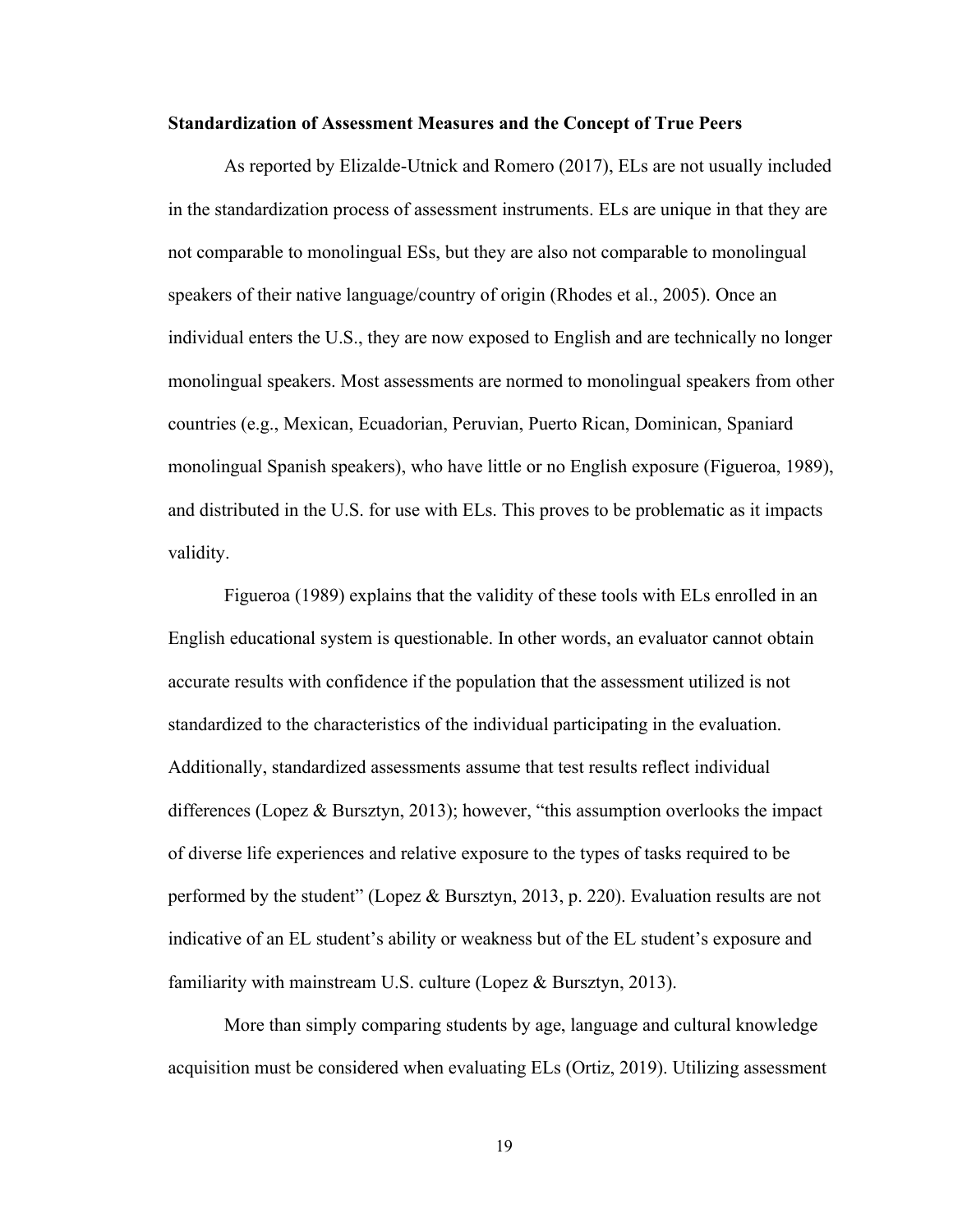tools with ELs whose culture is not represented within the normed sample causes agebased norms to be incomparable. Lopez and Bursztyn (2013) encourage evaluators to be aware that standardized instruments are not appropriate for ELs, given the lack of validity for the population.

Rhodes et al. (2005) recommend evaluators compare ELs with other ELs in the same grade, while Collier (1989) discusses two important measures to consider when assessing L2 acquisition - "age on arrival" and "length of residence." Age on arrival is indicative of the age when the individual arrived in the country and was initially exposed to L2 (Collier, 1989). Length of residence references the amount of time – months or years – of exposure to L2 (Collier, 1989).

As noted in prior mentioned studies, including Palermo and Mikulski (2014) and Gámez and colleagues (2019), the amount of time an individual is exposed to a language influences their vocabulary development. In addition, the amount of exposure to mainstream U.S. culture influences test performance. Ortiz (2019) argues that there are levels of cultural knowledge that are expected developmentally; this theory is supported by mounds of evidence in research and practice with ELs demonstrating comparable performance to ESs in nonverbal subtests and large differences in performance within verbal tasks. Ortiz (2018a; 2018b) attempts to further equalize the assessment of ELs by comparing them to other ELs, of the same age, who have been exposed to English for the same amount of time; Ortiz (2019) deems this to be a "true peer" comparison group.

#### **Importance of Study to School Psychologists**

School psychologists are responsible for researching and delivering the most appropriate services for students and making decisions based on data. Cultural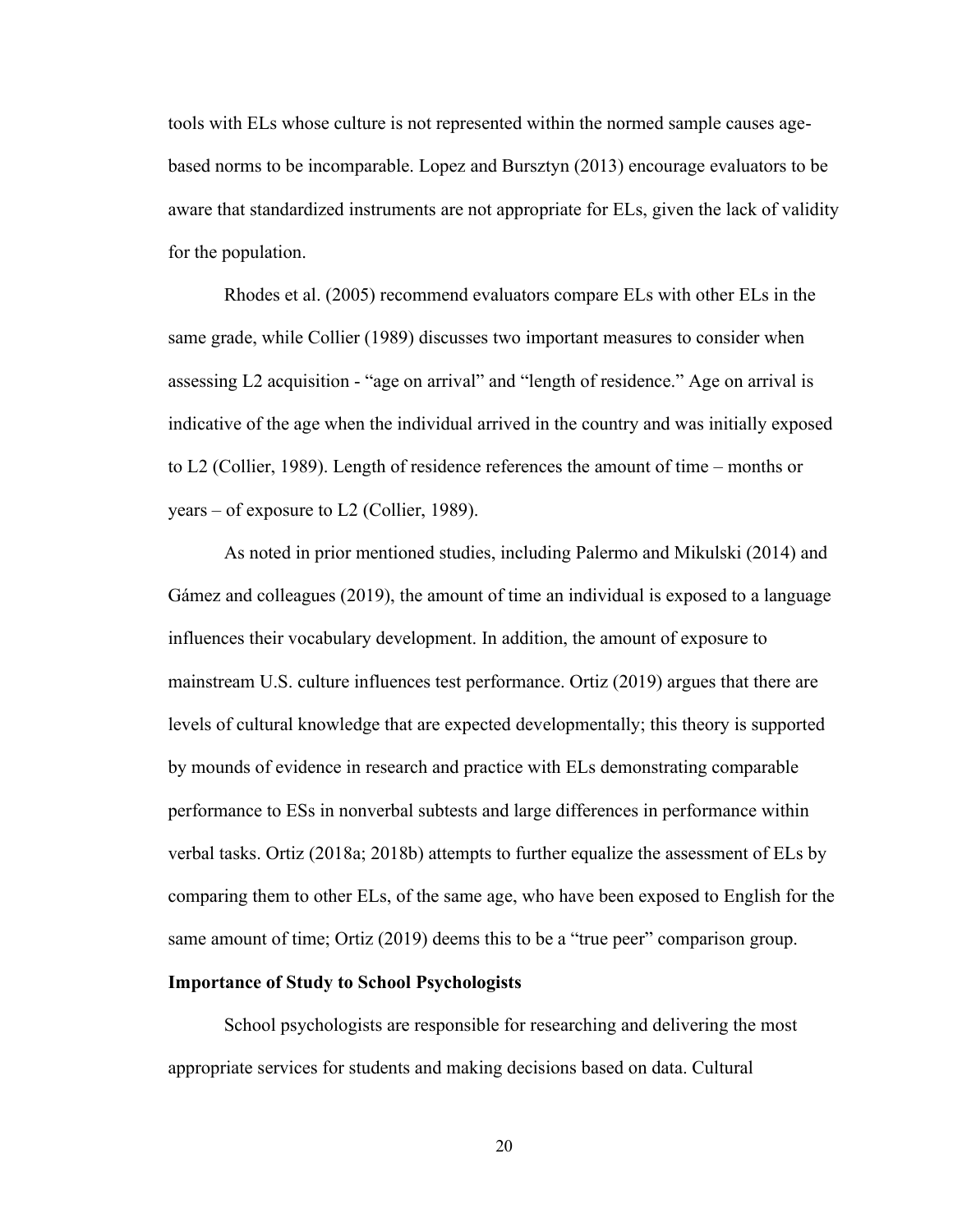competence is an essential tool that plays a role in all areas of psychological service delivery (Ortiz et al., 2008). NASP and the American Psychological Association (APA) highly value cultural competence and promote its skill development in training programs and within professional activities (Ortiz et al., 2008; NASP, 2017).

#### **Present Study**

This study was concerned with understanding the vocabulary knowledge of ELs. Vocabulary knowledge is one of the best predictors of reading acquisition. More specifically, the goal of this study was to determine whether there is a difference between the vocabulary knowledge of Spanish-speaking ELs when controlling for developmental language differences. Research is needed to better understand ELs and the tools used to guide special education eligibility and recommendations. This research also sought to identify equitable assessment measures for ELs that could be utilized to make data-driven decisions concerning the unique educational needs of ELs and special education referrals. Information obtained from this study could increase assessment knowledge and literature of ELs as well as improve the field's insight of developmental language norms in ELs, which could further allow school psychologists to enhance their skills in working with this population. This research was essential given the multitude of literature indicating the connection between language/vocabulary skills and later academic success and the substantial academic achievement gaps between ELs and ESs.

#### *Research Question*

This study intended to answer the following question:

1. Will Spanish-speaking English Learners (ELs) yield different vocabulary scores as measured by the Ortiz PVAT than the WMLS III English?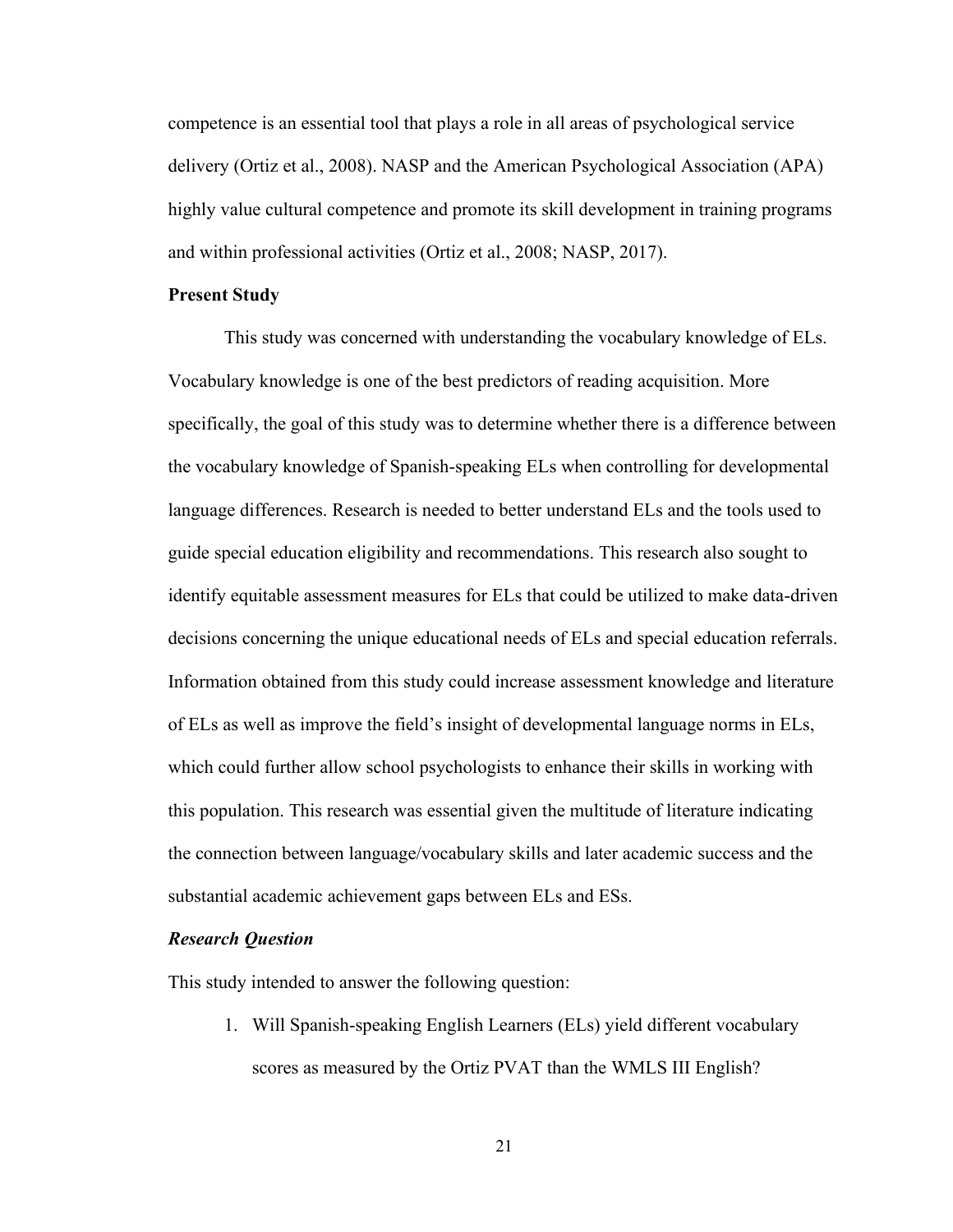# *Hypothesis*

The researcher hypothesized:

1. Assuming the WMLS III's norming sample is potentially discriminatory because it is based on monolingual, non-exposure norms, Spanish-speaking ELs would perform significantly differently (deviation below the normative average is likely) on the WMLS III than on the Ortiz PVAT due to the latter's use of bilingual, exposure-based norms.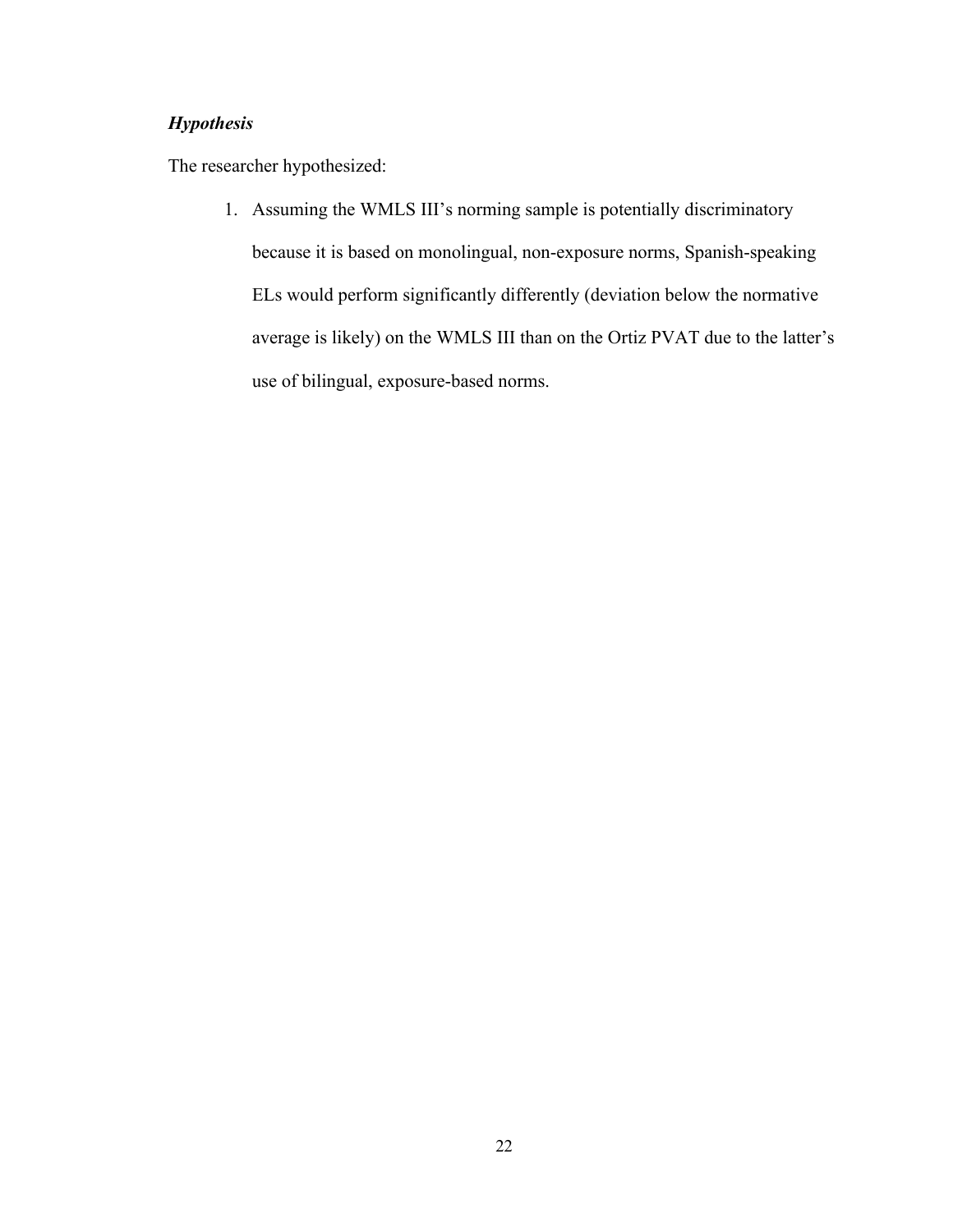#### **Method**

### **Participants**

Participants were recruited from the Northeastern part of the U.S. Spanishspeaking families were recruited through flyers that were handed out in public areas such as parks. The researcher was available to discuss the study either in-person, at the time of delivering the flyers, or via telephone, depending on the parent(s) availability. These families were asked to also share the study information with other parents of Spanishspeaking ELs with whom they were familiar.

A total of 28 Spanish-speaking ELs between the ages of 5 and 11 years old participated in the study. Participants were identified as Spanish-speaking ELs if they were exposed to Spanish since birth and continued to be exposed to that language in their upbringing. The participants' English language exposure ranged from 25% to 91% across their lifespan. Parents served as informants providing demographic and language background information via a brief interview.

A total of 27 participants – 12 males  $(44.4\%)$  and 15 females  $(55.6\%)$  were included in the study. A 5-year-old male who recently (one month before testing) arrived in the U.S. from Guatemala was not included in the study, given that his performance scores in the WMLS III fell below a standard score of 40, which was less than the minimum score allowed. As there were insufficient participants with a similarly brief duration of English language exposure, this participant's data presented as an outlier and was excluded from the final analysis.

Once the outlier was removed, the performance of 27 participants was analyzed. The mean participant age was 8.2, and the median and mode age was 9.0 years old.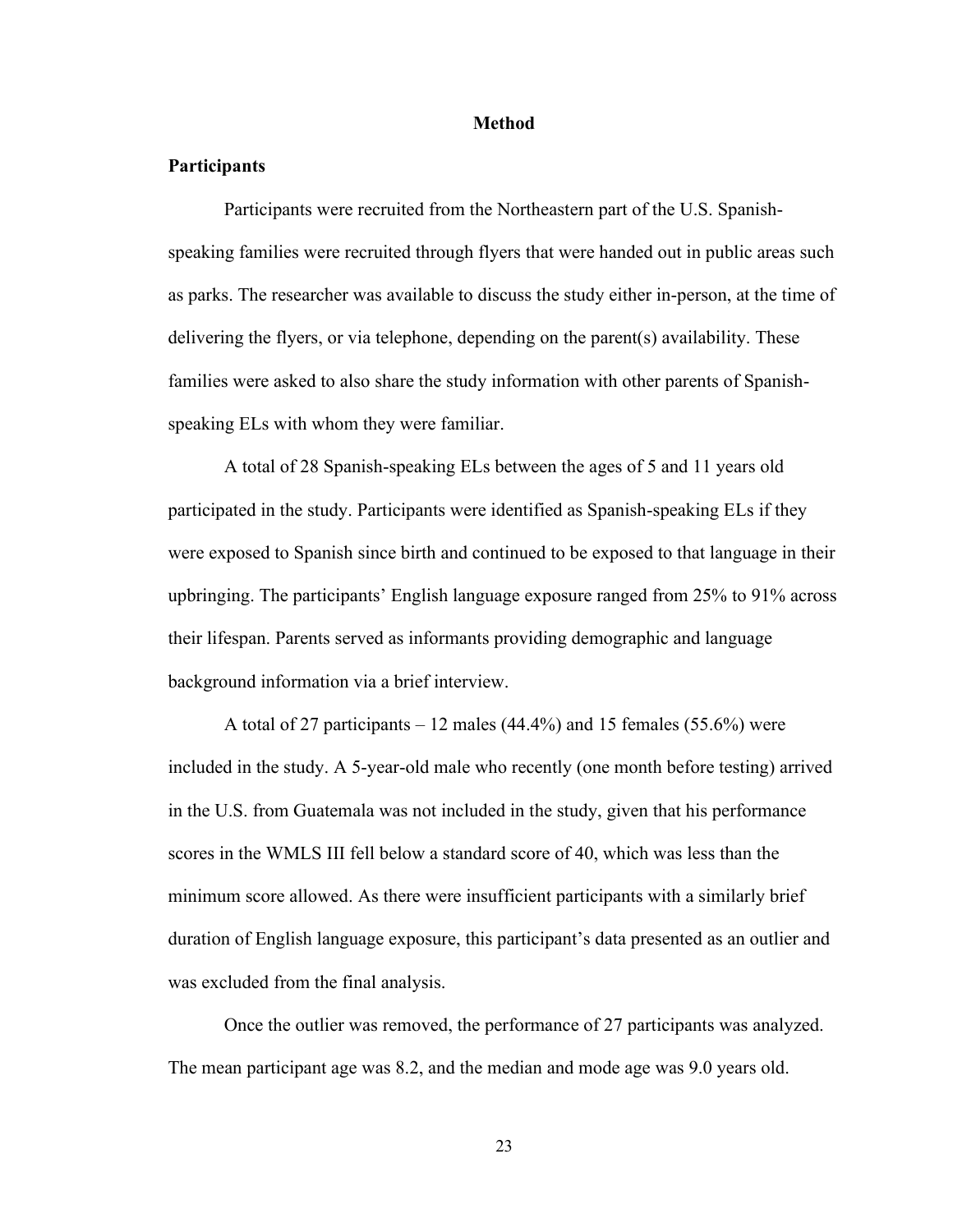Participants ranged in grades from prekindergarten to  $5<sup>th</sup>$  grade, while one of the male participants (3.7%) was never enrolled in school. Specifically, there was one participant (3.7%) enrolled in prekindergarten, two participants (7.4%) enrolled in kindergarten, six participants (22.2%) enrolled in first grade, and two participants (7.4%) enrolled in second grade. In addition, there were five participants (18.5%) enrolled in third grade, five (18.5%) enrolled in fourth grade, and five (18.5%) enrolled in fifth grade. Of those participants enrolled in school, twenty-two (81.5%) received general education instruction, and four (14.8%) received special education instruction. Demographic information is represented in Table 1.

Twenty-five of the participants (92.6%) were born in the U.S., and two (7.4%) were born in Guatemala. Although most of the participants were American, their ethnic backgrounds varied. Specifically, six participants (22.2%) were Dominican, four (14.8%) were Ecuadorian, one (3.7%) was Ecuadorian/Dominican, one (3.7%) was Ecuadorian/Dominican/Haitian, two participants (7.4%) were Ecuadorian/Mexican, and one participant (3.7%) was Ecuadorian/Mexican/Italian. In addition, three participants (11.1%) were Guatemalan, six (22.2%) were Mexican, one (3.7%) was Mexican/ Colombian, one (3.7%) was Puerto Rican/Mexican, and another participant (3.7%) was Salvadorian. A visual representation of this information is available in Figure 1.

#### *Language Demographics*

Spanish was the native language of twenty-five participants (92.6%). One of the participants (3.7%) was a native Spanish and Q'eqchi' speaker. Another participant's (3.7%) native language was also a Mayan language, Mam, in addition to Spanish. Five participants (18.5%) were first exposed to English at one-year-old while another five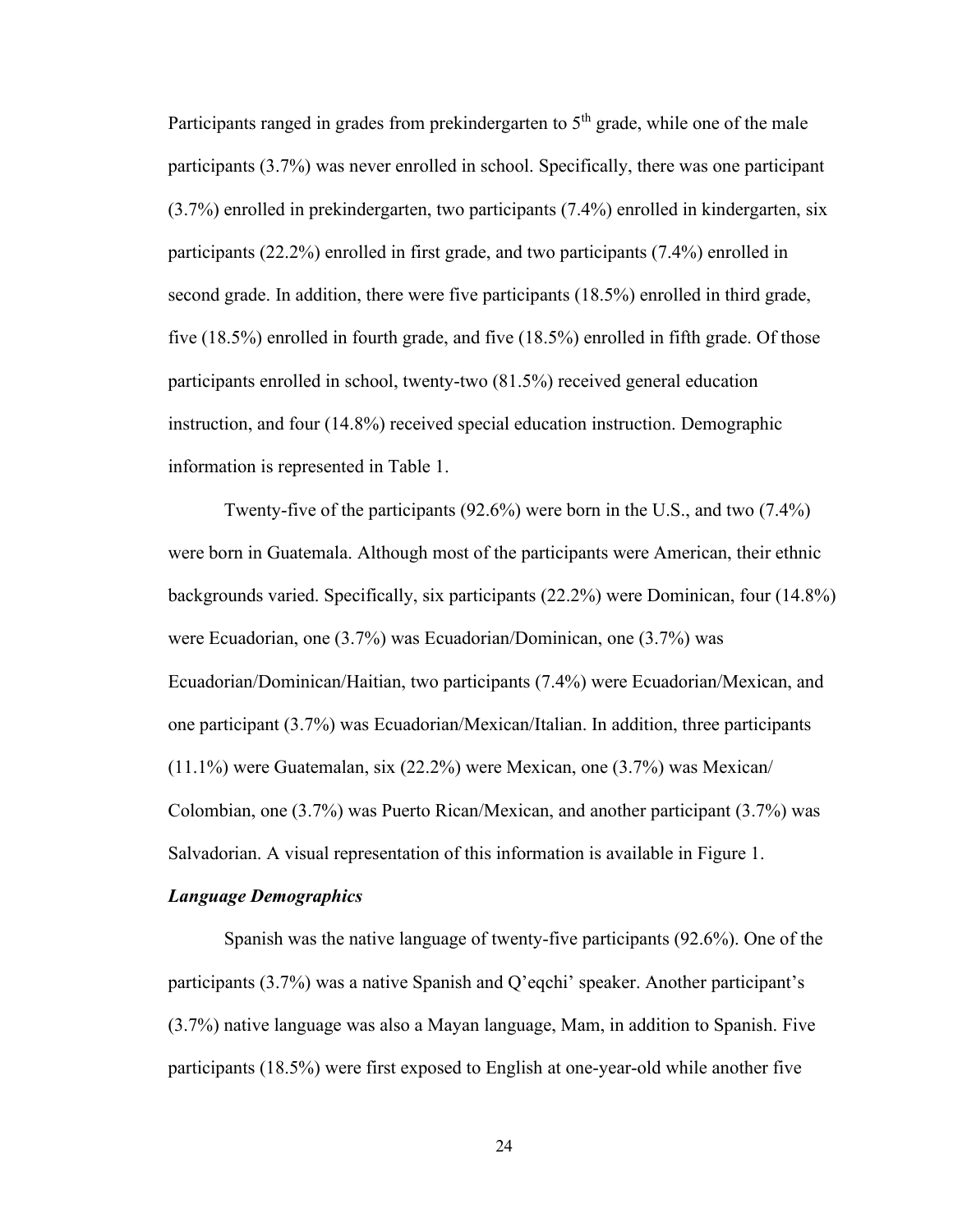(18.5%) were exposed at two years old. Eight participants (29.6%) were exposed to English at three years old. Six participants (22.2%) were exposed to English at four years old, while two participants (7.4%) were first exposed at five years old, and one participant (3.7%) at six years old. The number of participants and their percentage of English language exposure is as follows: one participant (3.7%) had 91% English language exposure in their lifespan, one participant (3.7%) had 89% English exposure in their lifespan, one participant (3.7%) had 88%, three participants (11.1%) had 80%, two participants (7.4%) had 78%, one participant (3.7%) had 73%, two participants (7.4%) had 71%, one participant (3.7%) had 70%, two participants (7.4%) had 67%, one participant (3.7%) had 64%, one participant (3.7%) had 60%, three participants (11.1%) had 57%, three more (11.1%) had 50%, one participant (3.7%) had 44%, one participant  $(3.7\%)$  had 43%, two participants  $(7.4\%)$  had 33%, and one participant  $(3.7\%)$  had 25% of English language exposure. Participant language demographic information is summarized in Table 2.

### **Measures**

Two assessment measures were used in the present study to test the hypothesis. Both measures are described further in the proceeding section.

#### *Ortiz Picture Vocabulary Acquisition Test (Ortiz PVAT)*

The Ortiz PVAT is a receptive vocabulary test that was normed with two samples, ELs and ESs in the U.S., between the ages of 2 years 6 months and 22 years 11 months old. ELs were identified as individuals who were exposed to another language other than English. The EL sample group included 1,190 individuals and was nearly equally split by gender, with 49.2% male and 50.8% female. A stratified sample was used based on the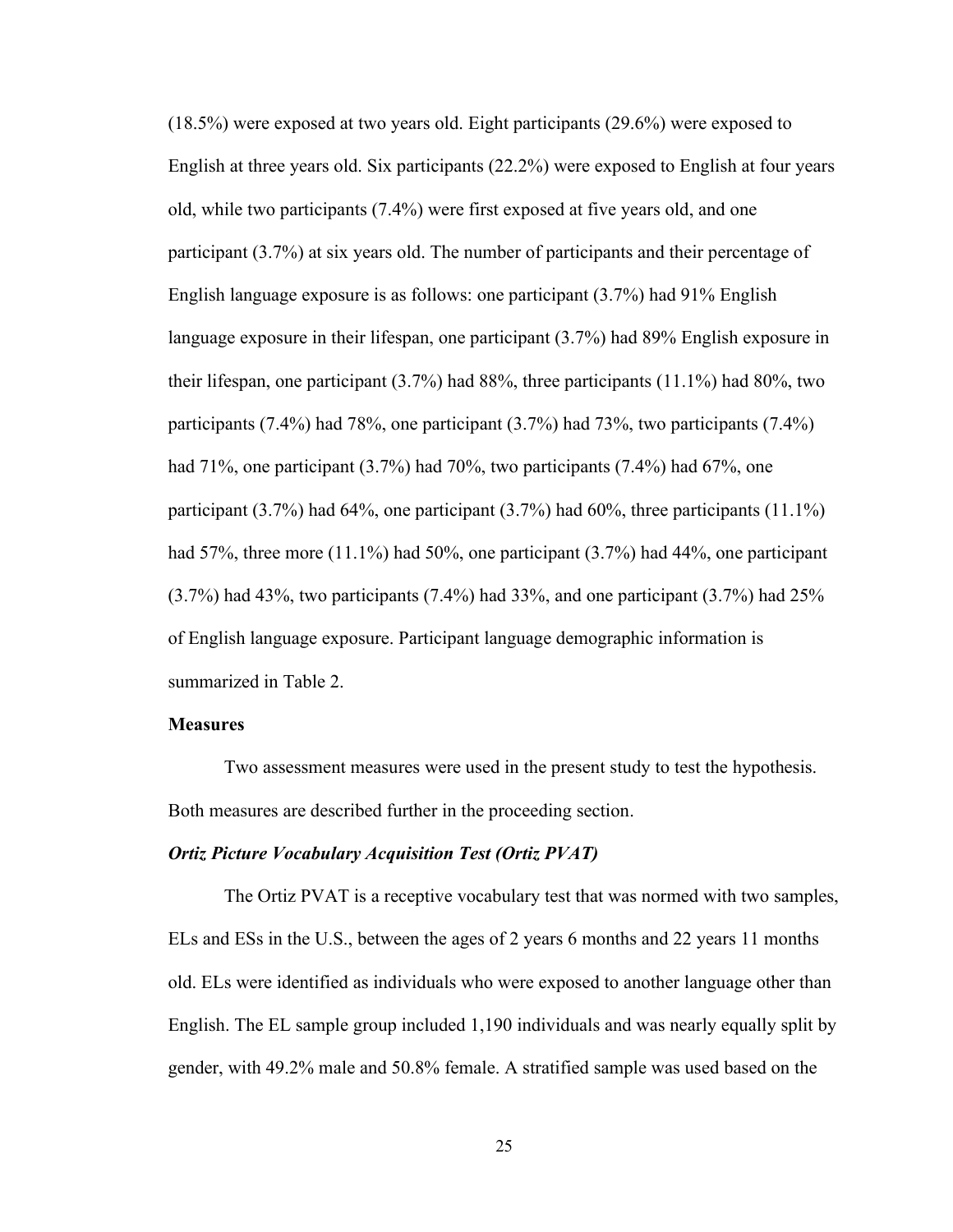individual's ethnic and racial background, age, gender, their parents' level of education, geographic region, and length of English exposure. ESs were identified as individuals whose only home language was English. A total of 1,530 ESs were included in the sample group. Gender was equally divided (50% each – male/female) in the sample group. A stratified sample was used based on the individual's ethnic and racial background, age, gender, their parents' level of education, and geographic region; stratifying the sample allowed for representation of the population.

The Ortiz PVAT examines diverse word categories that range in difficulty considering various parts of speech (e.g., nouns, verbs, adjectives, adverbs, and prepositions) and BICS and CALPS words receptively understood. Words involving actions, feelings, foods, activities, math and science terminology, toys, animals, body parts, household items and such are included in the assessment. Within word categories, target words vary in range of difficulty based on word frequency and grade-level demands. Two forms, Form A and Form B, each include a total of 167 items. Every fifth item is presented in both forms in order to ensure comparability. Of the items selected for use in the test, consideration was made with regard to the frequency of word category, type (BICS and CALPS), part of speech, and the position of the target image.

The test is administered and scored via an iPad or tablet. Administration lasts approximately 15 to 30 minutes. The examiner presents the student with the iPad or tablet and delivers the task instructions as provided by the test developer. Four pictures are visually presented on the tablet, including the picture of a target word and three distracting images. The images are grouped in the formation of a quadrant (two images beside one another and placed above two more images). The target word is presented in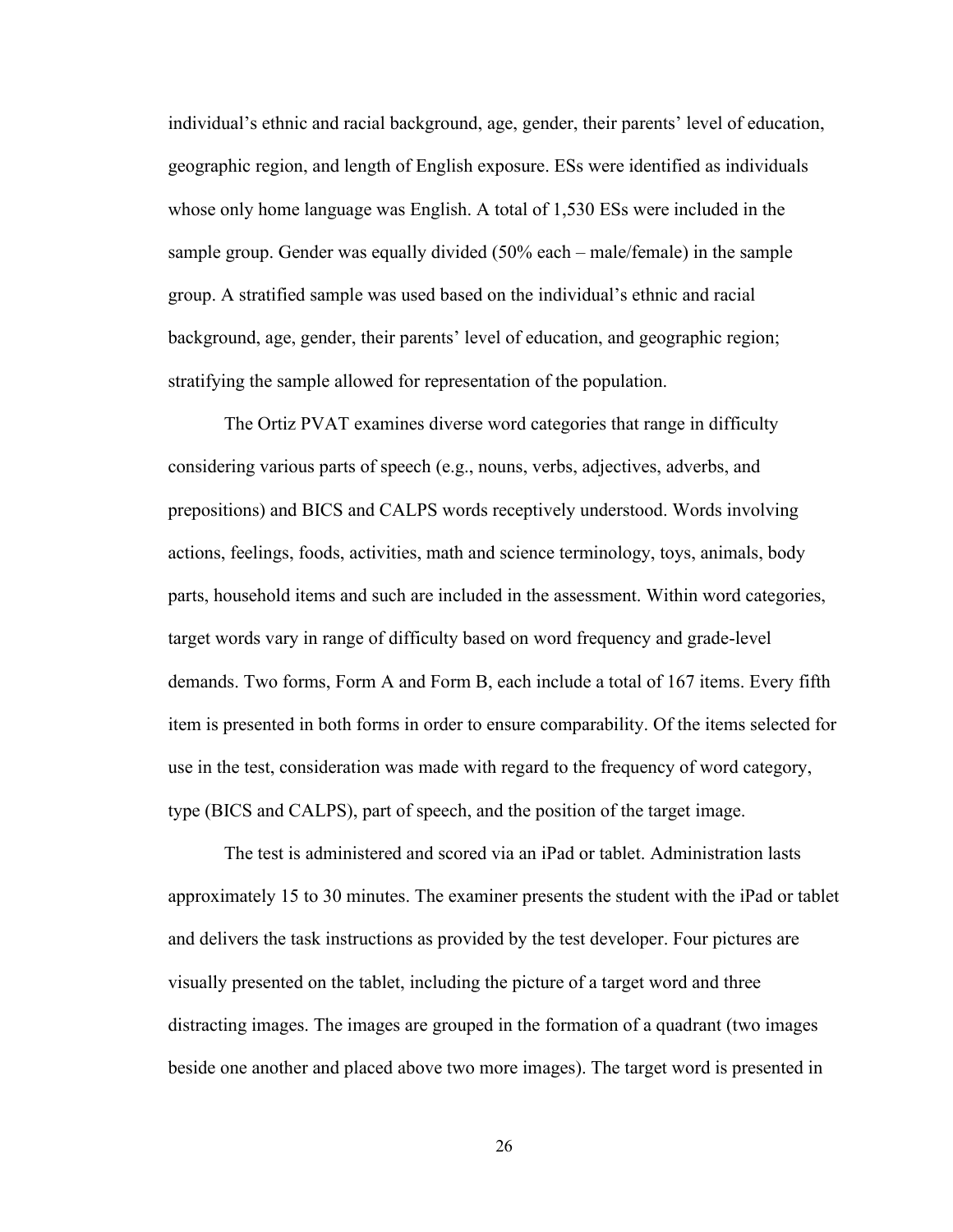print (below the four pictures) and orally by the software. The student can listen to the target word as many times necessary. Then, the student uses their finger or stylus to click on the visual image of the target word. The software independently determines basals and ceilings (five errors within ten items presented consecutively) based on the individual's responses. Screener items assist with determining start points. Assessment and Progress Reports can be generated electronically.

### *Woodcock Muñoz Language Survey-Third Edition (WMLS III)*

The WMLS III is a standardized assessment that evaluates a student's language proficiency and assists in guiding placement for ELs (HMH, 2019). The WMLS III was developed utilizing the norming sample of the Woodcock-Johnson Fourth Edition (WJ IV; Woodcock, Alvarado, Ruef, & Schrank, 2017). Specifically, 7,416 between the ages of 2 to over 90 years old participated in the norming process. This sample was comprised of ESs residing in diverse communities in the U.S. The sample breakdown is as follows: 664 children between the ages of 2 and 5 years old, not enrolled in kindergarten, 3,891 kindergarten to twelfth-grade students, 775 college/university students, and 2,086 adults. Random selection within a stratified sample allowed for control of examinee and community variables (e.g., ethnicity, sex; Woodcock, Alvarado, Ruef, & Schrank, 2017).

As the WMLS III was co-normed with the WJ IV, the age range of the population sample is large; however, only the norms from 3 years 0 months to 22 years 11 months old apply to the WMLS III (Woodcock, Alvarado, Ruef, & Schrank, 2017). A calibration study, using a few hundred new English and Spanish items, was conducted as part of the WMLS III process and included 1,055 native ESs and 1,041 native Spanish Speakers (SS). This data was used to calibrate the added test items and to ensure the items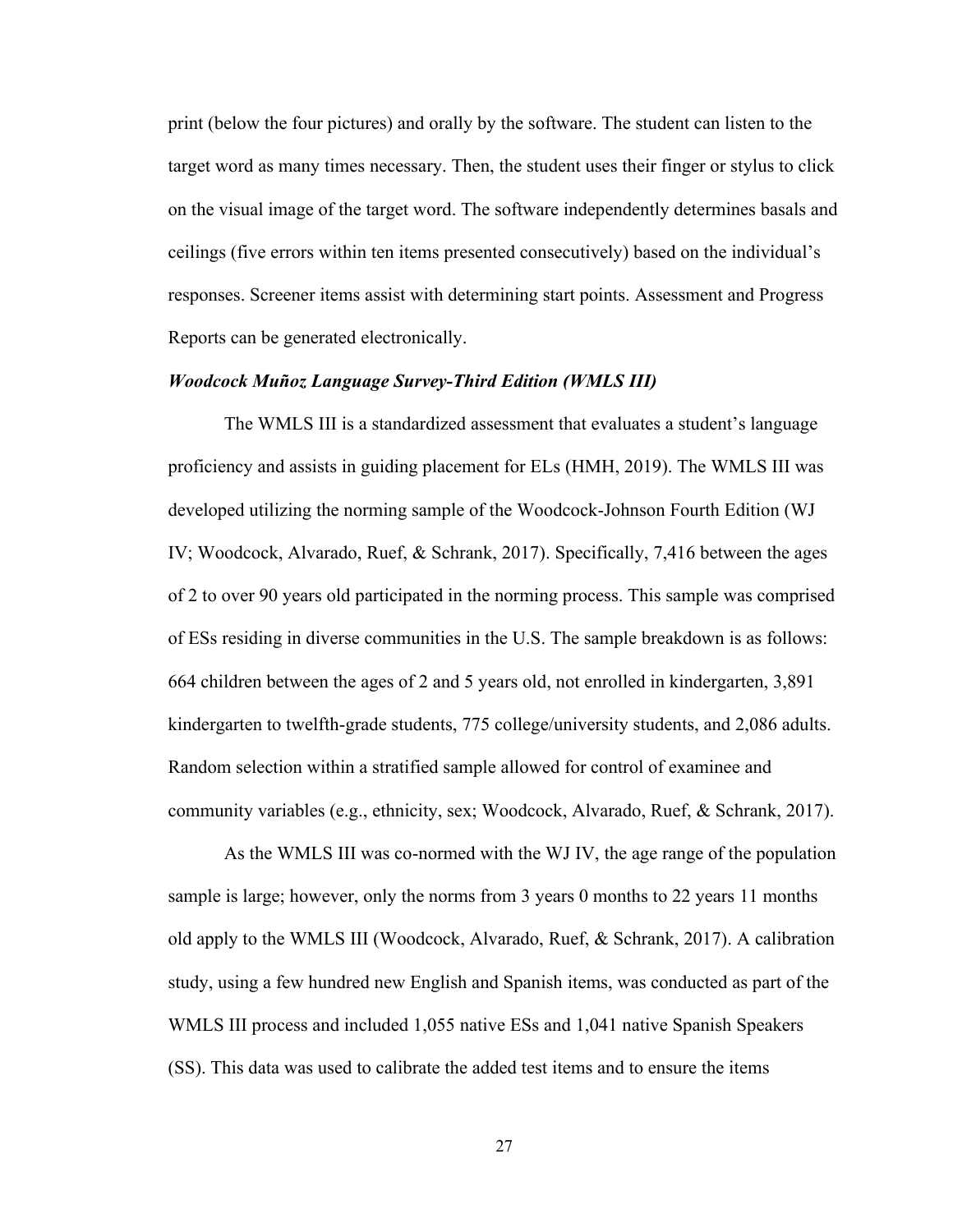corresponded with the tests' underlying scales (Woodcock, Alvarado, Ruef, & Schrank, 2017).

The WMLS III compares EL students to others of the same grade (HMH, 2019). Two English forms, Form A and Form B, and one Spanish form are available for administration. The English and Spanish forms are both comprised of eight tests – Test 1: Analogies/Prueba 1: Analogías, Test 2: Oral Comprehension/Prueba 2: Comprensión oral, Test 3: Picture Vocabulary/Prueba 3: Vocabulario sobre dibujos, Test 4: Oral Language Expression/Prueba 4: Expresión de lenguaje oral, Test 5: Letter-Word Identification/Prueba 5: Identificación de letras y palabras, Test 6: Passage Comprehension/Prueba 6: Comprensión de textos, Test 7: Dictation, Prueba 7: Dictado, and Test 8: Written Language Expression/Prueba 8: Expresión de lenguaje escrito (Woodcock, Alvarado, Ruef, & Schrank, 2017).

Tests can yield an individual score or, when grouped, can form clusters based on the task demands and provide cluster scores (Woodcock, Alvarado, Ruef, & Schrank, 2017). For example, administering and scoring Test 1: Analogies/Prueba 1: Analogías and Test 3: Picture Vocabulary/Prueba 3: Vocabulario sobre dibujos can yield independent scores for each or when combined provide the Basic English Oral Language cluster score or, in Spanish, Lenguaje oral básico en español, both measures of foundational speaking and listening skills in their respective language. The reliability of this cluster with students between the ages of 5 and 18 is .89 (Woodcock, Alvarado, Ruef, & Schrank, 2017).

The present study considered the performance of Spanish-speaking ELs on Test 1: Analogies and Test 3: Picture Vocabulary, both measures of lexical knowledge. Test 1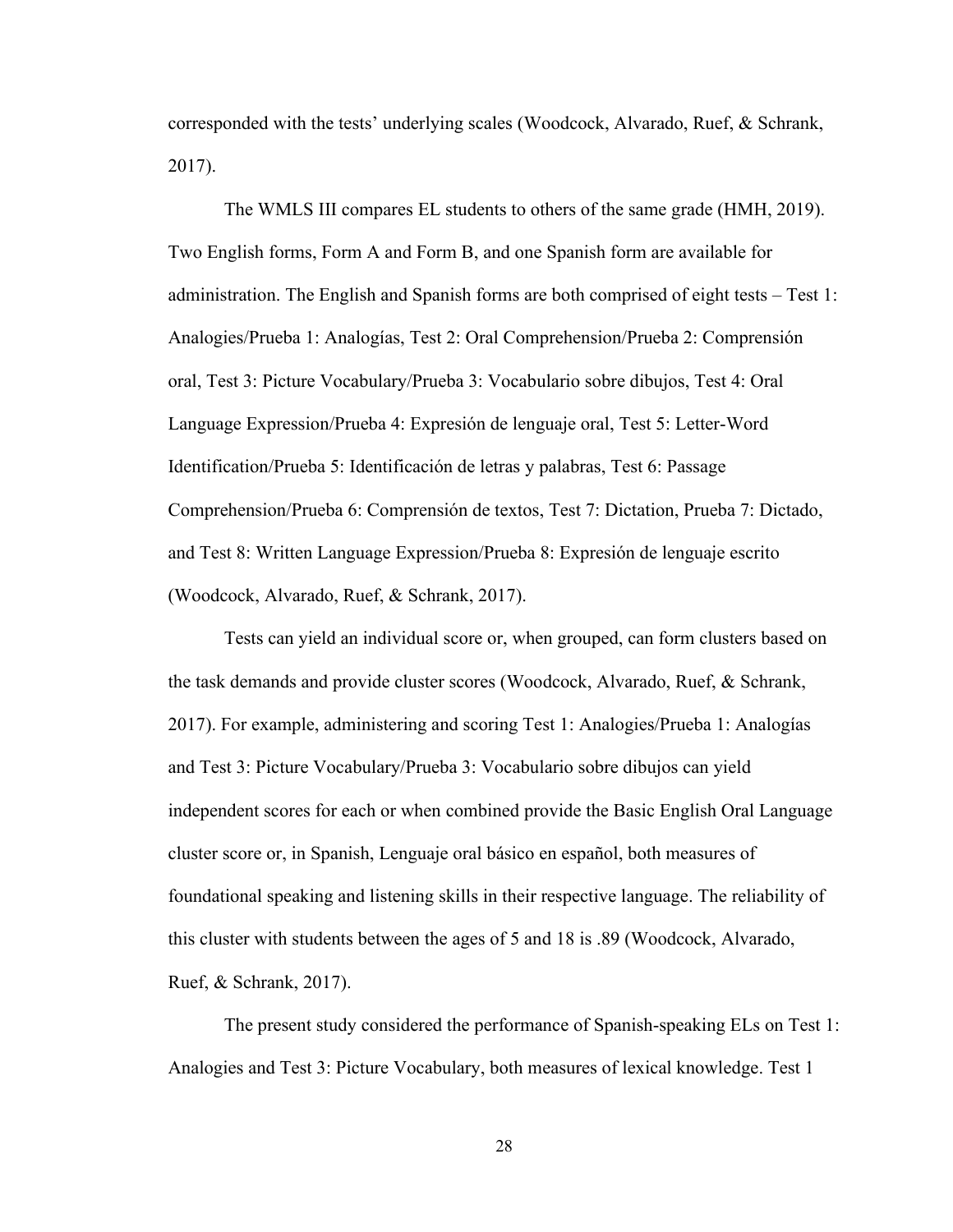requires students to actively listen and comprehend the relationship between two words and apply that knowledge to determine and provide a single missing word to another pair of words. Test 3 requires the student to verbally identify pictured objects presented using single words. The reliability of Test 1 with students between the ages of 5 and 18 years old is .86, and the reliability of Test 3 with students between the ages of 5 and 18 years old is .79 (Woodcock, Alvarado, Ruef, & Schrank, 2017).

#### **Procedure**

Once contact with parents who expressed interest in the study was made, the researcher answered any questions the parents had and sought consent. Some parental consent forms were obtained electronically, while others were mailed. For those parents and children who were not available to participate at the moment, an appointment was scheduled. In the first session, the researcher introduced herself to the child/participant and sought their assent/approval to participate in the study. The child's demographic information and language background were also obtained. The form includes information from the WMLS III protocol and Ortiz PVAT student profile, as well as questions regarding the participant's race, ethnicity, and educational placement (e.g., general education or special education classification). At the end of the first session, the researcher scheduled a day and time to administer the assessments virtually via Zoom (Version 5.7.4). Parents of participants under the age of 8 and in grades prekindergarten to first grades were asked to utilize a tablet or iPad in order for the researcher to share remote control access for early items in Test 3: Picture Vocabulary.

Due to restrictions on face-to-face interactions resulting from the Coronavirus (COVID-19) pandemic, the Ortiz PVAT and WMLS III subtests were administered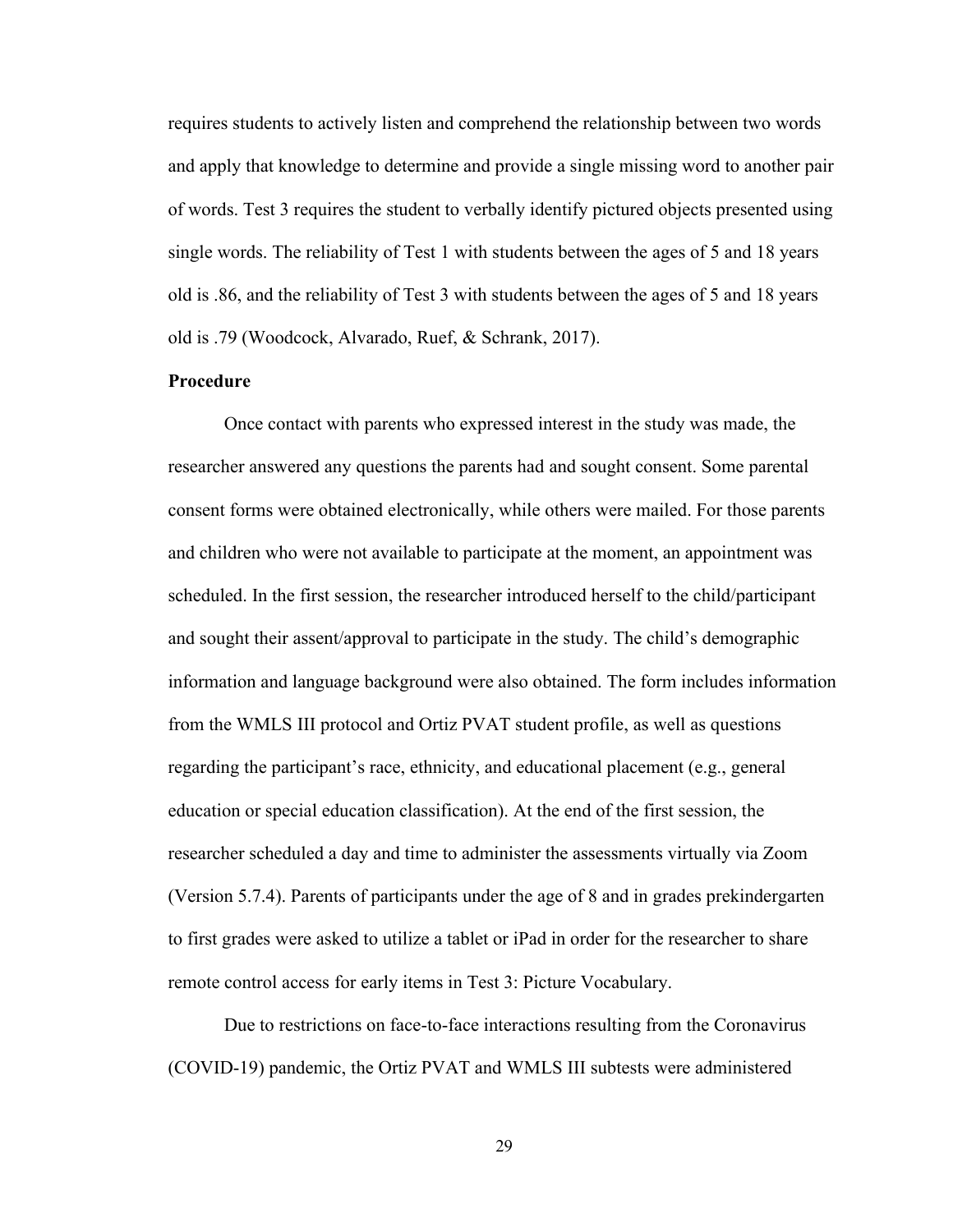virtually (also known as Remote Testing). Every effort was made to simulate standardized assessment practices as outlined within the manuals of each assessment tool. In addition, the researcher participated in professional development/webinars provided by both publishers as well as district-wide training in remote testing. The publishers also offered considerations and tips when conducting remote testing. Under the ethical standards of NASP, remote testing is permissible as long as the examiner possesses the skills to deliver the assessments in person and the tools used remotely are appropriately adapted for this method of delivery.

The research tasks were scheduled during summer break, around students' school activities (for those in summer school or camp), and administered during the second/final session. The first session lasted approximately 15 minutes, and the final session lasted approximately 30 minutes. With younger participants as well as participants who struggled to sustain attention, the administration of tasks varied from 40 minutes to 50 minutes. Parents of younger students were asked to remain near the student to assist with redirection if necessary. No audio or videotaping occurred. In order to minimize priming effects, assessments were delivered in a counterbalance format. With the three assessments (WMLS III Test 1: Analogies, Test 3: Picture Vocabulary, and Ortiz PVAT) to be utilized in the study, there are six possible administration sequences/orders. The researcher assigned a number to each set of possible administration sequences and used a random generator (Urbaniak & Plous, 2021) to randomly predetermine the sequence of assessment administration for each potential participant.

The researcher encouraged participants, as indicated in assessment manuals and as the researcher determined necessary considering the participant's motivation. Upon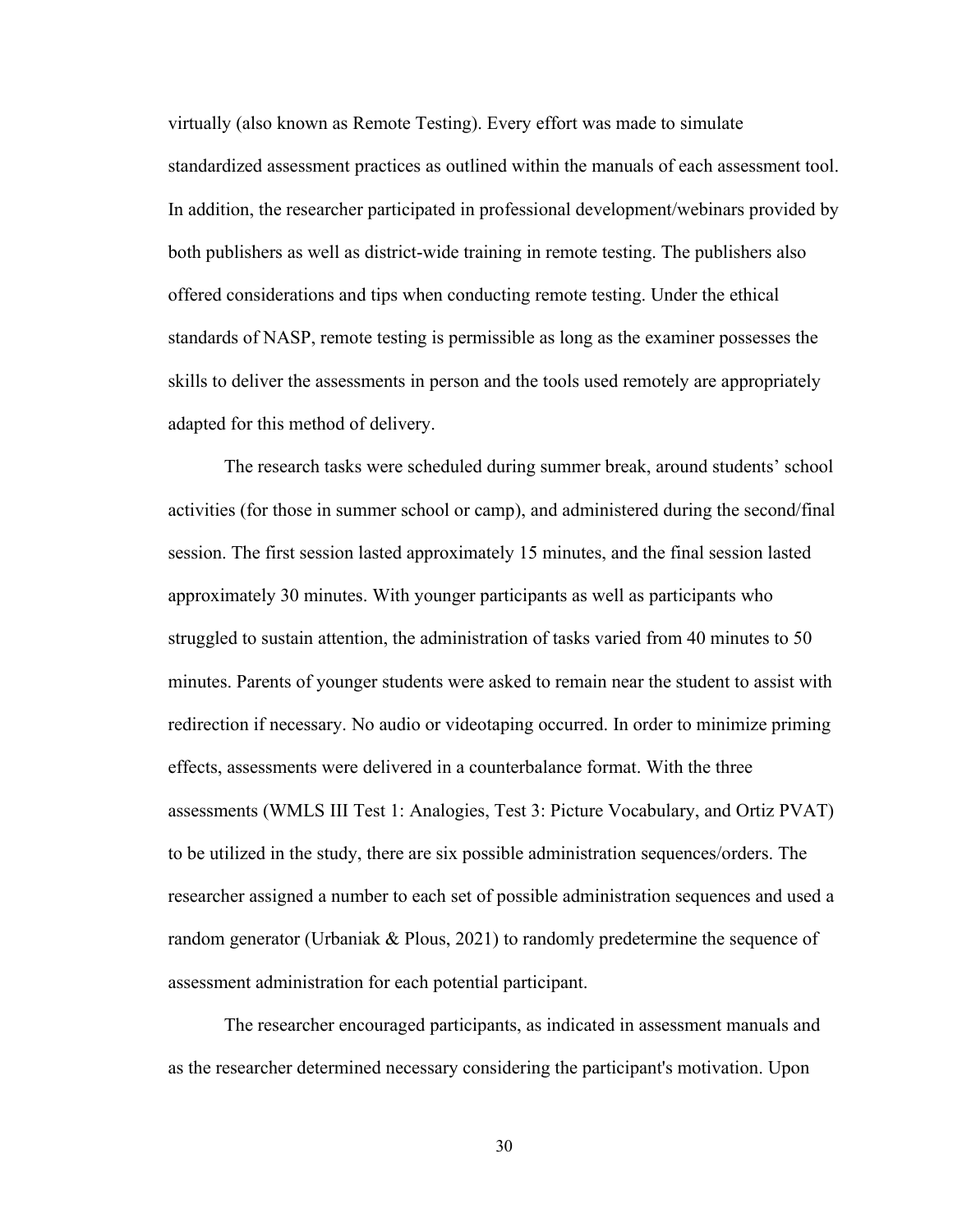completing all vocabulary tests administered, all students were offered small prizes (e.g., sharpener, pencils, pencil grip, erasers, stickers, coloring book). Prizes were mailed at the end of the week. In addition, parents were mailed a \$10 gift card. Results from the Ortiz PVAT and the WMLS III Test 1: Analogies and Test 3: Picture Vocabulary were scored and generated using their respective online scoring system.

#### **Data Analysis**

The researcher developed a Microsoft Excel spreadsheet maintaining each student's demographic information (e.g., date of birth, gender, grade, amount of English exposure, general education, or special education classification) alongside a pseudonym (i.e., AG-001). The researcher summarized the sample characteristics from the raw data, including the demographic variables as well as the outcome data. Categorical variables were expressed as counts and percentages. Continuous variables were expressed as means and Standard Deviations (SD). Variables were examined for appropriate distributions, particularly the continuous variables, which were examined for an appropriate range, outliers, and normality. For the purpose of this study, a standard score of 40 for the WMLS III and Ortiz PVAT was the minimum score allowed.

The researcher first conducted a Pearson correlation coefficient to examine the direction and degree of the relationship between the Ortiz PVAT and the WMLS III English. Next, One-Sample T-Tests were conducted to compare the study sample means of the Ortiz PVAT and WMLS III against the population means, as outlined respectively in each testing manual. The Ortiz PVAT and WMLS III both have a standard score mean of 100 and SD of 15. Additionally, Dependent or Paired Samples T-Tests were conducted to determine whether there was a statistically significant difference between the score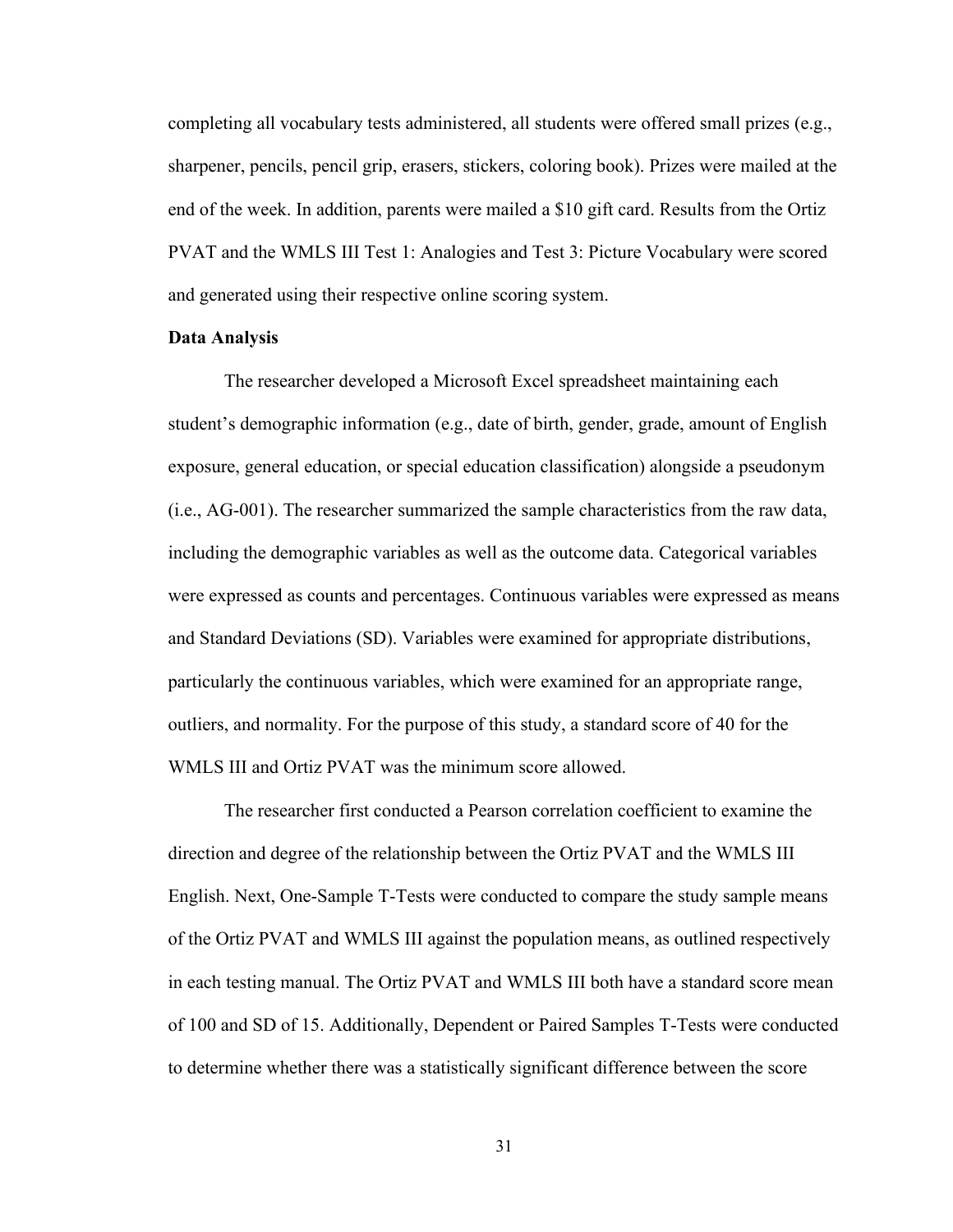means of the Ortiz PVAT and WMLS III English. Specifically, three comparisons were made utilizing four scores: the standard scores on the Ortiz PVAT were compared against the standard scores from Test 1: Analogies, Test 3: Picture Vocabulary, and the Basic English Oral Language Cluster from the WLMS III English form. Cohen's *d e*ffect sizes were also computed.

A moderate effect size was expected given the differences in the norming structures between the Ortiz PVAT and WMLS III, where the former includes bilingual, exposure-based norms, and the latter does not. A one-tailed test was utilized, as the researcher hypothesized that Spanish-speaking ELs would perform significantly differently on both assessments with a deviation below the normative average likely on the WMLS III scores. A priori power analysis using G\*Power 3.1.9.5 (Faul et al., 2009) indicated that to achieve a power of 0.80, as recommended by Cohen (1992), with  $p <$ 0.05 and a moderate effect size (0.6), 19 participants would be required.

Individual standard score performance was compared graphically to observe any potential trends. Additionally, the relationship between Spanish-English learners' English language exposure and their performance in the Ortiz PVAT and WMLS III English – Test 1: Analogies, Test 3: Picture Vocabulary, and Basic English Oral Language Cluster was compared graphically. Finally, further comparisons were made between individual Ortiz PVAT and WMLS III Test 3: Picture Vocabulary standard scores and between these standard scores and the participant's English language exposure. As mentioned, sample size analysis was conducted with G\*Power 3.1.9.5. All other statistical analyses were performed using IBM SPSS Software (Version 28). All statistical tests were onetailed with alpha  $= 0.05$ .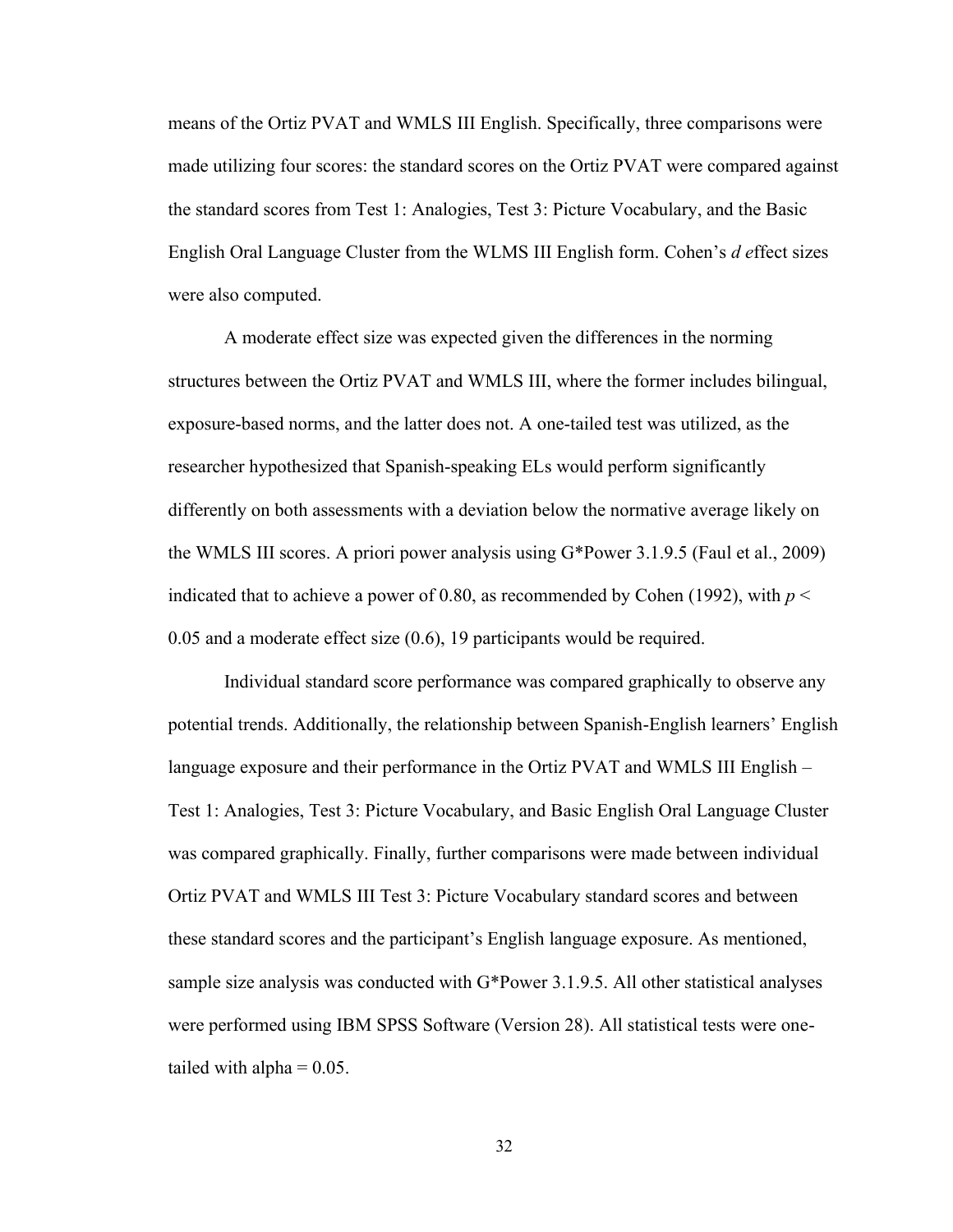#### **Results**

A Pearson correlation coefficient was computed to assess the relationship between the Ortiz PVAT and WMLS III English – Test 1: Analogies, Test 3: Picture Vocabulary, and the Basic English Oral Language Cluster. There was a moderate positive correlation between the Ortiz PVAT and WMLS III Test 1: Analogies,  $r = +0.506$ ,  $n = 27$ ,  $p = 0.004$ . There was a strong positive correlation between the Ortiz PVAT and WMLS III Test 3: Picture Vocabulary,  $r = +.709$ ,  $n = 27$ ,  $p = <.001$ . There was a strong positive correlation between the Ortiz PVAT and WMLS III Basic English Oral Language Cluster,  $r = +0.720$ ,  $n = 27$ ,  $p = 0.001$ . Results of the Pearson correlations are summarized in Table 4.

The expected sample average using the Ortiz PVAT and WMLS III was 100. Both measures have a SD of 15. The mean score obtained on the Ortiz PVAT ( $M =$  $107.9$ ,  $SD = 6.9$ ) was 7.9 points larger than the expected sample average of 100. The Ortiz PVAT mean score was 16.7 points higher than the mean score obtained on the WMLS III Test 1: Analogies ( $M = 91.2$ ,  $SD = 14.2$ ), 24.0 points higher than the mean score obtained on the WMLS III Test 3: Picture Vocabulary ( $M = 83.9$ , SD = 15.0), and 23.3 points higher than the WMLS III Basic English Oral Language Cluster ( $M = 84.6$ ,  $SD = 15.0$ ). Results are visually represented in Table 6 and graphically represented in Figure 2.

Results of the One-Sample T-Test determined that the mean score obtained on the Ortiz PVAT ( $M = 107.9$ , SD = 6.9) was significantly higher than the population mean  $t(26) = 5.94, 95\%$  Confidence Interval of the Difference [5.14, 10.57],  $p < .001$ ). The WMLS III Test 1: Analogies mean score ( $M = 91.2$ , SD = 14.2) was significantly lower than the population mean  $t(26) = -3.22$ , 95% Confidence Interval of the Difference [-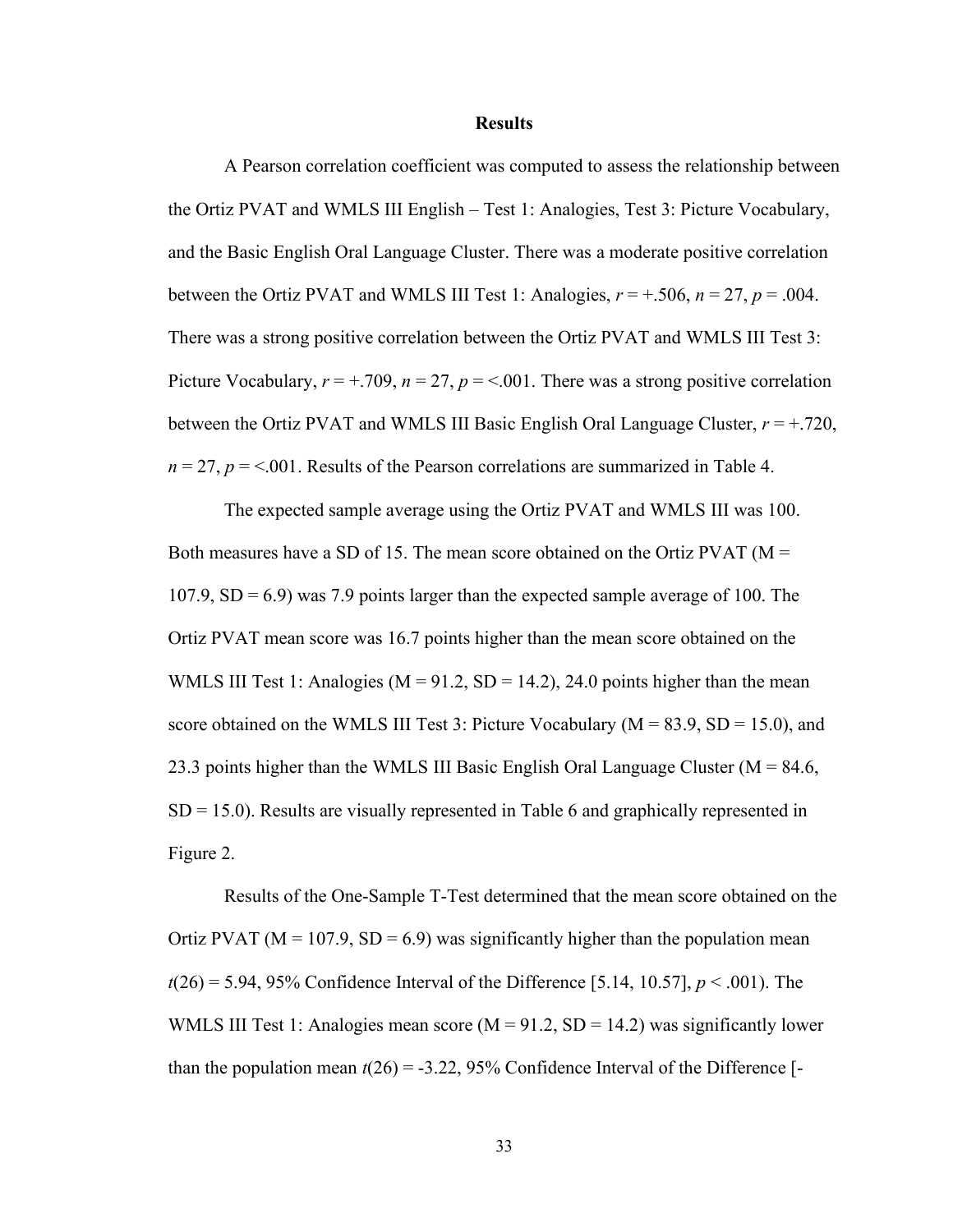8.82, -14.44],  $p = .002$ ). The WMLS III Test 3: Picture Vocabulary mean score (M = 83.9, SD = 15.0) was significantly lower than the population mean  $t(26) = -5.58, 95\%$ Confidence Interval of the Difference  $[-16.07, -21.99]$ ,  $p < .001$ ). The WMLS III Basic English Oral Language Cluster ( $M = 84.6$ , SD = 15.0) was also significantly lower than the population mean  $t(26) = -5.33$ , 95% Confidence Interval of the Difference [-15.37, -21.30],  $p < .001$ ). A summary of these results is provided in Table 5.

A Cohen's *d* analysis of the One-Sample T-Tests demonstrated a large effect size for WMLS III Test 1: Analogies (-0.62), and exceptionally large effect sizes for the Ortiz PVAT (1.14), WMLS III Test 3: Picture Vocabulary (-1.07), and WMLS III Basic English Oral Language Cluster (-1.03). The effect sizes are summarized in Table 5 and illustrated in Figure 3.

Results of the Dependent or Paired Samples T-Test between the Ortiz PVAT and the WMLS III Test 1: Analogies were statistically significant  $(t(26) = 7.07, 95\%$ Confidence Interval of the Difference [11.82, 21.52],  $p < .001$ ). In addition, the results of the Paired Samples T-Test between the Ortiz PVAT and the WMLS III Test 3: Picture Vocabulary were statistically significant  $(t(26) = 11.10, 95\%$  Confidence Interval of the Difference [19.50, 28.36],  $p < .001$ ). Lastly, the results of the Paired Samples T-Test between the Ortiz PVAT and the WMLS III Basic English Oral Language Cluster were also statistically significant  $(t(26) = 10.84, 95\%$  Confidence Interval of the Difference [18.82, 27.63],  $p < .001$ ). A summary of these results is provided in Table 6.

Not only did the Paired Samples T-Test yield statistically significant results between the Ortiz PVAT and the WMLS III English, but a Cohen's *d* analysis demonstrated exceptionally large effect sizes for all three comparisons. The Ortiz PVAT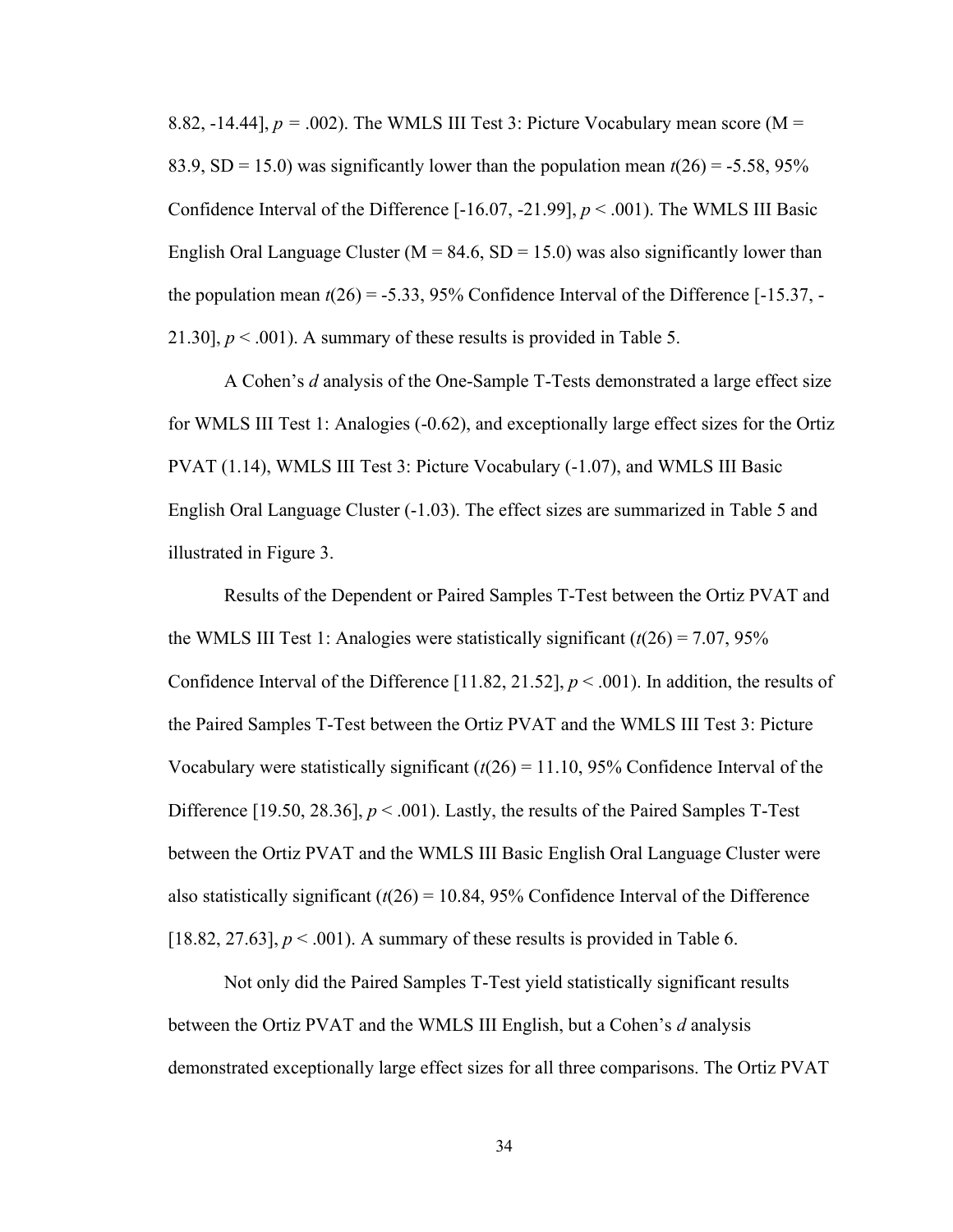and WMLS III Test 1: Analogies yielded an effect size equivalent to 1.36. The Ortiz PVAT and WMLS III Test 3: Picture Vocabulary yielded an effect size equivalent to 2.14. The Ortiz PVAT and WMLS III Basic English Oral Language Cluster yielded an effect size equivalent to 2.09. Effect sizes are summarized in Table 6 and illustrated in Figure 4.

The individual standard score performance of Spanish-English learners (ages 5 – 11) across the Ortiz PVAT and WMLS III English – Test 1: Analogies, Test 3: Picture Vocabulary, and Basic English Oral Language Cluster are graphically illustrated in Figure 5. Additionally, a comparison of the amount (percent) of English language exposure of Spanish-English learners (ages  $5 - 11$ ) and their individual standard score performance in the Ortiz PVAT and WMLS III English – Test 1: Analogies, Test 3: Picture Vocabulary, and Basic English Oral Language Cluster are graphically illustrated in Figure 7; the amount of English exposure was organized from least to greatest to demonstrate trends. In cases where the participants had the same amount of English exposure, the data was organized by age (youngest to oldest). Of all the tasks, the WMLS III Test 3: Picture Vocabulary is most similar to the Ortiz PVAT; as such, direct comparisons between individual Ortiz PVAT and WMLS III Test 3: Picture Vocabulary standard scores are made and illustrated in Figure 6. A comparison of these standard scores against the participants' English language exposure is illustrated in Figure 8.

A visual review of the graphs indicates that the Ortiz PVAT is consistently higher than the standard scores on the WMLS III; this is most evident in comparing the Ortiz PVAT and WMLS III Test 3: Picture Vocabulary (Figures 6 and 8). The lowest obtained standard score in the Ortiz PVAT was 93, while the lowest standard score in the WMLS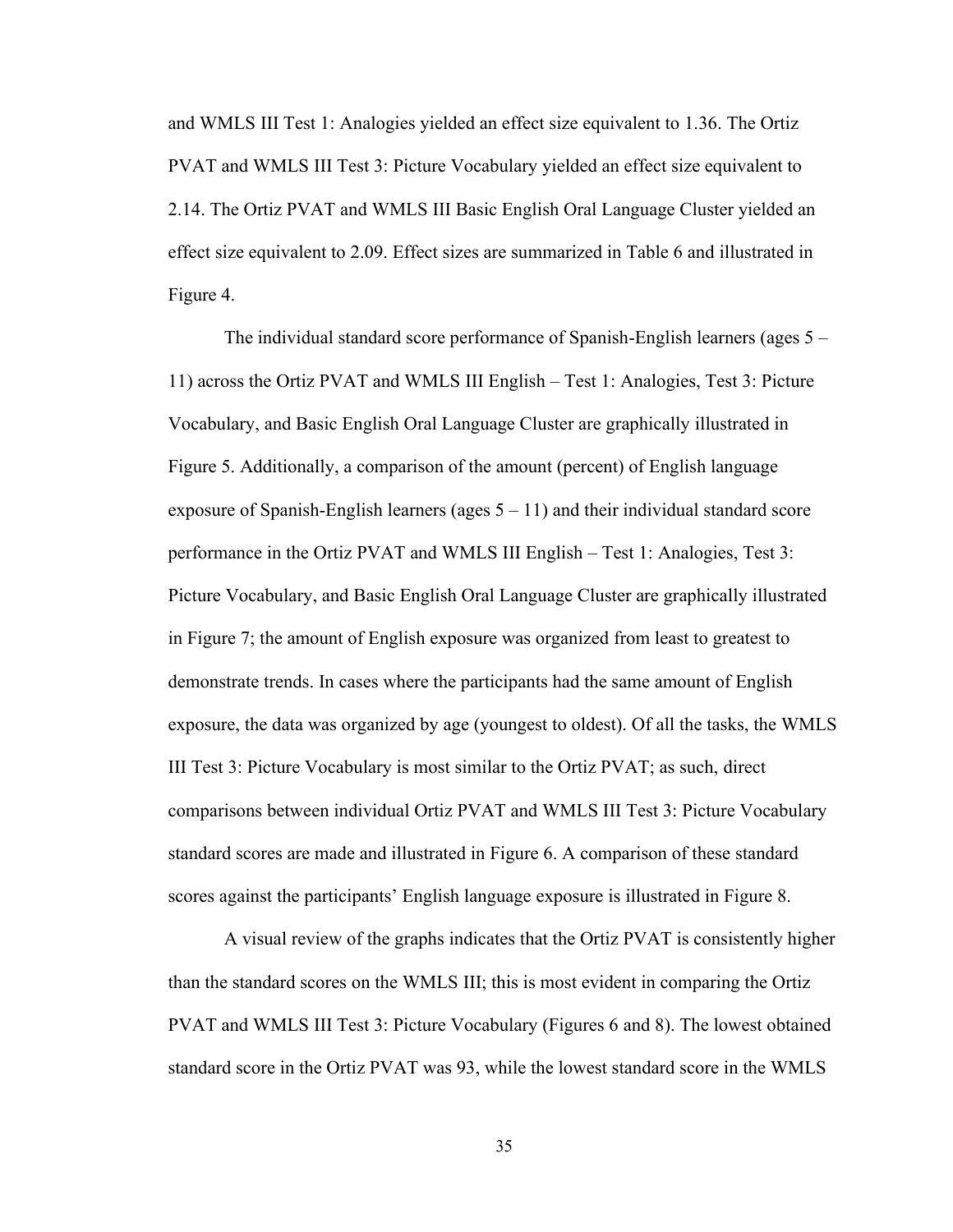III Test 3: Picture Vocabulary was 48. The lowest standard score earned in the WMLS III Test 1: Analogies was 65. The lowest WMLS III Basic English Oral Language Cluster standard score was 50. Table 3 provides the minimum and maximum scores obtained for each of the tests and cluster. Of the 27 participants included in the study, 13 participants performed below the average range (Standard Score < 90) in the WMLS III Test 1: Analogies, 18 participants performed below the average range in the WMLS III Test 3: Picture Vocabulary, and 14 participants had below average scores in the WMLS III Basic English Oral Language Cluster. Furthermore, seven of the 18 participants who performed below average in the WMLS III Test 3: Picture Vocabulary had over 70% English exposure across their life. No participant performed below the average range in the Ortiz PVAT.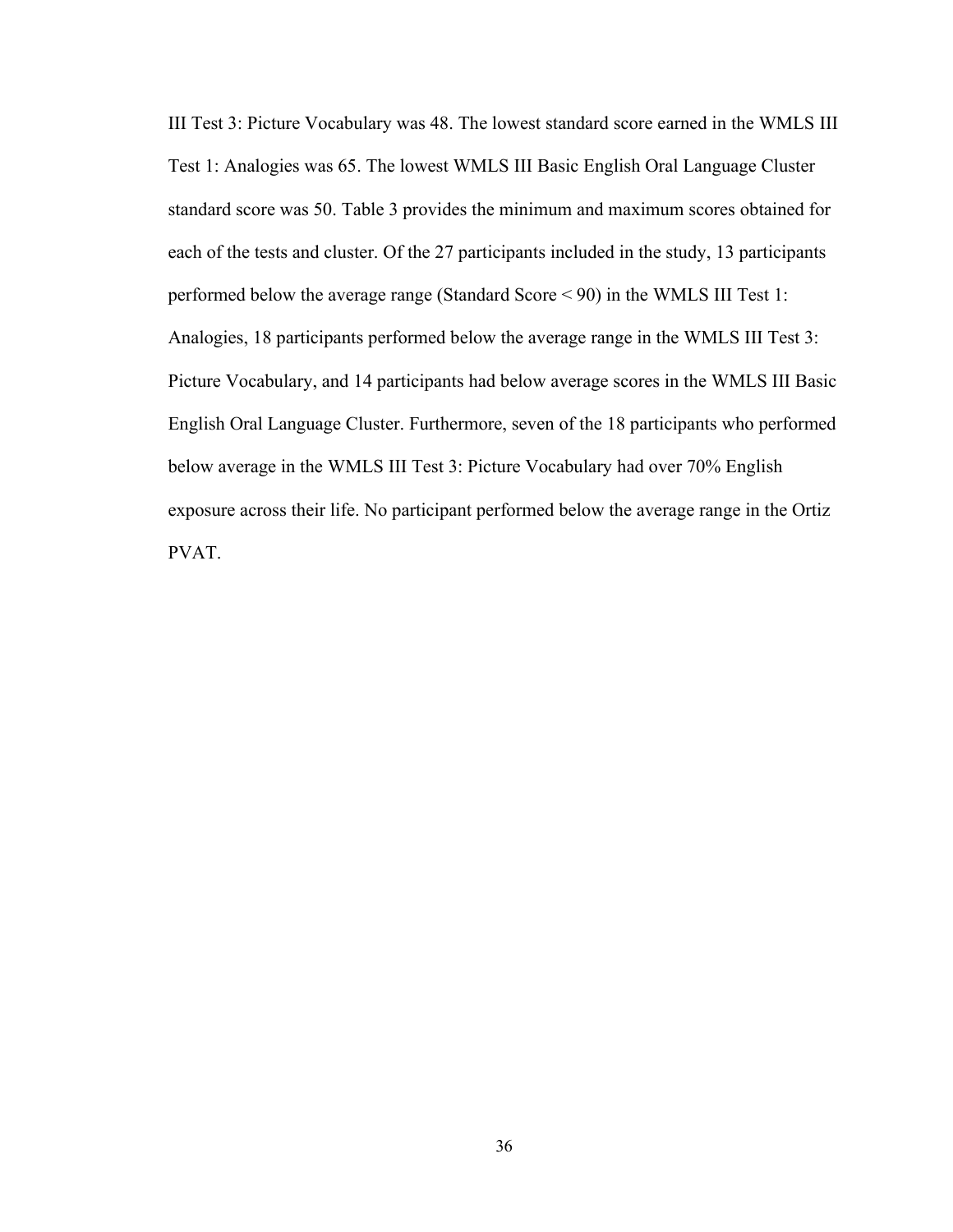#### **Discussion**

As noted in the literature review, vocabulary development is essential in academic success. ELs are challenged with learning the BICS of a new language while also learning academic language (CALPS). This leaves this population at a disadvantage from their same-grade ES peers who have established BICS in English and are prepared to learn academic language. ELs perform significantly below same grade peers, are overrepresented in special education, and often drop out of school compared to their ES peers.

As a field, assessments and appropriate evaluation methods are necessary to make informed decisions about the education of ELs. When assessing achievement and developing instructional interventions, school psychologists and educators must consider the impact of English language acquisition and proficiency (Rabinowitz, 2008). There has been insufficient research conducted studying the language and literacy development of ELs (Hammer et al., 2014). Specifically, as Ortiz (2019) noted, there has been a lack of research on language acquisition as it pertains to the development of assessments outside of native-language and nonverbal assessments. "…Our present understanding of EL test performance is more intuitive than empirical" (Ortiz, 2019).

ELs must be compared to others who resemble them most. As most language proficiency tools fail to include appropriate true peer norms, several factors should be considered when evaluating language proficiency and abilities. As explained by Collier (1989), the age of the EL when he/she arrives in the U.S., as well as his/her length of exposure to English, is essential in English language acquisition and, ultimately, proficiency. Other important factors include the history of the student's formal education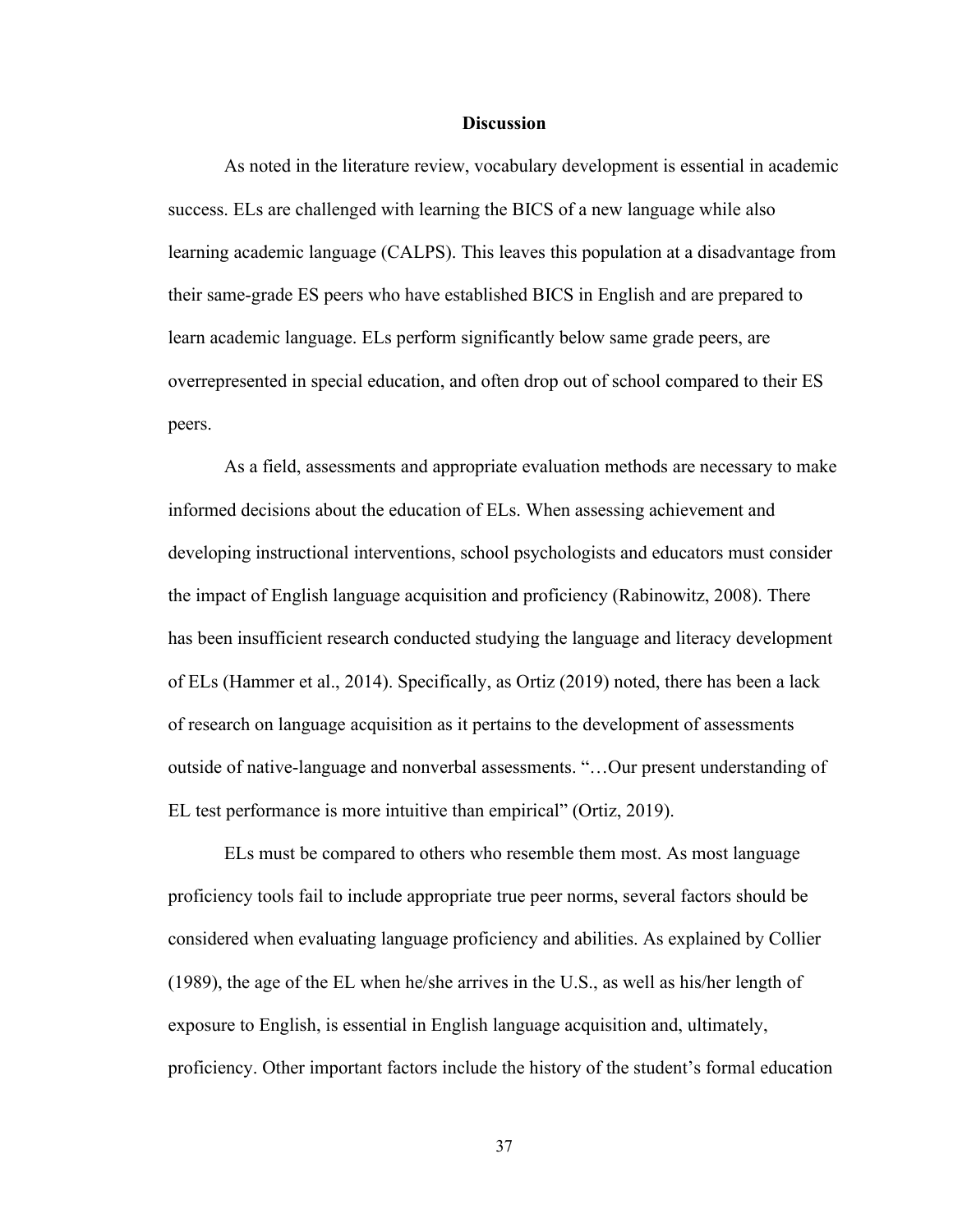in their  $L_1$ , proficiency of  $L_1$ , the amount of time the student can practice  $L_2$  with peers who speak the language fluently, and the student's BICS and CALPS in both languages (Elizalde-Utnick & Romero, 2017). As of present, the majority of assessment tools utilized with Spanish-speaking ELs in the U.S. were normed with monolingual Spanish students from other countries. When considering the challenges ELs experience with regard to language acquisition and proficiency, acculturation, and overall English academic instruction, among other societal challenges (i.e., low socioeconomic status), it is disturbing to see such large numbers of ELs deemed eligible for special education services and dropping out of school.

The purpose of the present study was to determine whether there is a difference in the vocabulary knowledge of Spanish-speaking ELs when controlling for developmental language norms. This researcher hypothesized the following: assuming the WMLS III's norming sample is potentially discriminatory because it is based on monolingual, nonexposure norms, Spanish-speaking ELs would perform significantly differently (deviation below the normative average is likely) on the WMLS III than on the Ortiz PVAT due to the latter's use of bilingual, exposure-based norms. Additional goals of this study included identifying equitable assessment measures for ELs that can be utilized to make data-driven decisions with regard to the unique educational needs of ELs and special education referrals, increasing assessment knowledge and literature of ELs, as well as improving the field's insight of developmental language norms in ELs, which will further allow school psychologists to enhance their skills in working with this population.

Correlational analyses between the Ortiz PVAT and the WMLS III English determined strong, positive relationships among the tests. The findings are similar to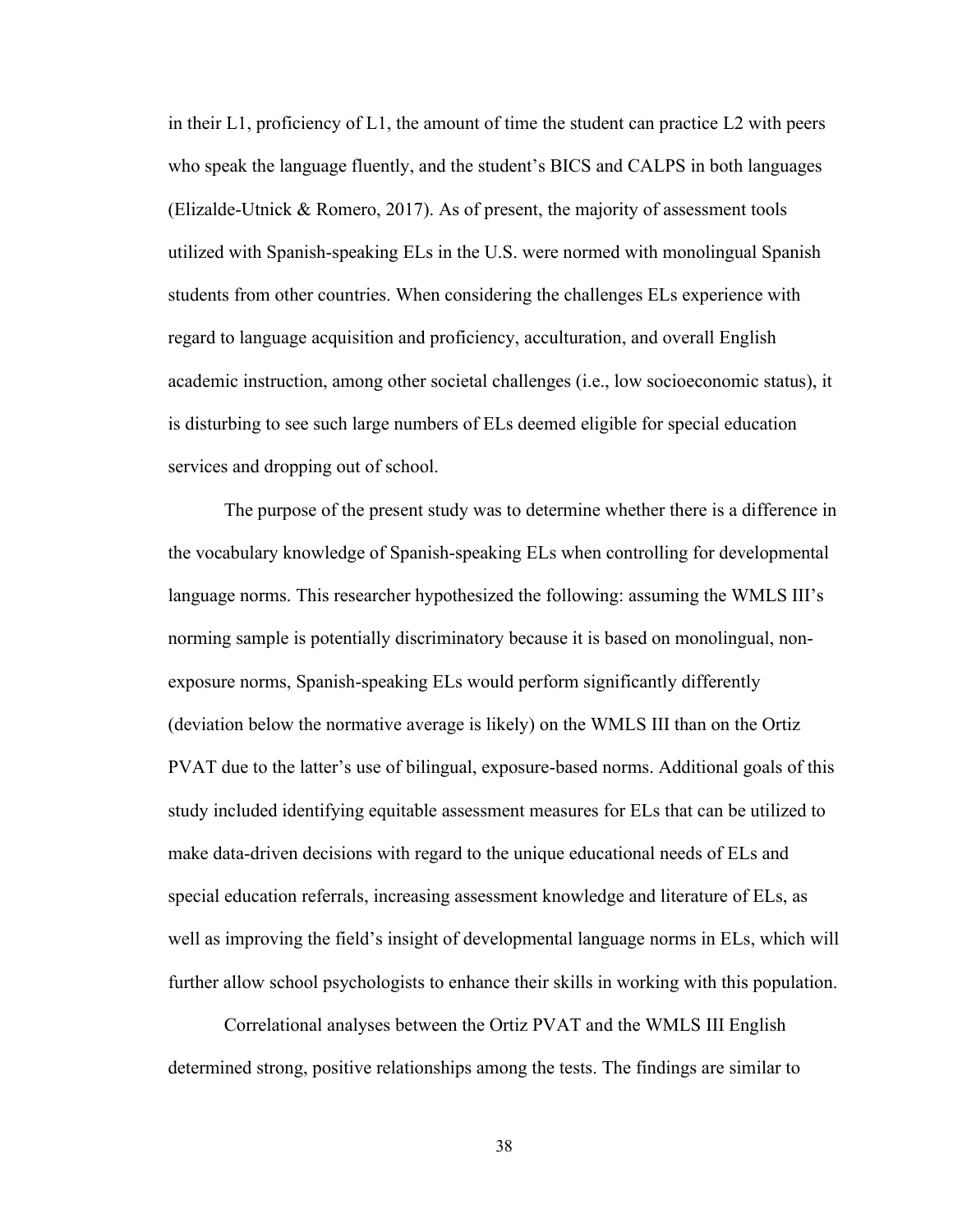Adamek (2019), who evaluated language abilities among ELs and determined that the Ortiz PVAT and the Verbal Comprehension Index (VCI) in the Wechsler Intelligence Scales for Children – Fifth Edition (WISC-V) had strong correlations, particularly with ELs residing in the U.S. Of all three correlations in the present study, the Ortiz PVAT and WMLS III Basic English Oral Language Cluster yielded the strongest relationship (*r*   $= +.720$ ); however, the Basic English Oral Language Cluster is a score developed from the grouping of the WMLS III - Test 1: Analogies and Test 3: Picture Vocabulary scores. When reviewing the correlational analysis between the Ortiz PVAT and each of the subtests that comprise the Basic English Oral Language Cluster, the Ortiz PVAT and the WMLS III Test 3: Picture Vocabulary also had a strong positive correlation  $(r = +.709)$ . Language accounts for approximately 50% of the correlation between the Ortiz PVAT and Test 3: Picture Vocabulary. Of the three tests, Test 3: Picture Vocabulary is most similar to the Ortiz PVAT; both tasks present images to the student and require the student to demonstrate an understanding of the visual representation(s). The Ortiz PVAT and WMLS III Test 1: Analogies had the weakest, although moderate, correlation (*r* = +.506). Language accounts for approximately 25% of the correlation between the Ortiz PVAT and Test 1: Analogies; this could be due to several reasons. First, Test 1: Analogies measures expressive language while the Ortiz PVAT measures receptive language. Second, task demands in Test 1: Analogies are not solely dependent on language-based knowledge (*Gc*) but also incorporate some degree of cognitive ability, specifically Fluid Reasoning (*Gf*). *Gf* "is the ability to reason, form concepts, and solve problems using unfamiliar information or novel procedures" (Schrank et al., 2010). These differences could explain the moderate correlation between the Ortiz PVAT and Test 1: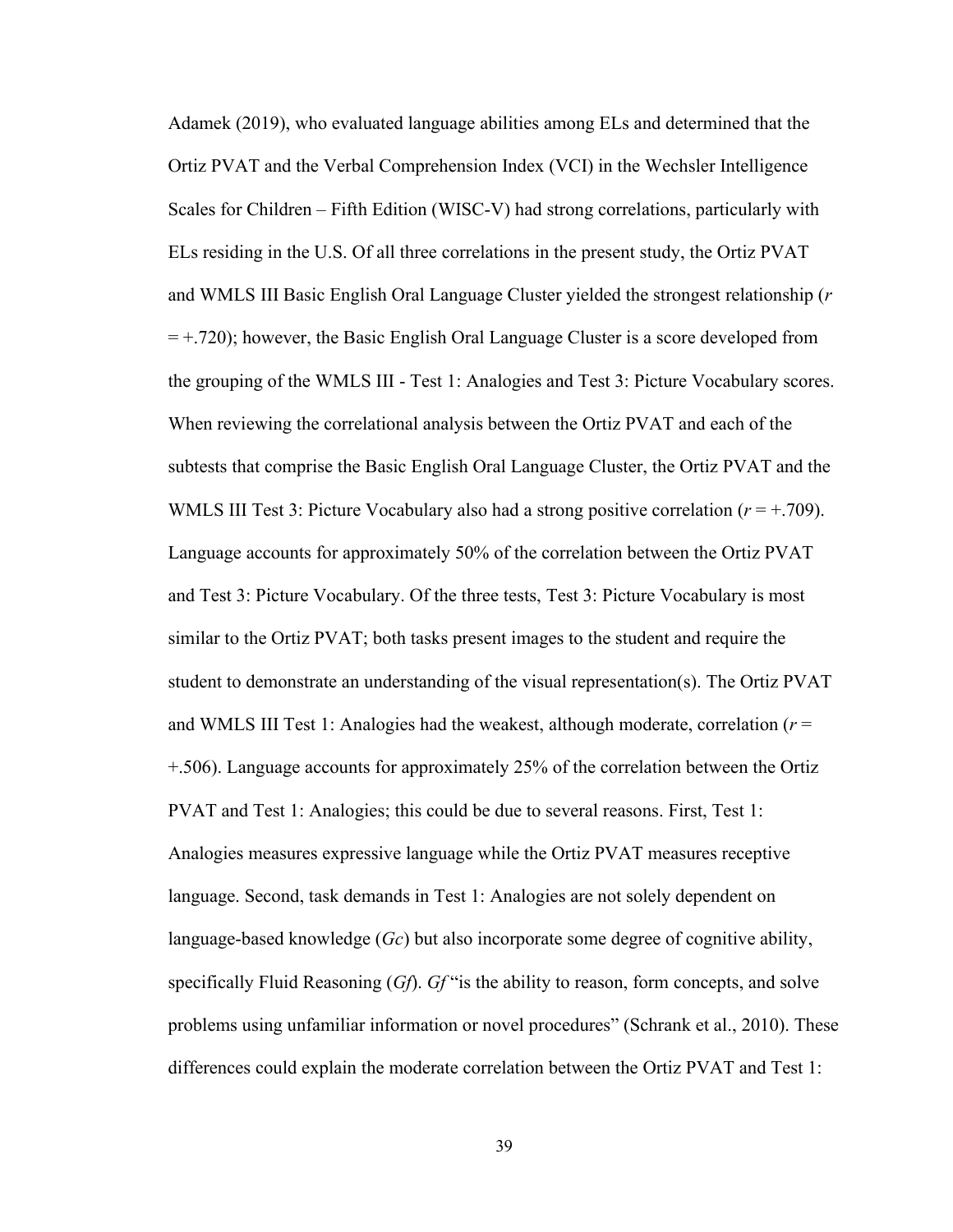Analogies. Adamek (2019) found similar results suggesting that the performance of ELs on the Similarities (SI) subtest in the WISC-V was impacted by *Gf*.

A One-Sample T-Test determined that the difference between the Ortiz PVAT and the WMLS III English is significantly large, with the population mean falling between both measures. The mean standard score obtained on the Ortiz PVAT ( $M =$  $107.9$ ,  $SD = 6.9$ ) was significantly higher than the population mean, where the mean scores of the WMLS III Test 1: Analogies  $(M = 91.2, SD = 14.2)$ , WMLS III Test 3: Picture Vocabulary ( $M = 83.9$ ,  $SD = 15.0$ ), and WMLS III Basic English Oral Language Cluster ( $M = 84.6$ ,  $SD = 15.0$ ) were significantly lower than the population mean. When looking closely at the results between the WMLS III scores, Test 1: Analogies appears to be – to some extent – fairer in assessing ELs compared to Test 3: Picture Vocabulary and Basic English Oral Language Cluster. This is evident particularly as the latter two both fall within the end of the Low Average range, and Test 1: Analogies falls in the Average range. Another notable finding was that the Ortiz PVAT standard score mean was nearly eight points above the expected standard score average of 100. Adamek (2019) made a similar revelation in her study when she obtained a mean score difference of approximately eight points above average on the Ortiz PVAT.

It is unclear what variables caused the Ortiz PVAT mean scores to be several points higher than the normative average in both studies; however, ELs still performed within the average range (Standard Score:  $90 - 110$ ) in the Ortiz PVAT. Therefore, it would be unlikely to misidentify an EL as having language delays using this test with exposure-based norms. In contrast, ELs tended to earn standard scores below the average range (Standard Score < 90) in the WMLS III. If the mean score on the Ortiz PVAT were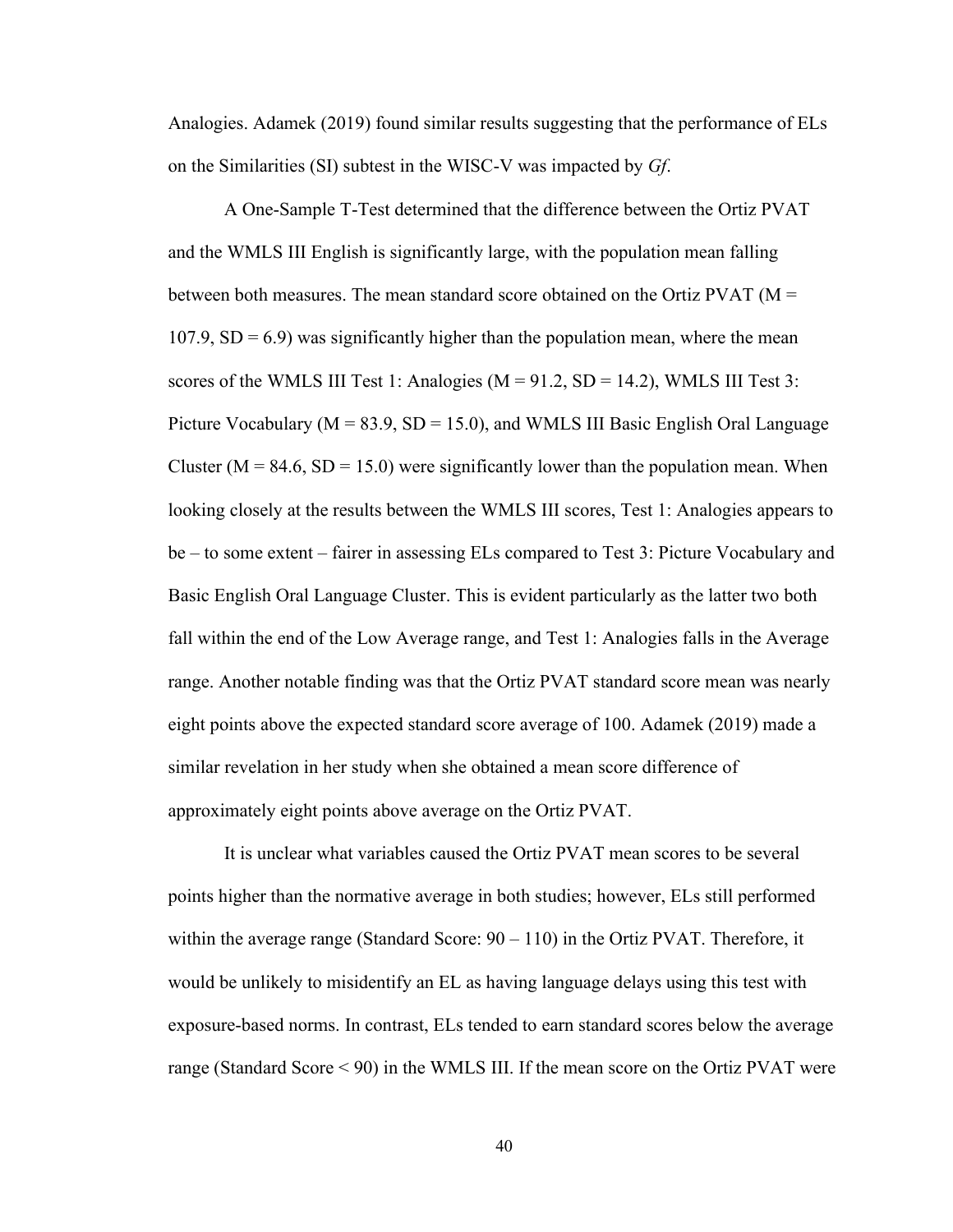closer to the expected average, the differences between the means would remain large, with the Ortiz PVAT being approximately 16 points higher than the WMLS III Test 3: Picture Vocabulary. Also, if the scores on the Ortiz PVAT were lowered 7.9 points to the population average of 100 and the same number of points were reduced on the WMLS III tests, then the mean scores would dramatically change the descriptive ranges from Average to Low Average in Test 1: Analogies, and from Low Average to Low in Test 3: Picture Vocabulary and Basic English Oral Language Cluster. This would identify ELs as further delayed in vocabulary knowledge when assessed with this tool.

It is essential to consider that although all three tests measure lexical knowledge, there are differences in task demands. Specifically, the Ortiz PVAT is purely receptive, while Test 3: Picture Vocabulary initially measures receptive language with later items placing expressive language demands on students. Receptive skills are developed before expressive skills (North Shore Pediatric Therapy, 2021) and are generally more advanced in typically developing children (Seol et al., 2014). Regardless of the differences in task demands, participants should yield average scores in the Ortiz PVAT and WMLS III, based on normative means outlined in each technical manual; however, this was not reflected in this study.

Results of the One-Sample T-Tests yielded statistically significant values. Moreover, exceptionally large effect sizes were found in the One-Sample T-Tests, particularly with the Ortiz PVAT (1.14), WMLS III Test 3: Picture Vocabulary (-1.07), and WMLS III Basic English Oral Language Cluster (-1.03) as compared to the population mean. The WMLS III Test 1: Analogies (-0.62) had a large effect size. The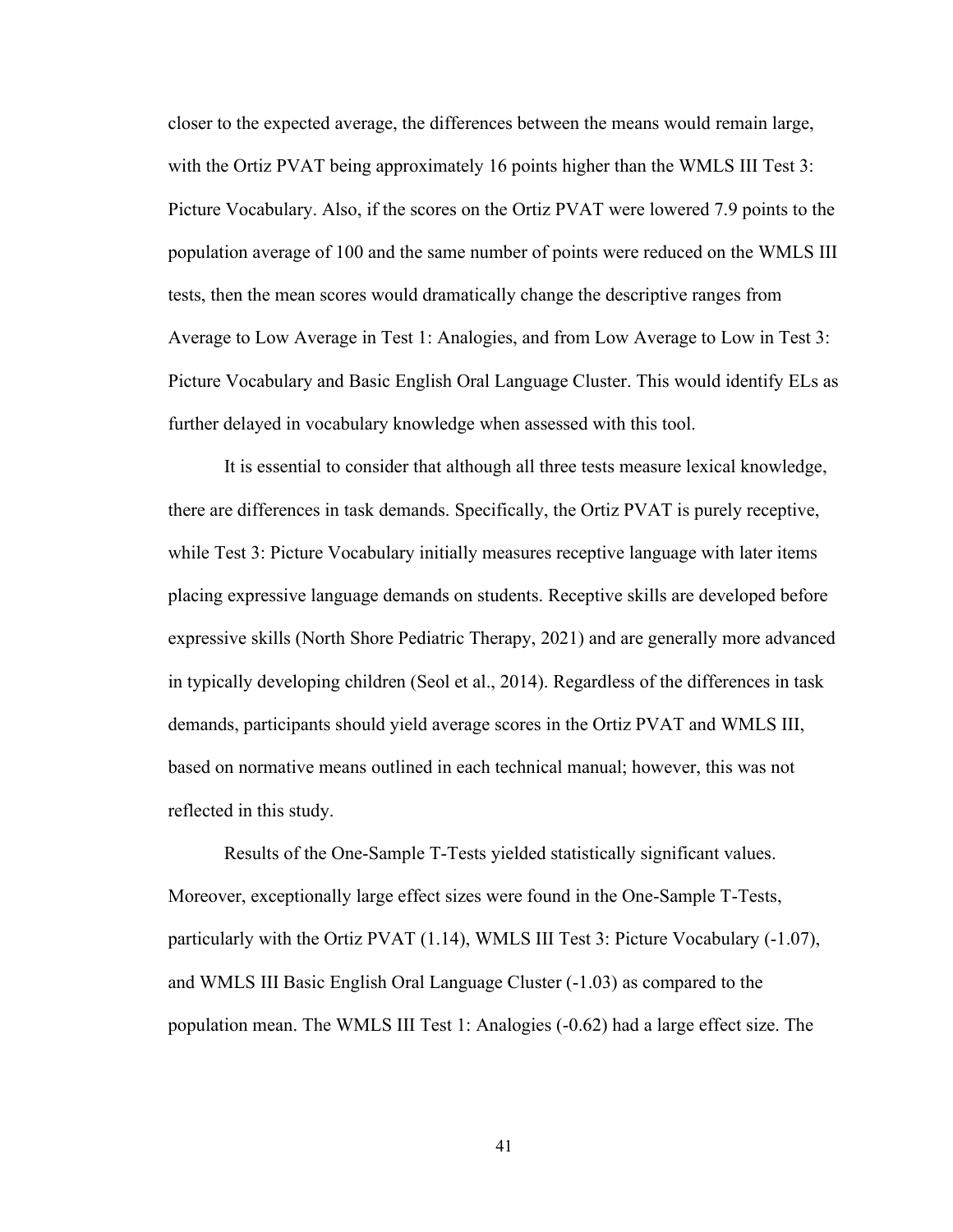Ortiz PVAT and population mean held the strongest relationship, indicating that this assessment tool yielded scores closest to the normative value.

Overall, results of the One-Sample T-Test comparing the Ortiz PVAT with the population mean suggests that Spanish-speaking ELs are learning English at a rate that is typical (within normal limits) for their age and amount of English language exposure. Even if the Ortiz PVAT standard score mean was overestimated, it does not risk wrongfully classifying students with an educational disability. In contrast, the use of the WMLS III routinely underestimates ELs lexical knowledge and places students at risk from misidentification in special education.

Statistically significant results ( $p < 0.001$ ) were also found in the Paired Samples T-Test between the Ortiz PVAT and WMLS III Test 1: Analogies, Test 3: Picture Vocabulary, and Basic English Oral Language Cluster. It is highly unlikely that the difference occurred solely by chance. Furthermore, significantly large effect sizes were calculated between the Ortiz PVAT and WMLS III Test 3: Picture Vocabulary (2.14), the Ortiz PVAT and Basic English Oral Language Cluster (2.09), and the Ortiz PVAT and WMLS III Test 1: Analogies (1.36). These results (Table 6) indicate that the Ortiz PVAT, which utilizes exposure-based norms, yielded notable differences in measuring lexical knowledge compared to the WMLS III, which does not consider the language development of ELs.

The outcomes of all statistical analyses provide evidence in support of the hypothesis. The Paired Samples T-Test between the Ortiz PVAT and the WMLS III Test 1: Analogies, Test 3: Picture Vocabulary, and Basic English Oral Language Cluster yielded statistically significant results of  $p < 001$ . The Ortiz PVAT and WMLS III Test 3: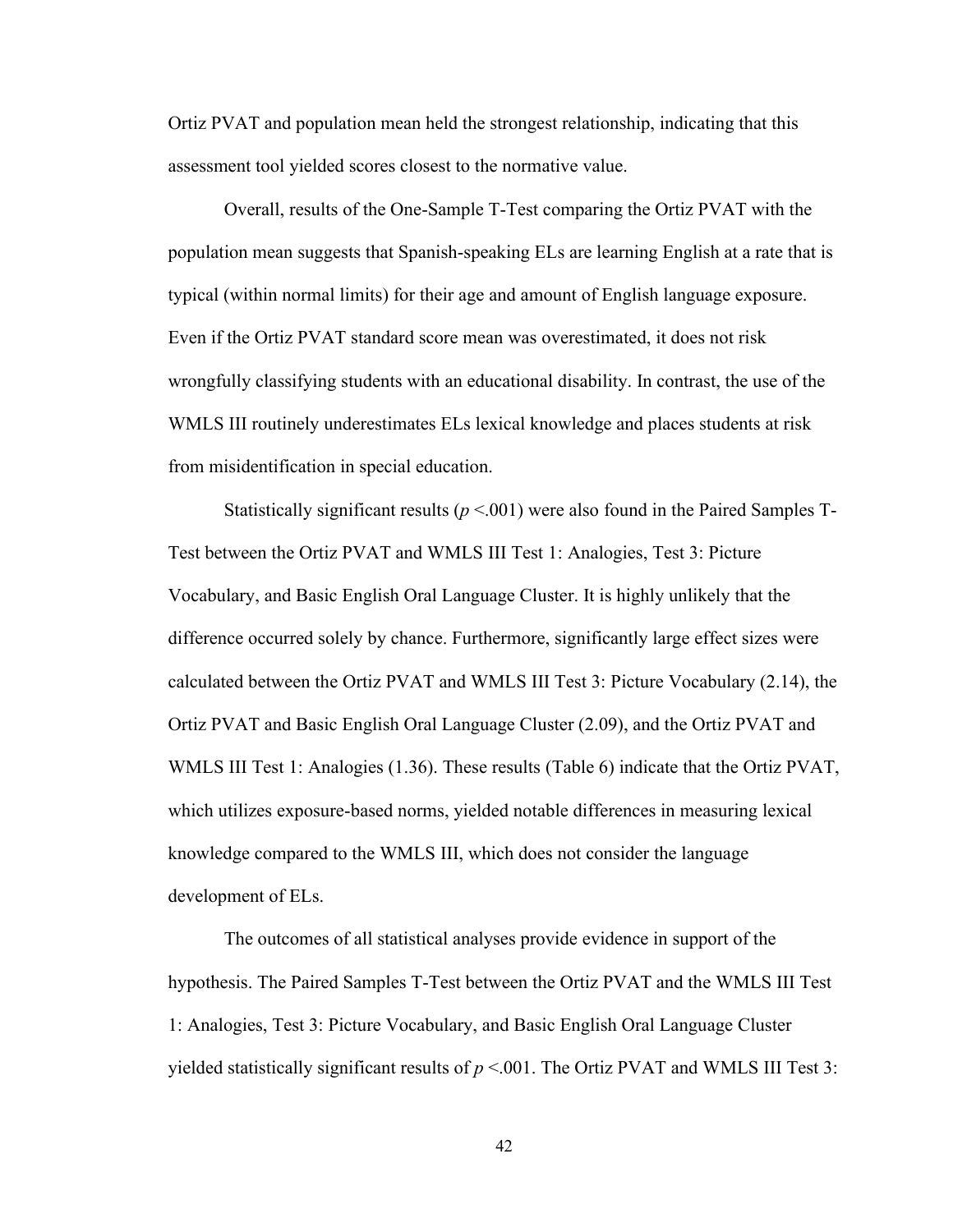Picture Vocabulary held the largest effect size (2.14), and the Ortiz PVAT and Basic English Oral Language Cluster followed with an effect size of 2.09. The Ortiz PVAT and WMLS III Test 1: Analogies yielded the weakest effect size (1.36), although still large. Adamek (2019) also found moderate to large effect sizes between the Ortiz PVAT and the WISC-V VCI and between the Ortiz PVAT and the WISC-V VC/SI [Vocabulary/ Similarities]. A study conducted by Tello (2020) evaluating ELs classified with SLI using tools with bilingual, exposure-based norms (i.e., Ortiz PVAT) and tools lacking these norms (i.e., WISC-V VCI and Clinical Evaluation Language Fundamentals-5 [CELF-5]) determined even larger effect sizes (Cohen's *d*) ranging from 2.01 to 3.77. Furthermore, results of the One-Sample T-Tests in the present study found that ELs are at greater risk of being misidentified in special education when using the WMLS III, given the large underestimates in their performance. In combination with prior studies, the present study, suggests that assessments developed lacking bilingual, exposure-based norms such as the WMLS III, WISC-V, CELF-5 and such are inappropriate to use with ELs in the U.S.

In addition to statistical tests, the individual performance of ELs was visually displayed across several graphs and reviewed for trends. When reviewing the trend lines of Figure 7, the scores of three participants on Test 1: Analogies surpassed their scores on the Ortiz PVAT, Test 3: Picture Vocabulary, and Basic English Oral Language Cluster. As noted earlier, solving for analogies involves cognitive skills such as inferential reasoning (*Gf*) that are not required in the other presented tasks. These three participants likely have fluid reasoning skills (*Gf*) that are better developed than their language-based knowledge/crystallized intelligence (*Gc*). Average and above-average scores cannot be accidentally obtained.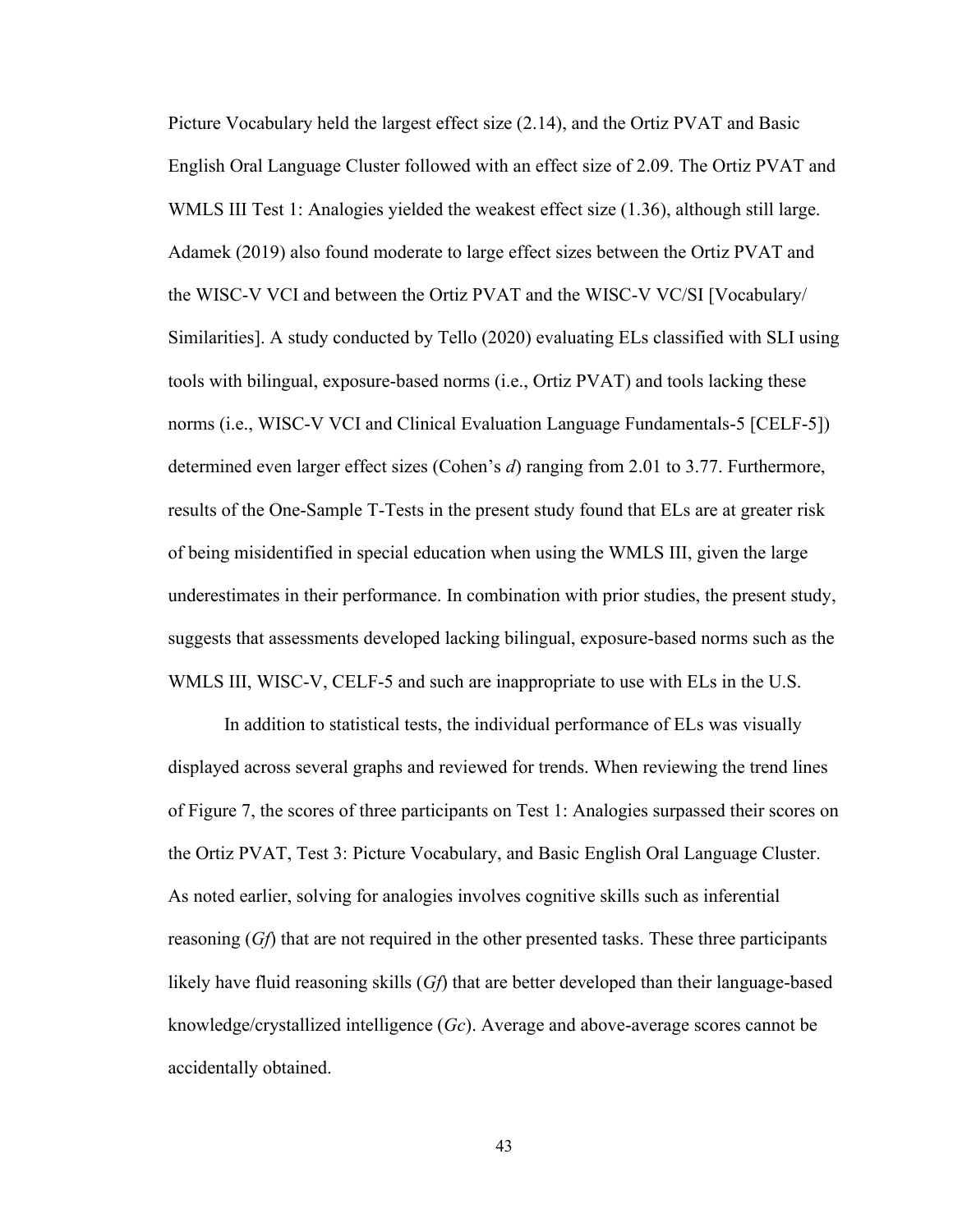Adamek (2019) reported that it is likely for ELs assessed with the WISC-V to perform in the Low range while performing in the Average range on the Ortiz PVAT. In her study, she determined that in nearly all cases, "score[s] on the WISC-V VCI and WISC-V VC/SI subtests were lower, often statistically significant so, than scores on the Ortiz PVAT" (Adamek, 2019, p. 35). When considering the participants' lifetime exposure to English (Figures 7 and 8), even participants with low amounts of English exposure performed in the average range in the Ortiz PVAT; this is due to the exposurebased norms in the Ortiz PVAT. Moreover, almost 40% of the 18 participants who earned average scores in the Ortiz PVAT but below-average scores in Test 3: Picture Vocabulary had over 70% lifetime exposure to English. This provides further evidence demonstrating the value of considering the language development of ELs when developing assessments for this population. As reported earlier, the WMLS III does not consider exposure norms and, ultimately, language development of ELs.

In the study conducted by Mancilla-Martinez and Lesaux (2011), researchers utilized the Woodcock Language Proficiency Battery-Revised to assess the vocabulary growth of ELs. The Spanish form was adapted from the English form and was normed using monolingual populations. Although the researchers indicate that "each form contains unique item content, allowing scores from the two tests to be compared without concerns," they later determined that all three groups (mostly Spanish, equal amounts of Spanish/English, and mostly English language exposure/use) performed "well below national norms in Spanish" with the latter being outperformed (Mancilla-Martinez & Lesaux, 2011, pp. 538, 541). This information is indicative that monolingual norms, be that Spanish or English, are not valid measures with bilingual students. Monolingual SSs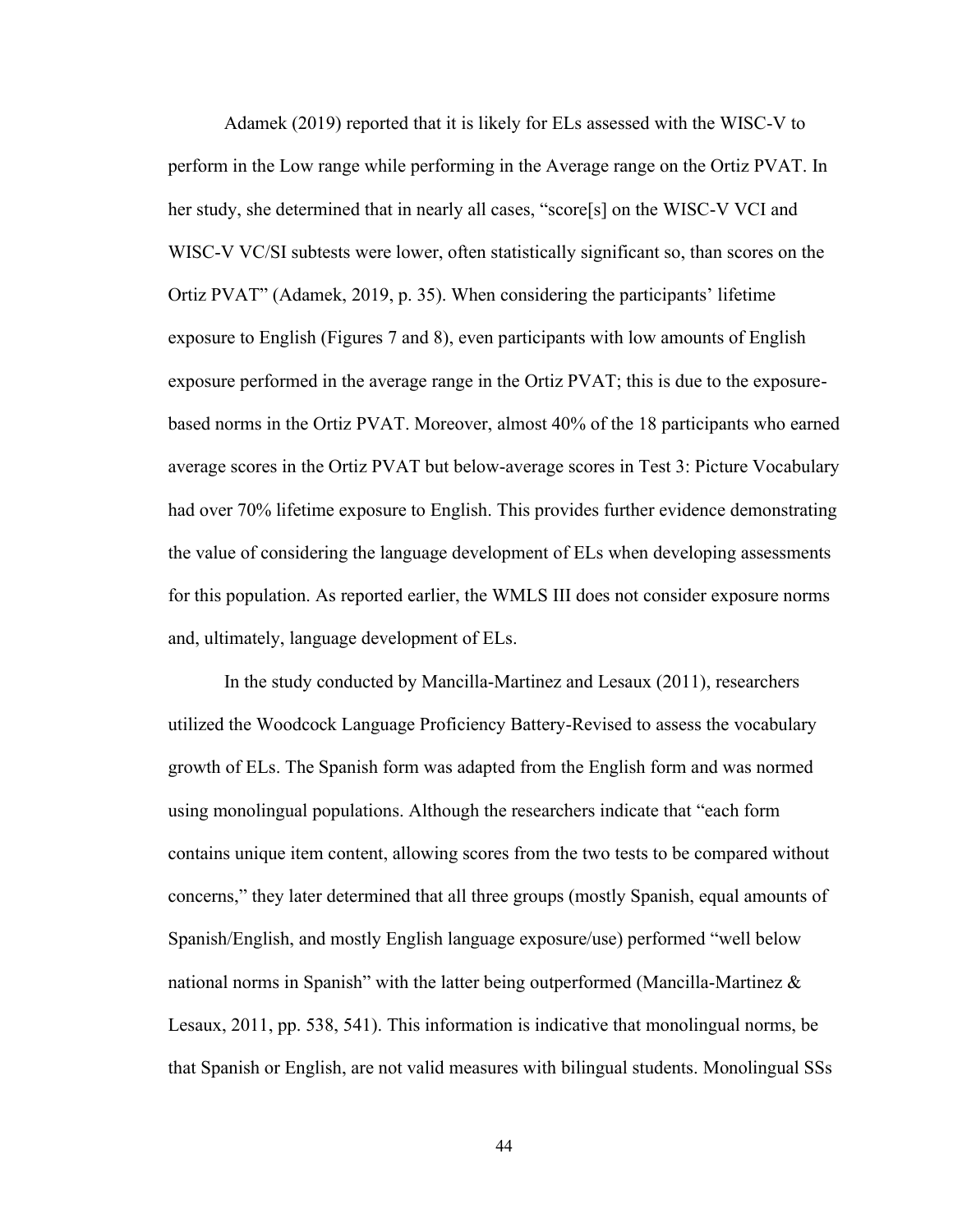perform well in Spanish and monolingual ESs perform well in English, while ELs perform comparatively worse than the other two populations. The WMLS III's norming sample is potentially discriminatory because it is based on monolingual, non-exposure norms. Assessments like the WMLS III continue to be developed and remain most unjust for ELs.

In an article written by Ortiz and Wong (2020), they discuss WMLS III data of Spanish-speaking ELs provided by a suburban school district in the Southeastern part of the U.S. Of the 14 students assessed using the WMLS III, 12 students performed "well below normal limits" and were at risk of being classified with an educational disability (Ortiz & Wong, 2020). In comparison, when using the Ortiz PVAT, only one of these same students performed in the Very Low range and potentially had an educational disability (Ortiz  $\&$  Wong, 2020). These results coincide with those of the current study and are alarming considering the fact that the WMLS III, as well as other tools with similar norming structures, are utilized in school districts across the country to assist in making educational determinations for ELs.

All findings in this study show a substantial difference between the scores of ELs in the Ortiz PVAT and the WMLS III English in support of the hypothesis. This study determined that the use of assessments with bilingual, exposure-based norms such as the Ortiz PVAT produced higher scores in comparison to assessments using monolingual, non-exposure norms when given to ELs, and the difference was statistically significant. A study conducted by Tello (2020) also obtained similar findings. The present study found exceptionally large effect sizes and differences between the means for all three comparisons (Ortiz PVAT and WMLS III Test 1: Analogies, Test 3: Picture Vocabulary,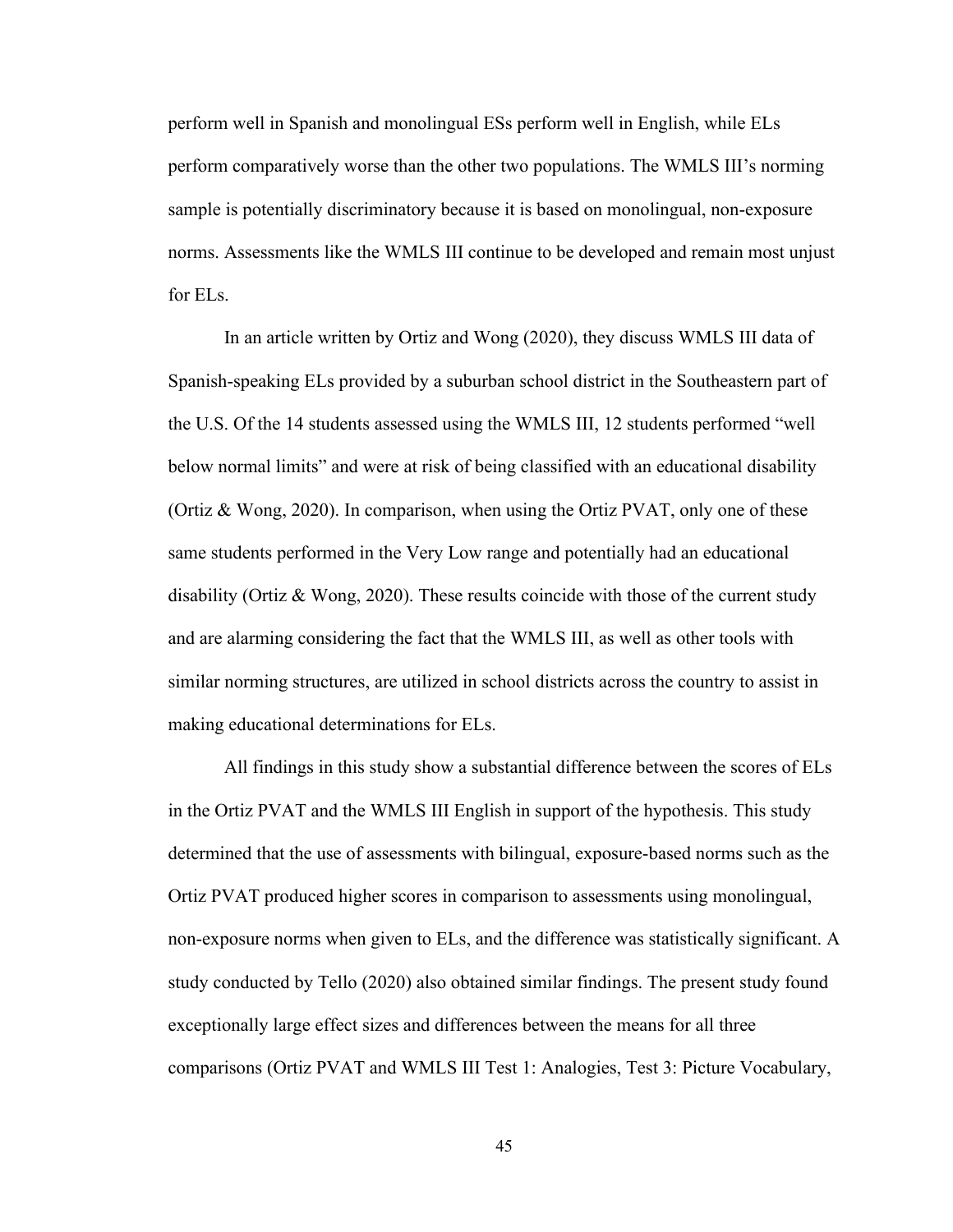and the Basic English Oral Language Cluster). Tello (2020) also found significantly large effect sizes and differences between the means when comparing the Ortiz PVAT to a number of language-based tests with non-exposure norms. With the Ortiz PVAT consistently yielding scores in the average range while the WMLS III English subtests yielded many below average scores, it can be presumed that the norming sample of the WMLS III is discriminatory towards ELs and problematic when utilized to determine the language abilities of ELs or answer special education referral questions.

### **Limitations**

When the researcher initially obtained IRB approval, the study was to be conducted within a school setting. Only one school district approved the study, and only one school within the district agreed to allow the study to be conducted with their students. There were notable challenges with obtaining district approval, given the study was being initiated in the new school year (2020-2021) after the Coronavirus global pandemic (also known as COVID-19) forced schools to close and provide remote instruction during the middle of the prior school year (March 2020). School leaders, administrators, educators, clinicians, students, and their families around the world were coping with unique, daily challenges never before seen in their lifetime. The study was open to the aforementioned school for three months; due to low recruitment, it was necessary to change the site of the study from the school to the general community to maximize the sample size. Although this study was not conducted in a school setting, students in the target age range are school-aged children, and the results can be generalized to the population.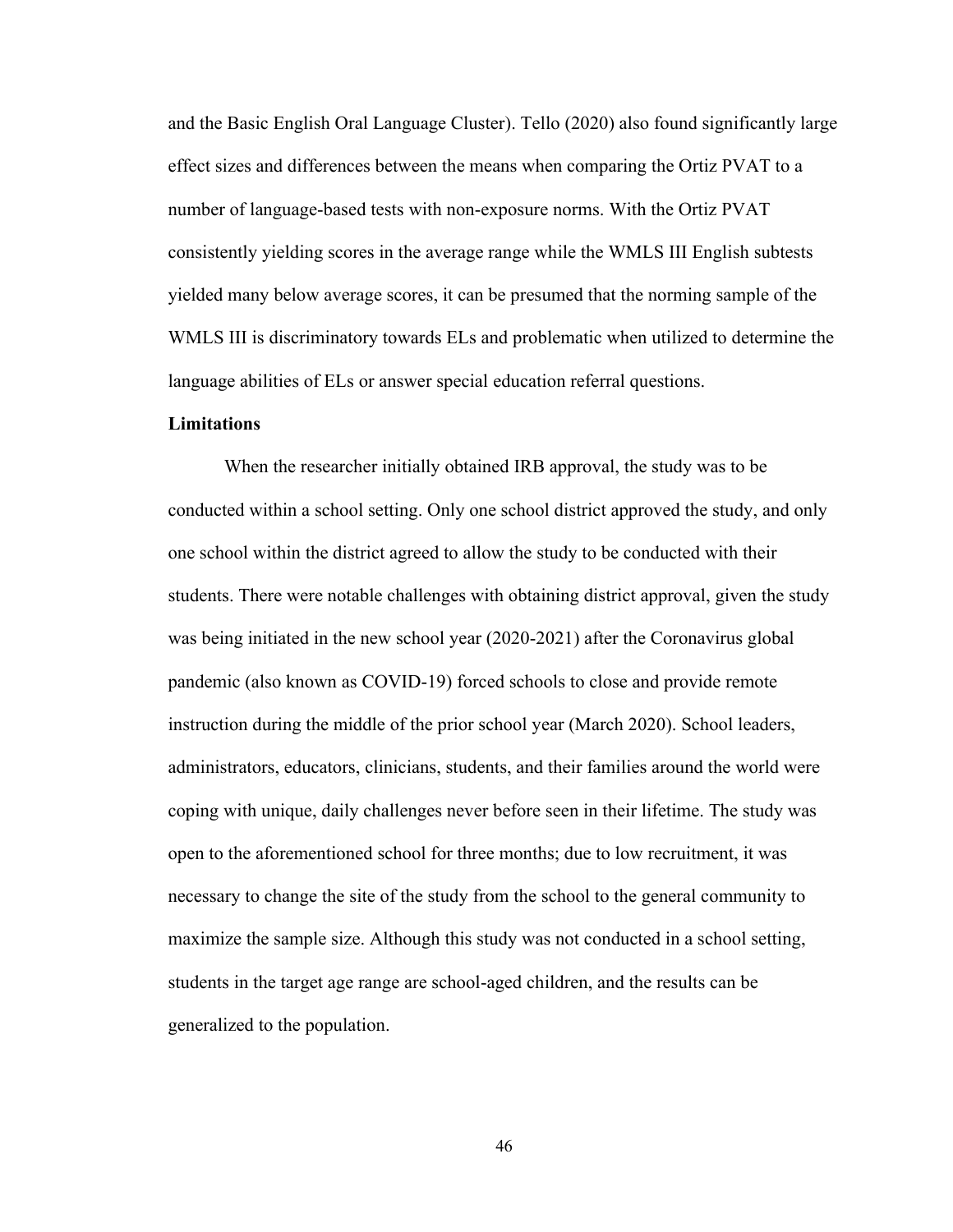A limitation of this study was the small sample size  $(N = 27)$ ; some Spanishspeaking parents were hesitant to have their children participate in the study, possibly due to fear that their immigration status would be exposed. Despite the researcher's efforts at explaining confidentiality, some families did not log onto the scheduled Zoom session or answer follow-up phone calls; this was a factor that could not be controlled.

Another limitation of this study is that the assessments were administered to participants virtually/remotely; however, both tools were normed in-person/face-to-face. Typically, only the student and examiner work together in the session area with in-person assessments. Remote administration in the present study required the assistance of parents to redirect younger children as well as those who were distractible. This method of assessment was utilized due to restrictions on in-person evaluations resulting from the Coronavirus (COVID-19) global pandemic. In order to enhance skills in remote testing, the researcher participated in several webinars, including those provided by the author of the Ortiz PVAT and the publishers of the WMLS III, Riverside Insights. Additionally, the researcher engaged in remote practice sessions with several colleagues using both tools.

Although standard scores obtained in this assessment need to be interpreted with caution due to a change in the administration of the assessments from that of the norming sample, more accurate scores would not be yielded from face-to-face testing at this time. Given the physical, social, psychological, and emotional changes individuals may have undergone from the Coronavirus, the norms in assessments developed prior to the pandemic no longer apply to that of the current population, which makes comparisons to the norming sample questionable. In other words, in-person assessments do not guarantee accurate, valid comparability. Remote testing was the most appropriate method of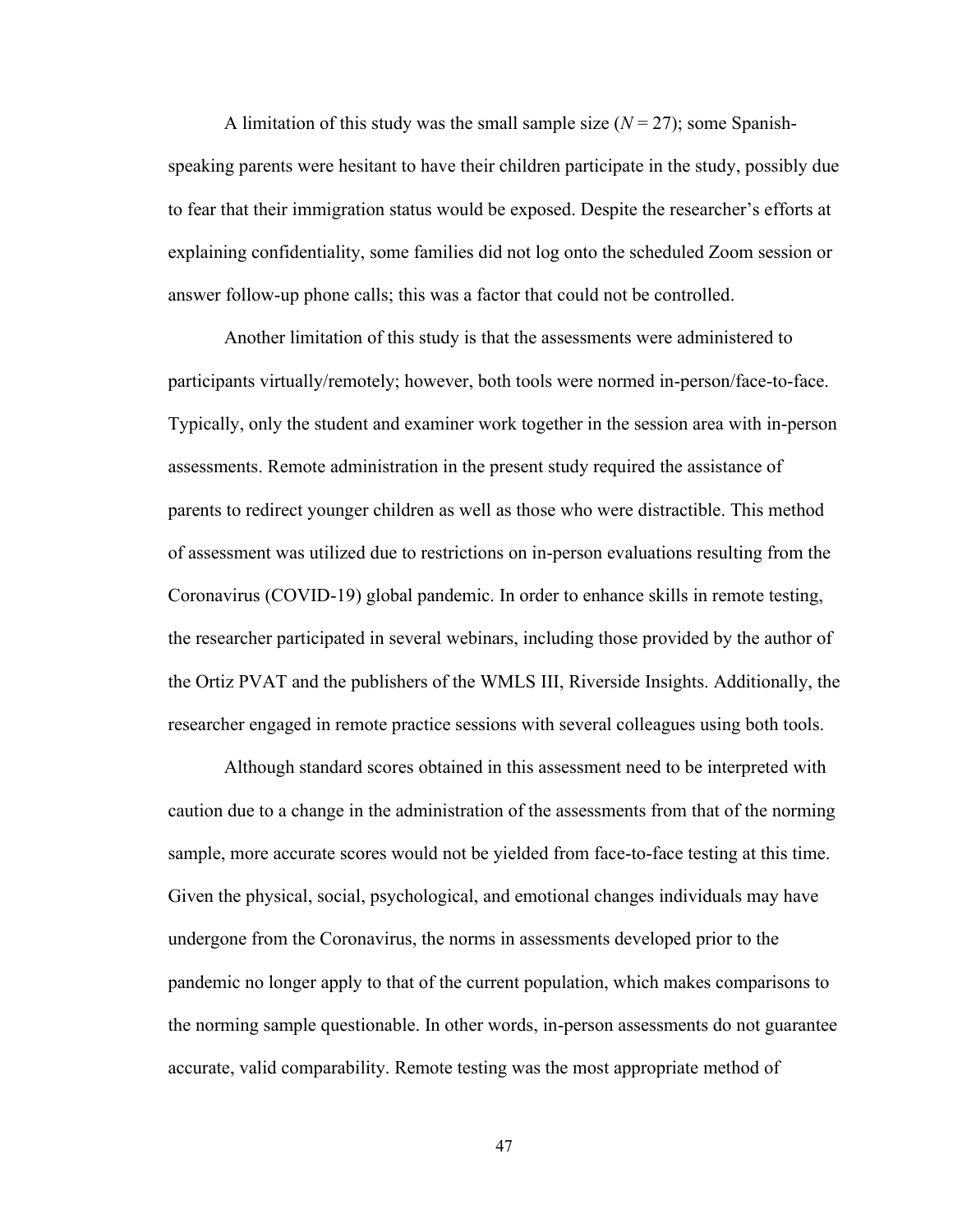assessment at the time of this study. Despite the use of remote assessment, it is crucial to consider that if this administration method impacted performance, it would have affected all testing outcomes, not simply one or any test randomly. For example, participants would have consistently obtained scores in the extremely high/superior range and/or extremely low range across both measures. Remote administration did not appear to violate standardization and evidently did not impact participants' performance.

One limitation of the study that is not a direct result of the Coronavirus (COVID-19) global pandemic is that each tool utilized in the present study measure lexical knowledge with variations in each. Test 1: Analogies is orally presented to the examinee, while Test 3: Picture Vocabulary and the Ortiz PVAT present visuals. Early items on Test 3: Picture Vocabulary begin with a receptive vocabulary component and transition to expressive vocabulary using animated illustrations. The Ortiz PVAT measures vocabulary in a purely receptive format using real-life images. With this in consideration, ELs still tended to perform below average in the WMLS III compared to the normative sample outlined within the technical manual.

#### **Implications for Practice and Directions for Future Research**

Considering the different normative standards in the Ortiz PVAT and WMLS III English, this study evaluated the vocabulary knowledge of Spanish-speaking ELs using each tool. The results proved to be beneficial in expanding research and theory. Specifically, the results demonstrated that using tools that incorporate exposure-based norms (e.g., Ortiz PVAT) offers a more accurate measure of vocabulary knowledge as observed through performance scores falling in the average range as well as large effect sizes when measured against tests with non-exposure-based norms. The Ortiz PVAT can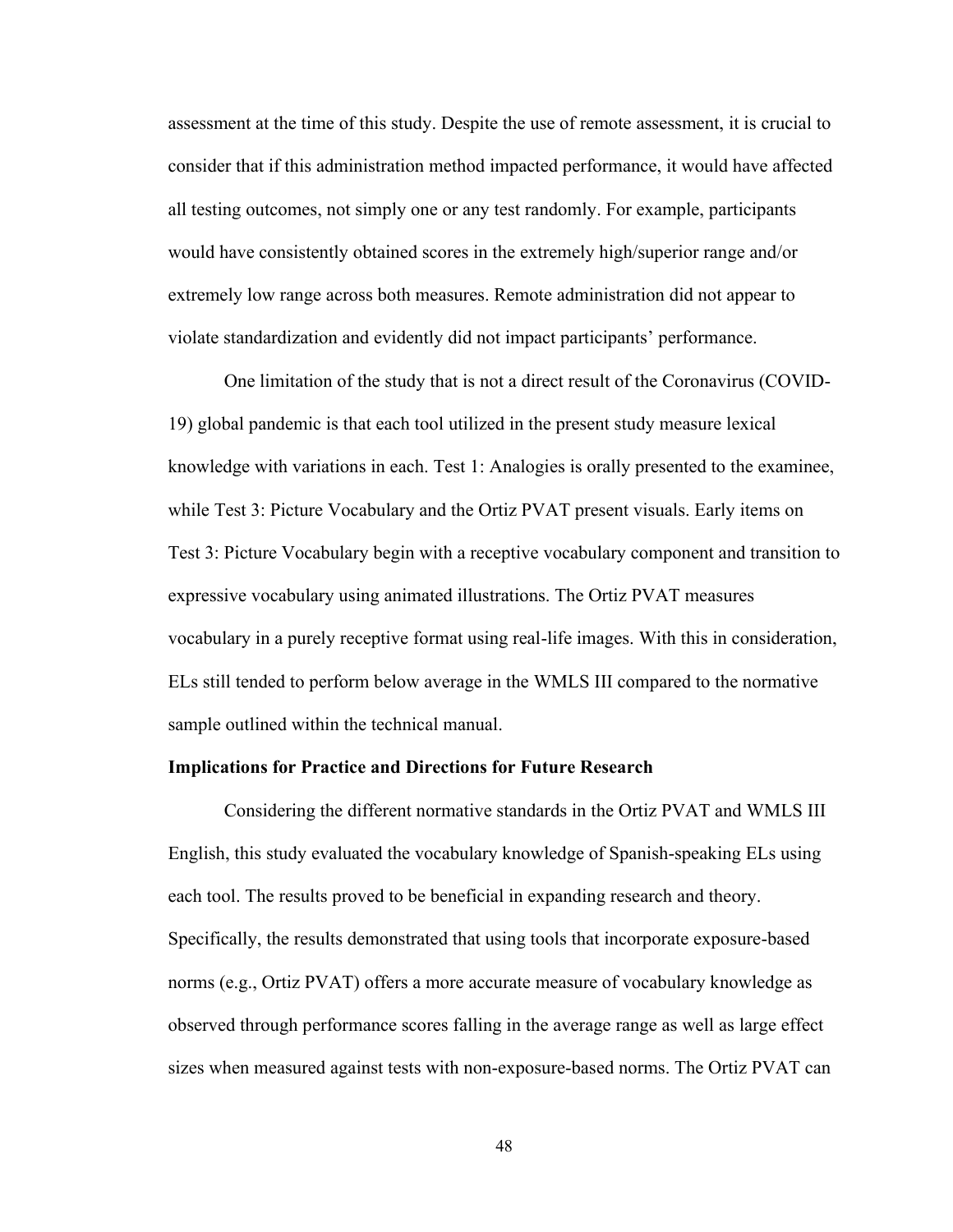be utilized to assist in making data-driven decisions concerning the unique educational needs of ELs and special education referrals. The findings ultimately provide added support to the need for true peer comparisons. Use of assessments like the WMLS III that fail to consider critical variables (i.e., amount of English language exposure) when developed will continue contributing to the inappropriate identification of ELs as having an educational disability. Relying on monolingual norms does not work. The use of true peer comparisons (i.e., exposure-based norms) represents the next evolution in evaluating ELs, and test publishers and authors need to include exposure-based norms when developing future assessments and tools.

Nationally certified school psychologists are responsible for advocating for culturally and linguistically appropriate tools and practices for students and families. Information obtained from this study has increased assessment knowledge and literature of ELs, particularly remote assessment, and improved the field's insight of developmental language norms in ELs. This research will further allow school psychologists to enhance their skills in working with this population. Additionally, this study has demonstrated that the use of remote assessment can yield accurate scores so long as the technology has been adequately vetted and steps delineated to address barriers prior to the administration of the assessment or study. This study demonstrates promising outcomes that could change the tools, methods, and strategies utilized to evaluate culturally and linguistically diverse students. Future studies should expand on developing tools with bilingual, exposure-based norms that evaluate other abilities, including expressive (oral and written) language abilities of ELs.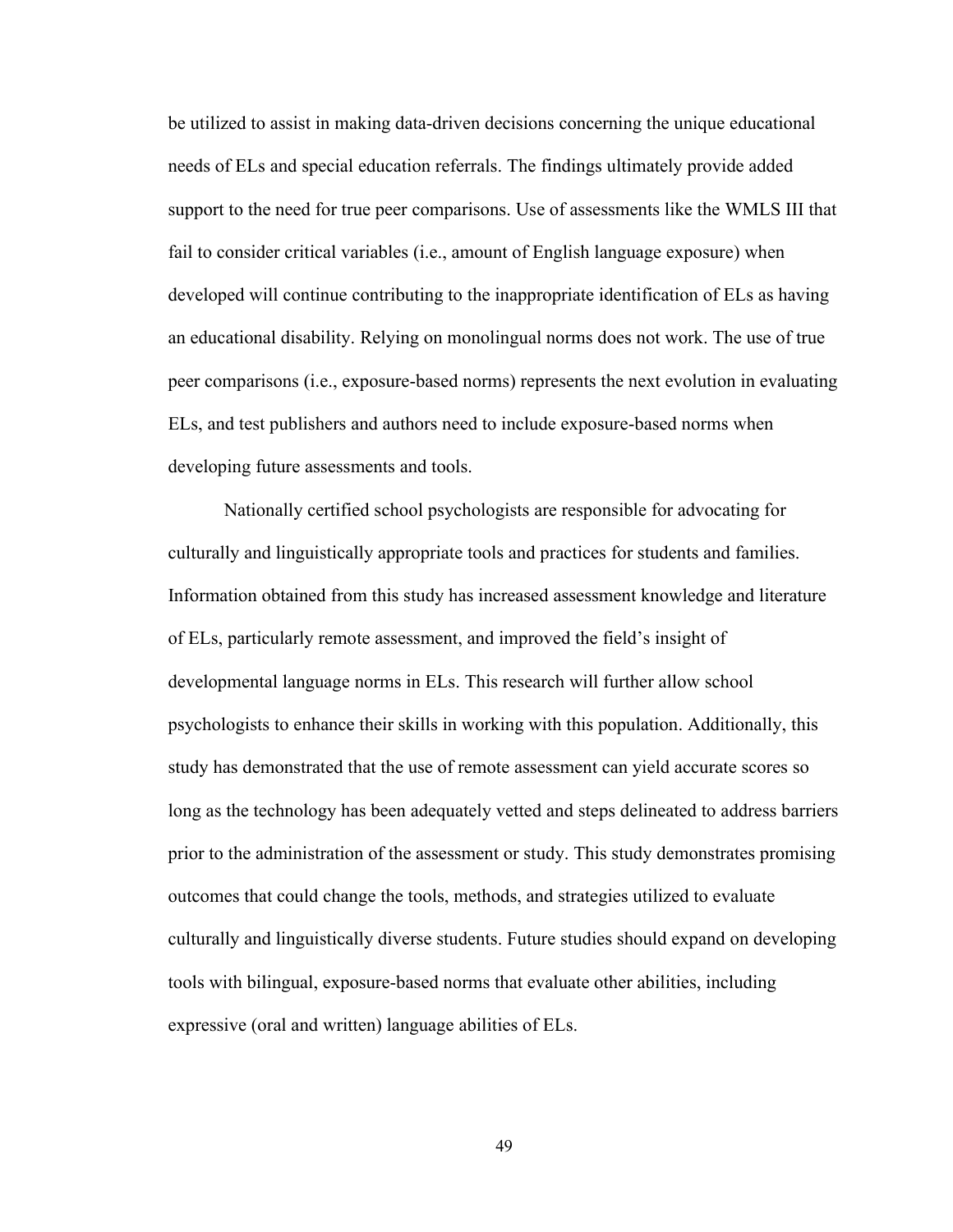The present study included a small sample size  $(N = 27)$  of Spanish-speaking ELs. The demographic variables of participants in this study provide further evidence of the growing diversity in the U.S. Future studies should include larger samples as well as the participation of a greater number of children who recently arrived in the U.S. and have limited exposure to English. Although it is not recommended to evaluate children recently arriving in a new country, studies involving recently immigrated children can provide a better understanding of their lexical knowledge and further insight into the typical language development of ELs. Additionally, future studies should look at the lexical knowledge of multilingual learners exposed to a third language or dialect. The present study involved two participants whose native languages included Spanish and Q'eqchi' and another whose native languages included Spanish and Mam. Q'eqchi' is a Mayan language spoken by over one million people in Guatemala and Belize (Endangered Languages Project, n.d.). Mam, another Mayan language, is spoken by over half a million people across parts of Guatemala and Mexico (Endangered Languages Project, n.d.). One of the participants whose native languages included Spanish and Q'eqchi' recently immigrated to the U.S., and his performance presented as an outlier across all tests. This participant's data was removed, and analyses were not conducted. Had there been a larger sample size, including more participants who recently (within several months) arrived in the U.S. and spoke another language or dialect in addition to Spanish, the present research could have provided more insight on normal language development for these populations. Future research with populations who also speak indigenous languages and dialects is imperative given the large number of people immigrating to the U.S. from countries such as Guatemala, Peru, and Mexico where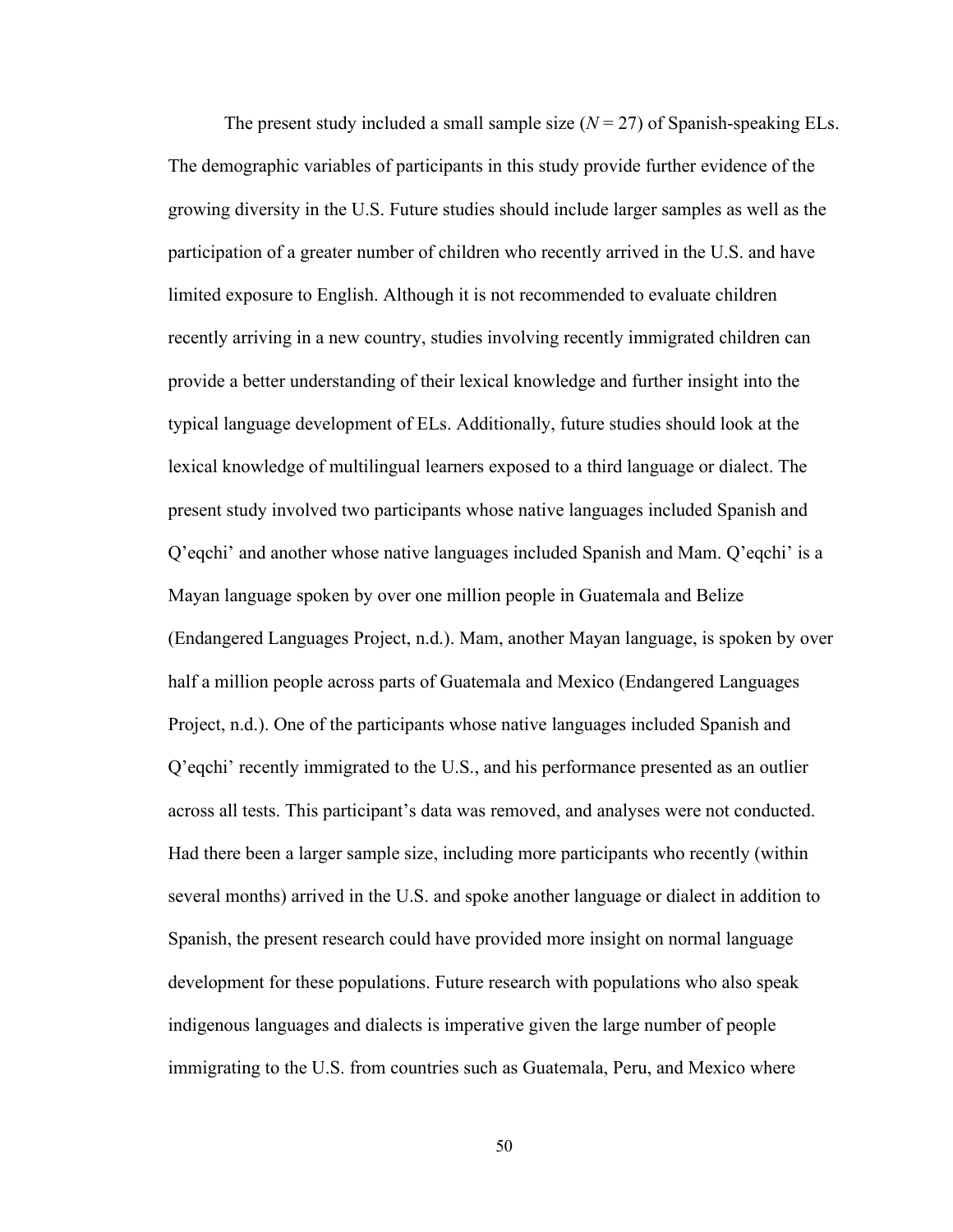indigenous languages (e.g., Q'eqchi', Quechua, Náhuatl, Yucatec Maya, Mam, and Mixteco) are spoken by over half a million people. Federal law requires schools to provide Free and Appropriate Public Education (FAPE) for all children (IDEA, 2004). The fields of education and school psychology need to continue building on the knowledge base, tools, and strategies used when working with culturally and linguistically diverse students.

As noted earlier, the present study "broke" standardization by administering the assessments remotely. This was conducted in this manner given the ongoing Coronavirus (COVID-19) global pandemic. Although the Coronavirus has impacted the population's characteristics in ways that are unclear at this time, future studies should consider administering the tasks in-person in the manner that the tools were previously normed – once restrictions are lifted, and Personal Protective Equipment (PPE) is no longer required. Future studies should also consider the potential differences in assessing students remotely versus in-person. Participants should be broken up into experimental (e.g., remote assessment only) and control (e.g., in-person assessment only) groups. Future tools used to evaluate the cognitive, academic, and linguistic abilities of all students should be normed/developed remotely and in-person, given the significant changes in learning and testing resulting from the Coronavirus global pandemic.

#### **Conclusion**

In summary, the results of this study supported the hypothesis; Spanish-speaking ELs performed significantly differently on the WMLS III than on the Ortiz PVAT, with a deviation below the normative average on the WMLS III scores. Spanish-speaking ELs performed significantly higher on the Ortiz PVAT than on the WMLS III due to its use of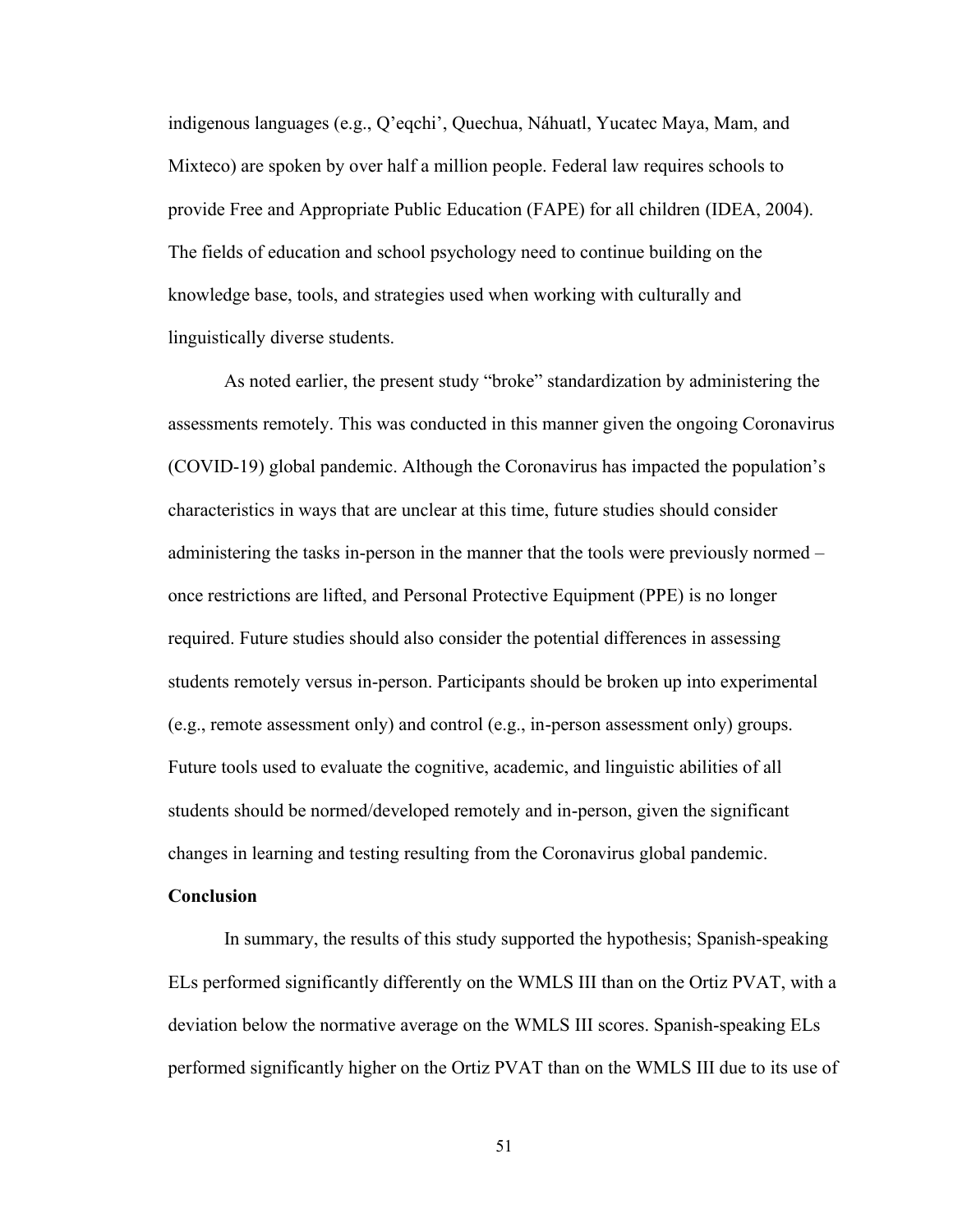bilingual, exposure-based norms, and the difference was statistically significant. The WMLS III norming sample is potentially discriminatory because it is based on monolingual, non-exposure norms. Although the intentions and ultimate goal of language proficiency measures such as the WMLS III are meaningful, these tools fail to incorporate the population of ELs residing in the U.S. and, albeit unintentionally, risk misidentifying ELs with an educational disability. The Ortiz PVAT is a promising tool; it allows for a valid and reliable comparison of vocabulary knowledge of ELs living in the U.S. who have more opportunities for English exposure than those living in their ethnic/native countries. Further research of ELs in the U.S., while considering the individual's age, amount of time exposed to English, and educational background, are necessary to expand on the field's knowledge and development of tools with these populations.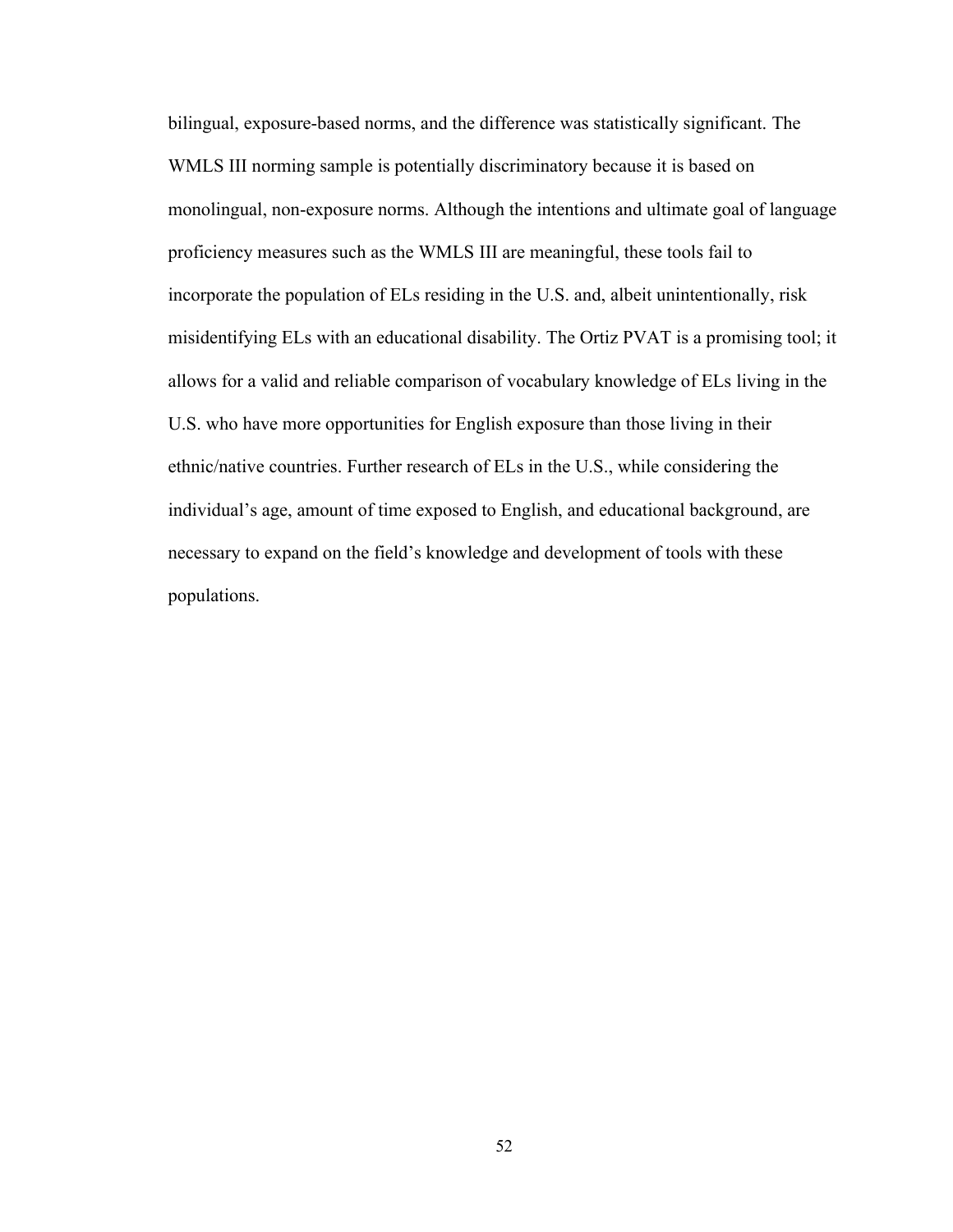| Characteristic               | n                                          | $\frac{0}{0}$ |
|------------------------------|--------------------------------------------|---------------|
| Gender                       |                                            |               |
| Male                         | 12                                         | 44.4          |
| Female                       | 15                                         | 55.6          |
| Age (years)                  |                                            |               |
| 5                            | $\overline{c}$                             | 7.4           |
| 6                            | $\overline{3}$                             | 11.1          |
| $\overline{7}$               | 6                                          | 22.2          |
| 8                            | $\overline{c}$                             | 7.4           |
| 9                            | $\overline{7}$                             | 25.9          |
| 10                           | $\overline{4}$                             | 14.8          |
| 11                           | $\overline{3}$                             | 11.1          |
| Grade                        |                                            |               |
| Not Enrolled                 | $\mathbf{1}$                               | 3.7           |
| Prekindergarten              | $\mathbf{1}$                               | 3.7           |
| Kindergarten                 | $\overline{2}$                             | 7.4           |
| 1                            | 6                                          | 22.2          |
| $\overline{c}$               |                                            | 7.4           |
| $\overline{3}$               | $\begin{array}{c} 2 \\ 5 \\ 5 \end{array}$ | 18.5          |
| $\overline{4}$               |                                            | 18.5          |
| 5                            | 5                                          | 18.5          |
| <b>Educational Placement</b> |                                            |               |
| <b>General Education</b>     | 22                                         | 81.5          |
| <b>Special Education</b>     | $\overline{4}$                             | 14.8          |
| Not Enrolled                 | $\mathbf{1}$                               | 3.7           |
| Country of Birth             |                                            |               |
| Guatemala                    | 2                                          | 7.4           |
| <b>USA</b>                   | 25                                         | 92.6          |
| Ethnicity                    |                                            |               |
| Dominican                    | 6                                          | 22.2          |
| Ecuadorian                   | 4                                          | 14.8          |
| Ecuadorian/Dominican         | $\mathbf{1}$                               | 3.7           |
| Ecuadorian/Dominican/Haitian | 1                                          | 3.7           |
| Ecuadorian/Mexican           | 2                                          | 7.4           |
| Ecuadorian/Mexican/Italian   | 1                                          | 3.7           |
| Guatemalan                   | 3                                          | 11.1          |
| Mexican                      | 6                                          | 22.2          |
| Mexican/Colombian            | 1                                          | 3.7           |
| Puerto Rican/Mexican         | 1                                          | 3.7           |
| Salvadorian                  | 1                                          | 3.7           |

*Participant Demographics (N = 27)*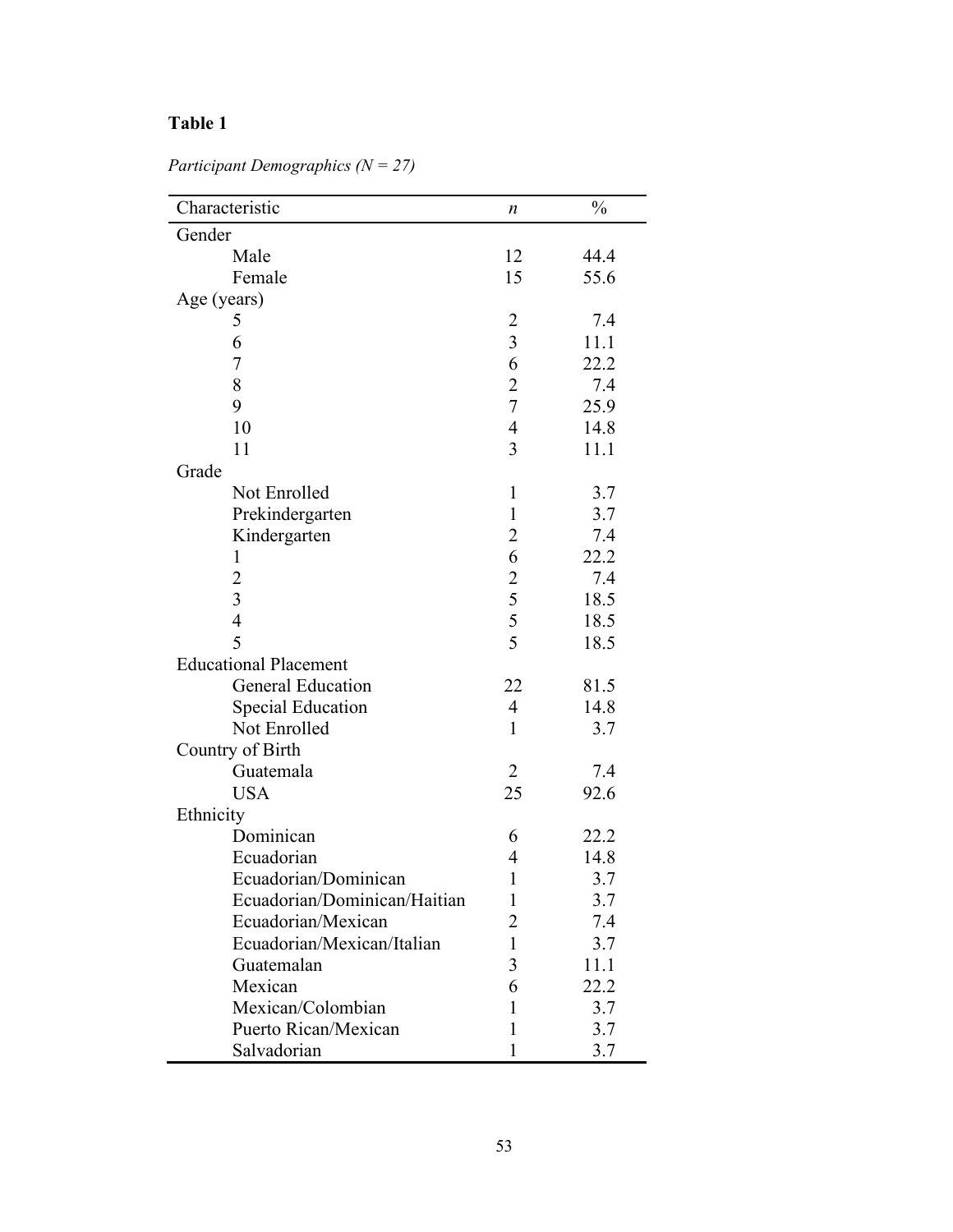*Language Demographics of Participants*

| Characteristic                                   | $\boldsymbol{n}$ | $\frac{0}{0}$ |
|--------------------------------------------------|------------------|---------------|
| Native Language(s)                               |                  |               |
| Spanish                                          | 25               | 92.6          |
| Spanish/Mam                                      |                  | 3.7           |
| Spanish/Q'eqchi'                                 |                  | 3.7           |
| Age at First Exposure to English                 |                  |               |
| 1 year old                                       | 5                | 18.5          |
| 2 years old                                      | 5                | 18.5          |
| 3 years old                                      | 8                | 29.6          |
| 4 years old                                      | 6                | 22.2          |
| 5 years old                                      | 2                | 7.4           |
| 6 years old                                      |                  | 3.7           |
| Percent of English Language Exposure Across Life |                  |               |
| $0\%$ to 25%                                     |                  | 3.7           |
| $26\%$ to 50%                                    | 7                | 25.9          |
| 51% to 75%                                       | 11               | 40.7          |
| 76% to 100%                                      | 8                | 29.6          |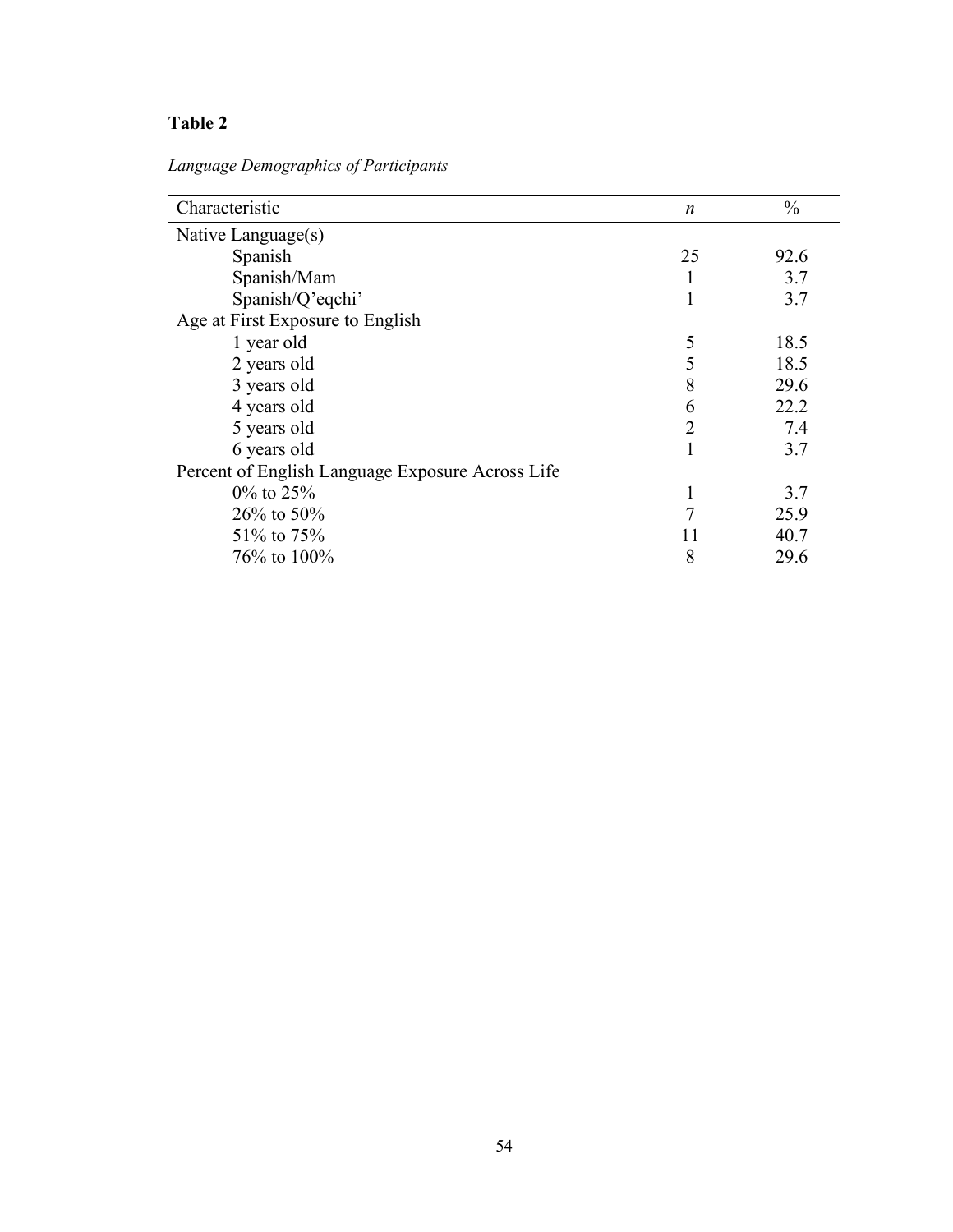*Descriptive Statistics for Ortiz PVAT and WMLS III English Standard Scores*

| <b>Test (Standard Scores)</b>         | N  | M     |      | Min | Max | SEM  |
|---------------------------------------|----|-------|------|-----|-----|------|
| Ortiz PVAT                            | 27 | 107.9 | 6.9  | 93  | 119 | 1.32 |
| WMLS $III - Test 1$ : Analogies       | 27 | 91.2  | 14.2 | 65. | 122 | 2.73 |
| WMLS III – Test 3: Picture Vocabulary | 27 | 83.9  | 15.0 | 48  | 108 | 2.88 |
| WMLS III – Basic English Oral         | 27 | 84.6  | 15.0 | 50  | 113 | 2.89 |
| Language Cluster                      |    |       |      |     |     |      |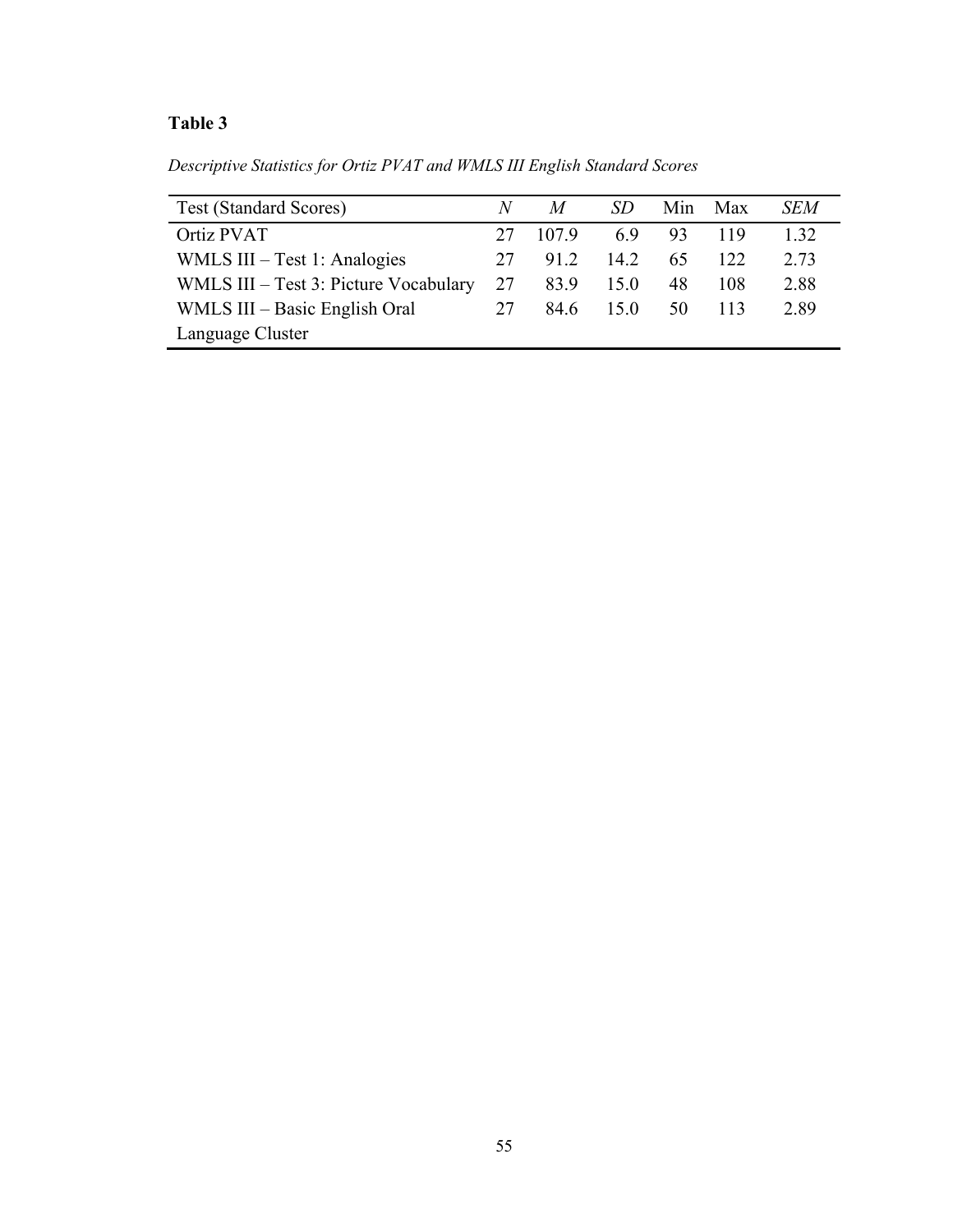*Pearson Correlations for Ortiz PVAT and WMLS III English Standard Score Means*

| Test                                   | M                | -SD |                         |          |       |  |
|----------------------------------------|------------------|-----|-------------------------|----------|-------|--|
| 1. Ortiz PVAT                          | $107.9\qquad6.9$ |     |                         |          |       |  |
| 2. WMLS III-Test 1: Analogies          |                  |     | $91.2$ 14.2 .506**      |          |       |  |
| 3. WMLS III-Test 3: Picture Vocabulary |                  |     | 83.9 15.0 .709**        | $.487**$ |       |  |
| 4. WMLS III-Basic English Oral         |                  |     | 84.6 15.0 .720** .841** |          | 880** |  |
| Language Cluster                       |                  |     |                         |          |       |  |

*Note.* \*\**p* significant at 0.01 (one-tailed);  $N = 27$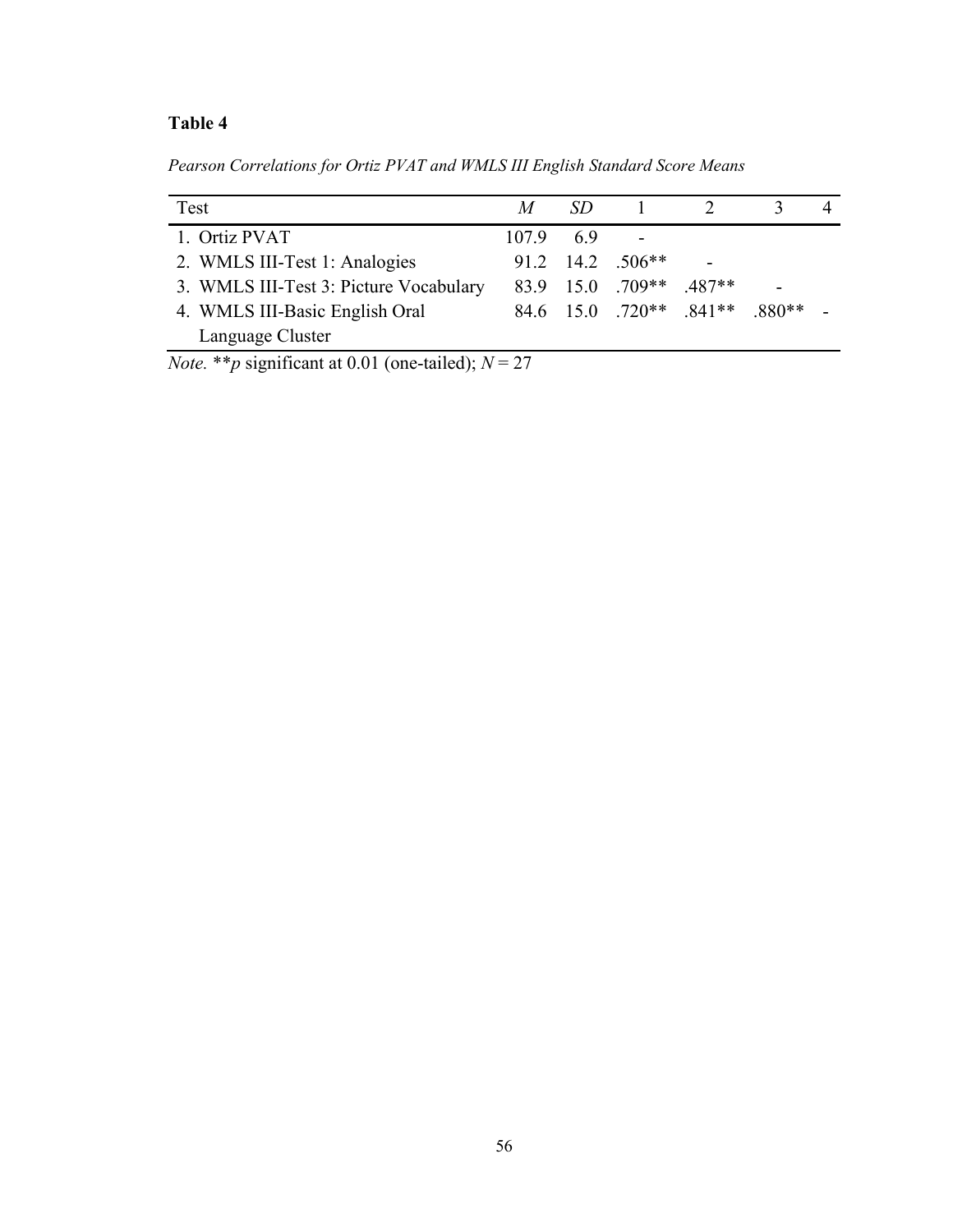*One-Sample T-Test Comparisons and Cohen's d Effect Sizes of Ortiz PVAT and WMLS III* 

| Test                                                      | $\overline{M}$ | $\overline{M}$<br>Difference | $\boldsymbol{t}$ | df | $\boldsymbol{p}$ | Cohen's<br>$\overline{d}$ |
|-----------------------------------------------------------|----------------|------------------------------|------------------|----|------------------|---------------------------|
| Ortiz PVAT                                                | 107.9          | 7.9                          | 5.94             | 26 | $\leq 0.01***$   | 1.14                      |
| <b>WMLS III-Test 1:</b><br>Analogies                      | 91.2           | $-8.8$                       | $-3.22$          | 26 | $.002**$         | $-0.62$                   |
| WMLS III-Test 3:<br>Picture<br>Vocabulary                 | 83.9           | $-16.1$                      | $-5.58$          | 26 | $< 0.01***$      | $-1.07$                   |
| <b>WMLS III-Basic</b><br>English Oral<br>Language Cluster | 84.6           | $-15.4$                      | $-5.33$          | 26 | $< 0.01***$      | $-1.03$                   |

*English Means against Normative Means*

*Note.* Normative population mean = 100.  $M$  = Mean;  $M$  Difference = Mean Difference of

standard scores;  $t = t$ -value;  $df =$ Degrees of Freedom;  $p = p$ -value.

\*\**p* < .01 (one-tailed)*. \*\*\*p* < .001 (one-tailed).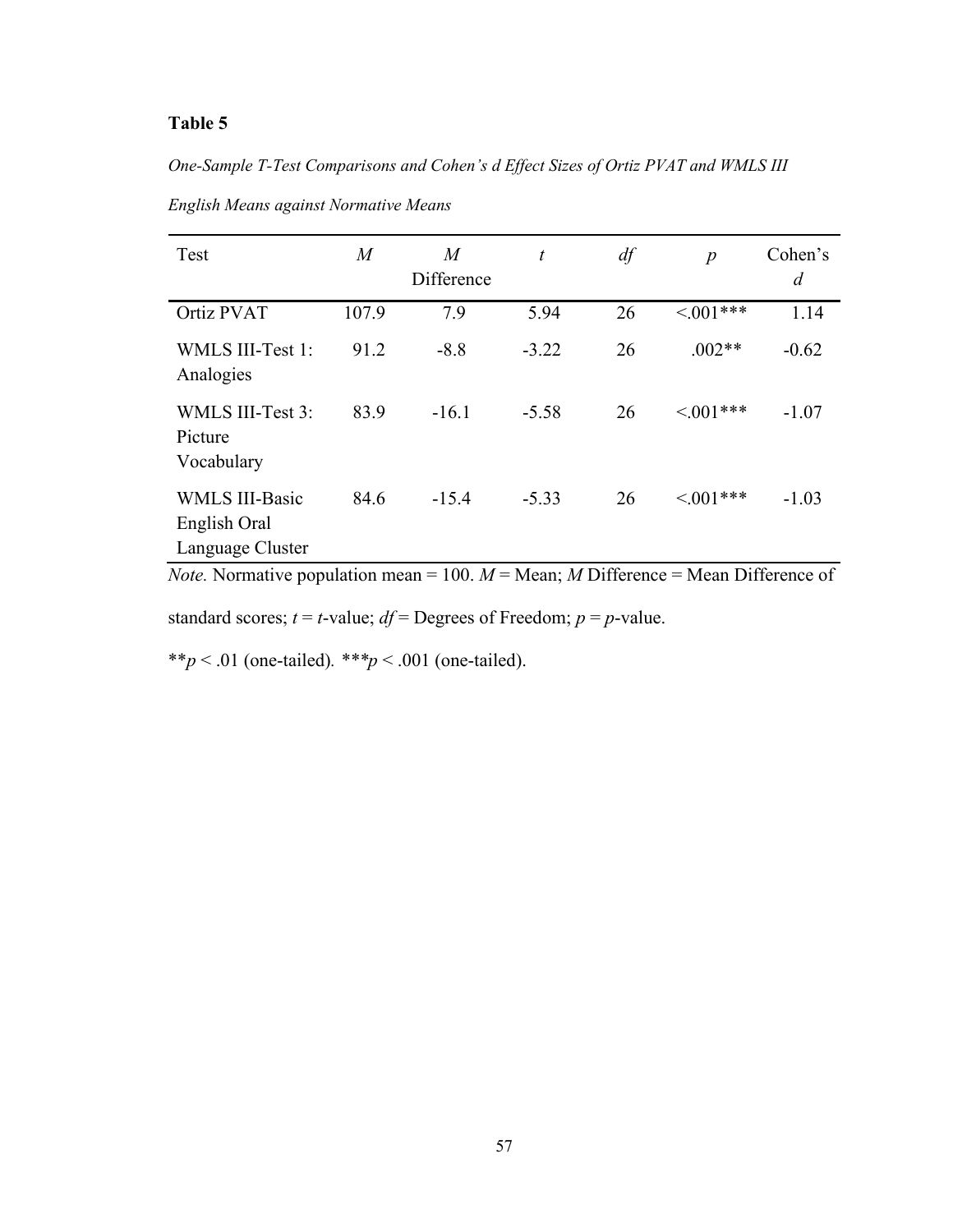*Paired Samples T-Tests and Cohen's d Effect Sizes for Ortiz PVAT and WMLS III English* 

| Test                               | $\boldsymbol{M}$ | $\boldsymbol{M}$<br>Difference | SD   | <b>SEM</b> | t     | df | $\boldsymbol{p}$                         | Cohen's<br>$\overline{d}$ |
|------------------------------------|------------------|--------------------------------|------|------------|-------|----|------------------------------------------|---------------------------|
| Ortiz PVAT-<br><b>WMLS III-</b>    | 107.9            | 16.7                           | 12.3 | 2.36       | 7.07  |    | $26 \leq 0.01***$                        | 1.36                      |
| Test 1:<br>Analogies               | 91.2             |                                |      |            |       |    |                                          |                           |
| Ortiz $PVAT -$<br><b>WMLS III-</b> | 107.9            | 24.0                           | 11.2 | 2.16       |       |    | $11.10 \quad 26 \quad \textless 0.01***$ | 2.14                      |
| Test 3: Picture<br>Vocabulary      | 83.9             |                                |      |            |       |    |                                          |                           |
| Ortiz PVAT-<br>WMLS III-           | 107.9            | 23.3                           | 11.1 | 2.14       | 10.84 |    | $26 \le 0.01***$                         | 2.09                      |
| Basic English<br>Oral              | 84.6             |                                |      |            |       |    |                                          |                           |
| Language                           |                  |                                |      |            |       |    |                                          |                           |
| Cluster                            |                  |                                |      |            |       |    |                                          |                           |

*Standard Score Means*

*Note.* Table demonstrates paired differences of  $M =$  Mean;  $M$  Difference = Mean

Difference of standard scores; *SD* = Standard Deviation; *SEM* = Standard Error of the

Mean;  $t = t$ -value;  $df =$  Degrees of Freedom;  $p = p$ -value.

*\*\*\*p* significant at .001 (one-tailed).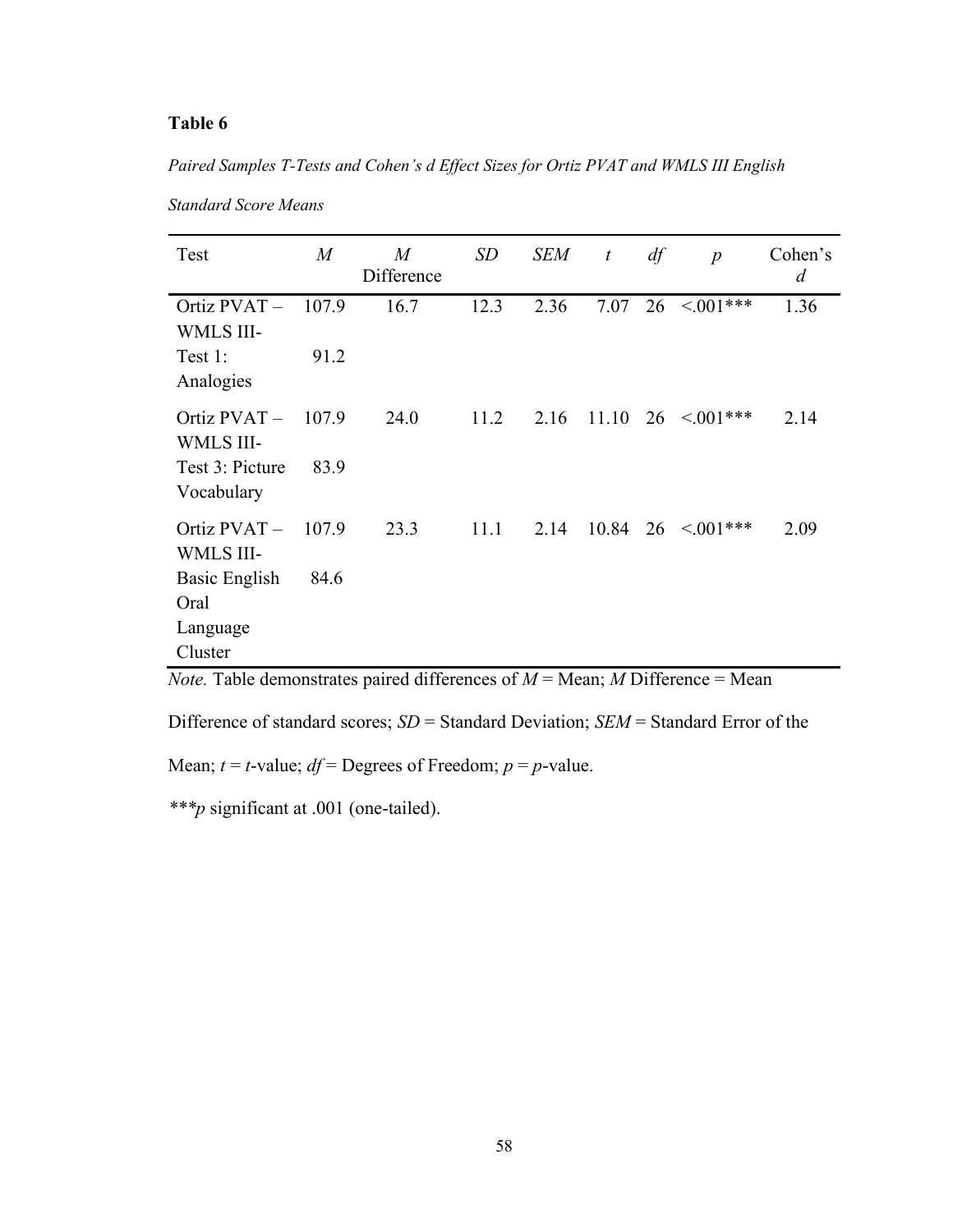# **Figure 1**

*Participant Ethnicities (N = 27)*

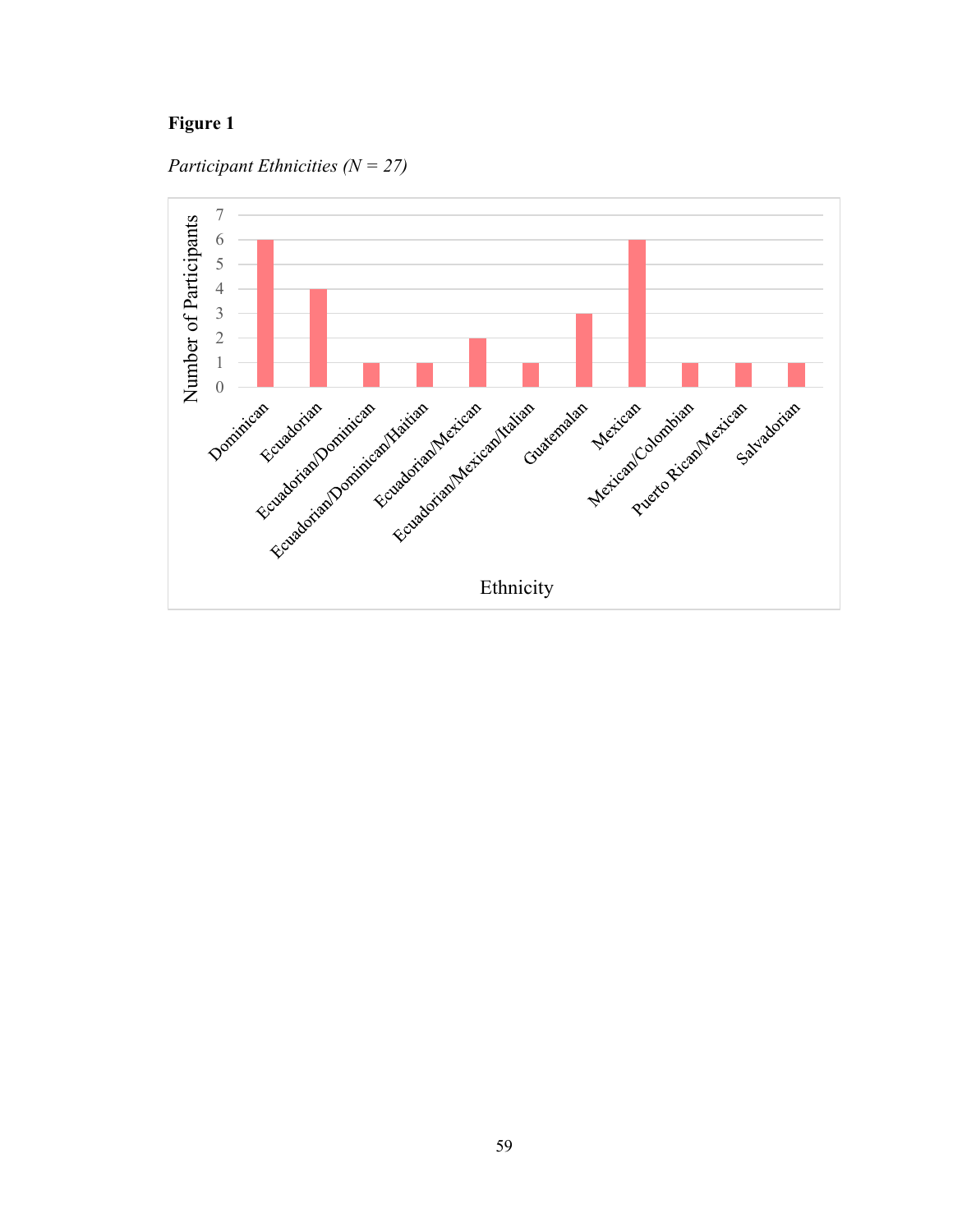# **Figure 2**



*Overall Mean Scores of Ortiz PVAT and WMLS III English*



and WMLS III.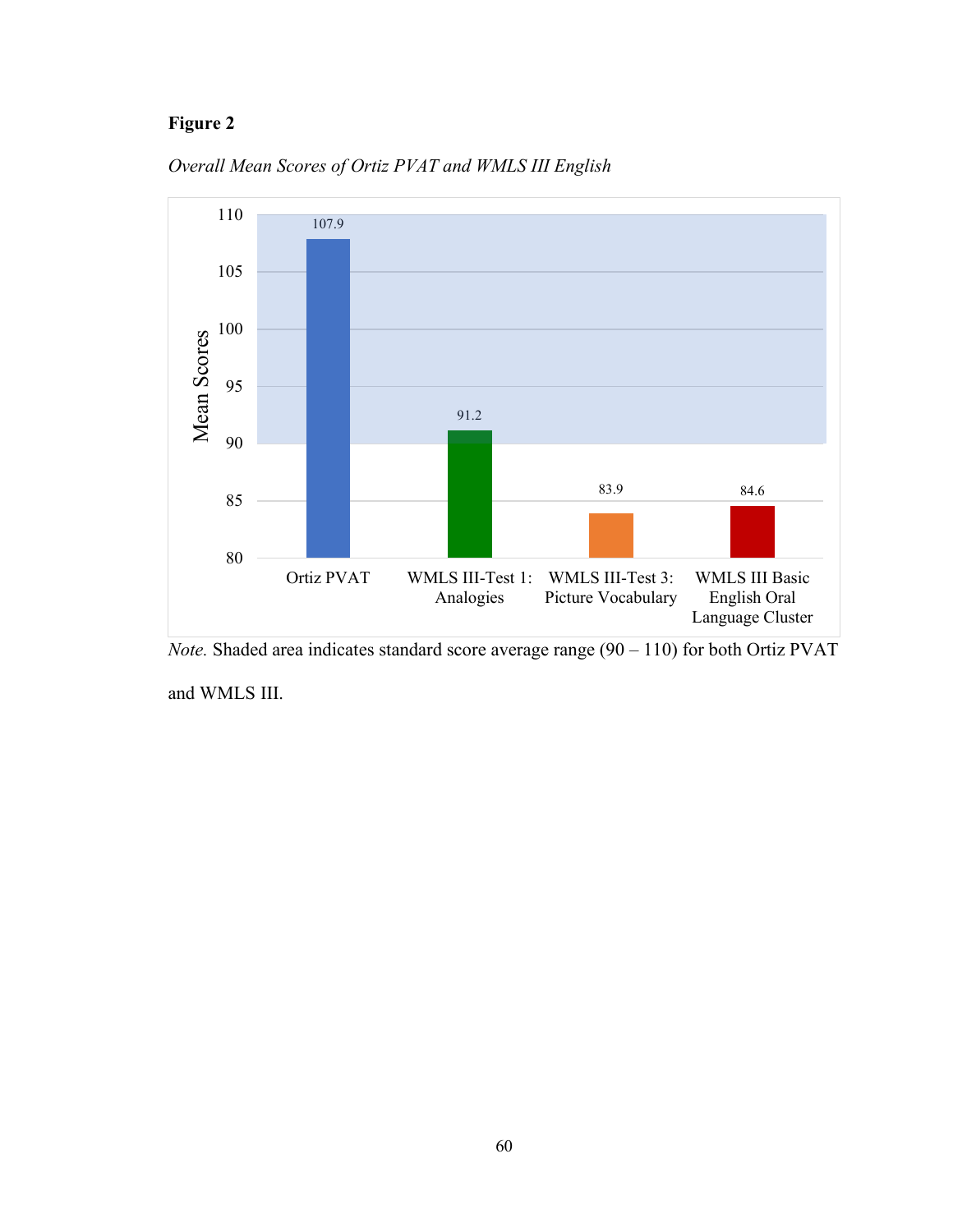# **Figure 3**



*Cohen's d Effect Sizes of Ortiz PVAT and WMLS III English – One Sample*

*Note.* Cohen's *d* effect size = Small .02; Medium = .05; Large = .08; One-Sample T-

Tests.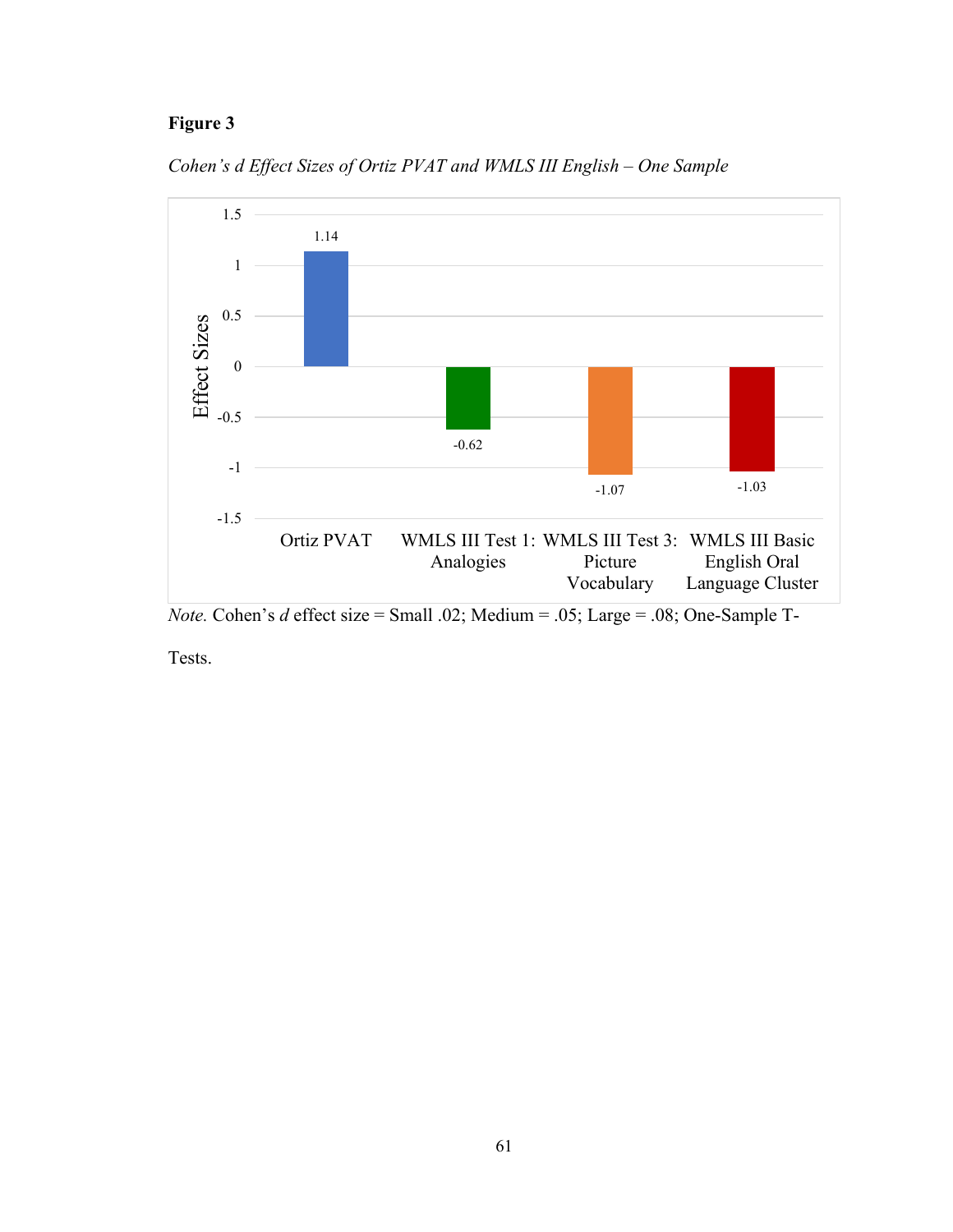1

1.5



*Cohen's d Effect Sizes of Ortiz PVAT and WMLS III English – Paired Samples*

1.36



*Note.* Cohen's *d* effect size = Small .02; Medium = .05; Large = .08; Paired Sample T-

Tests.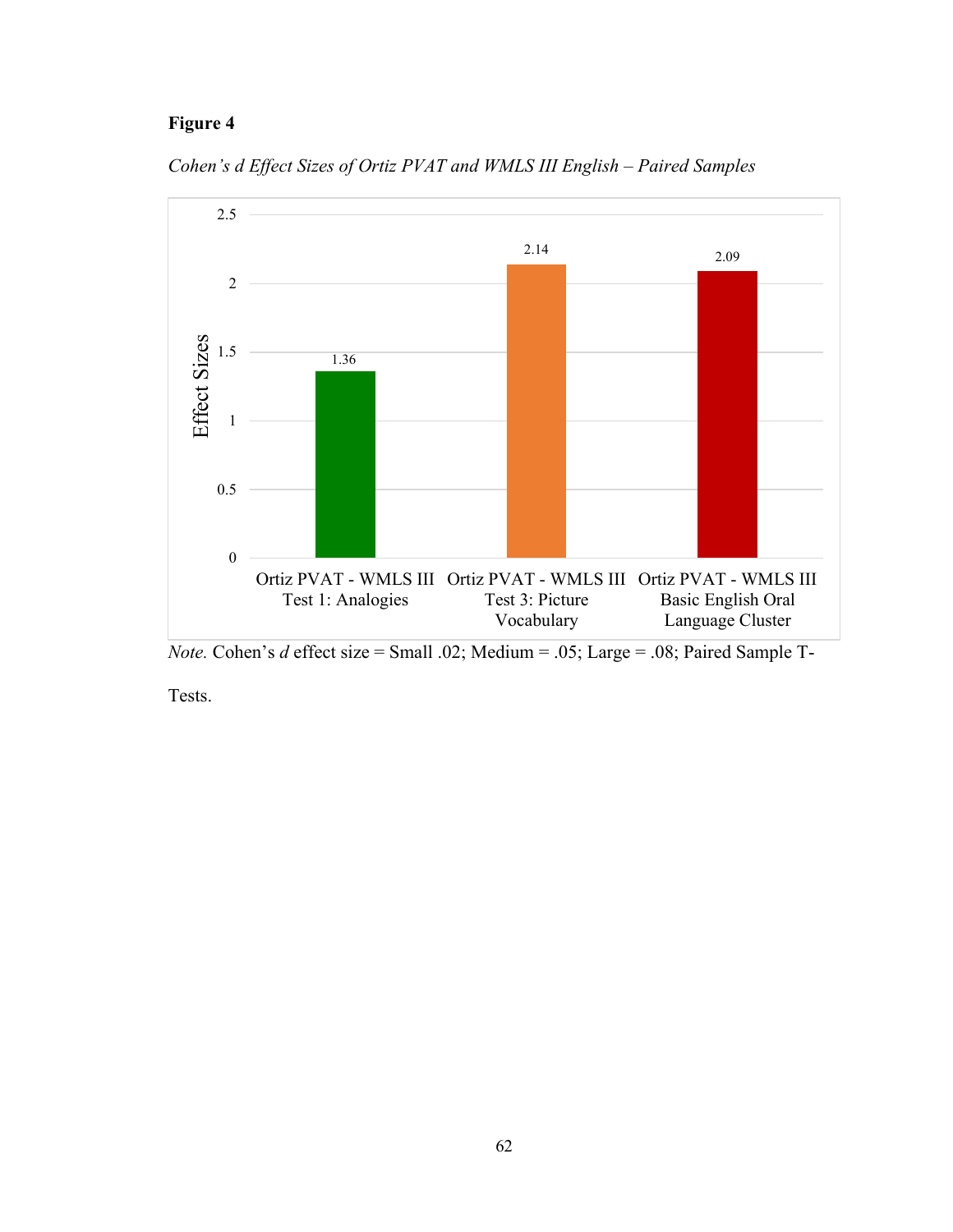# *Performance of Spanish-English Learners (Ages 5 – 11) Across the Ortiz PVAT and*





*Note.* One of the participant's data was excluded from the final analysis given the

performance scores were an outlier (standard score below 40), which could have affected the analyses.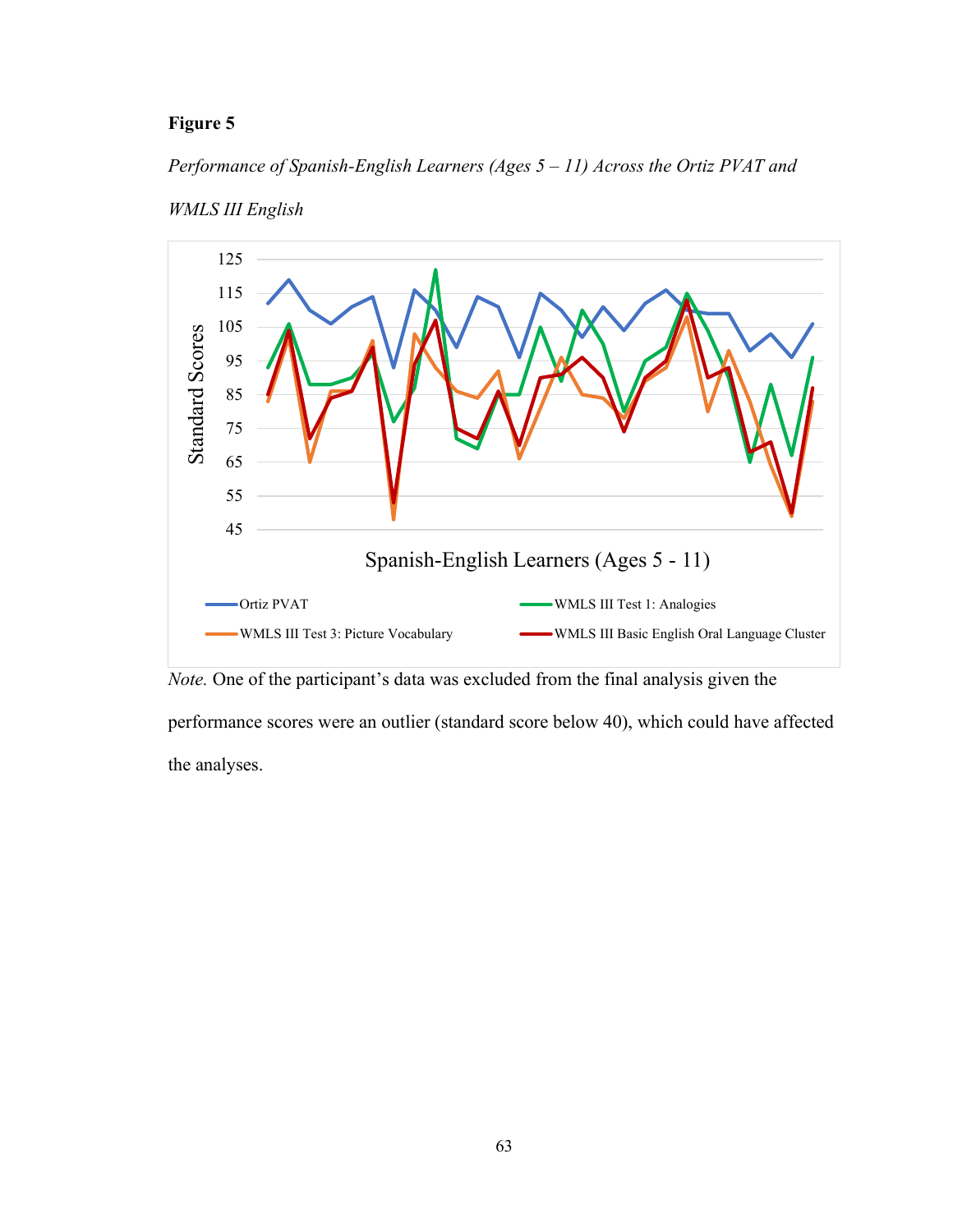*Performance of Spanish-English Learners (Ages 5 – 11) Across the Ortiz PVAT and* 



*WMLS III Test 3: Picture Vocabulary*

*Note.* One of the participant's data was excluded from the final analysis given the

performance scores were an outlier (standard score below 40), which could have affected the analyses.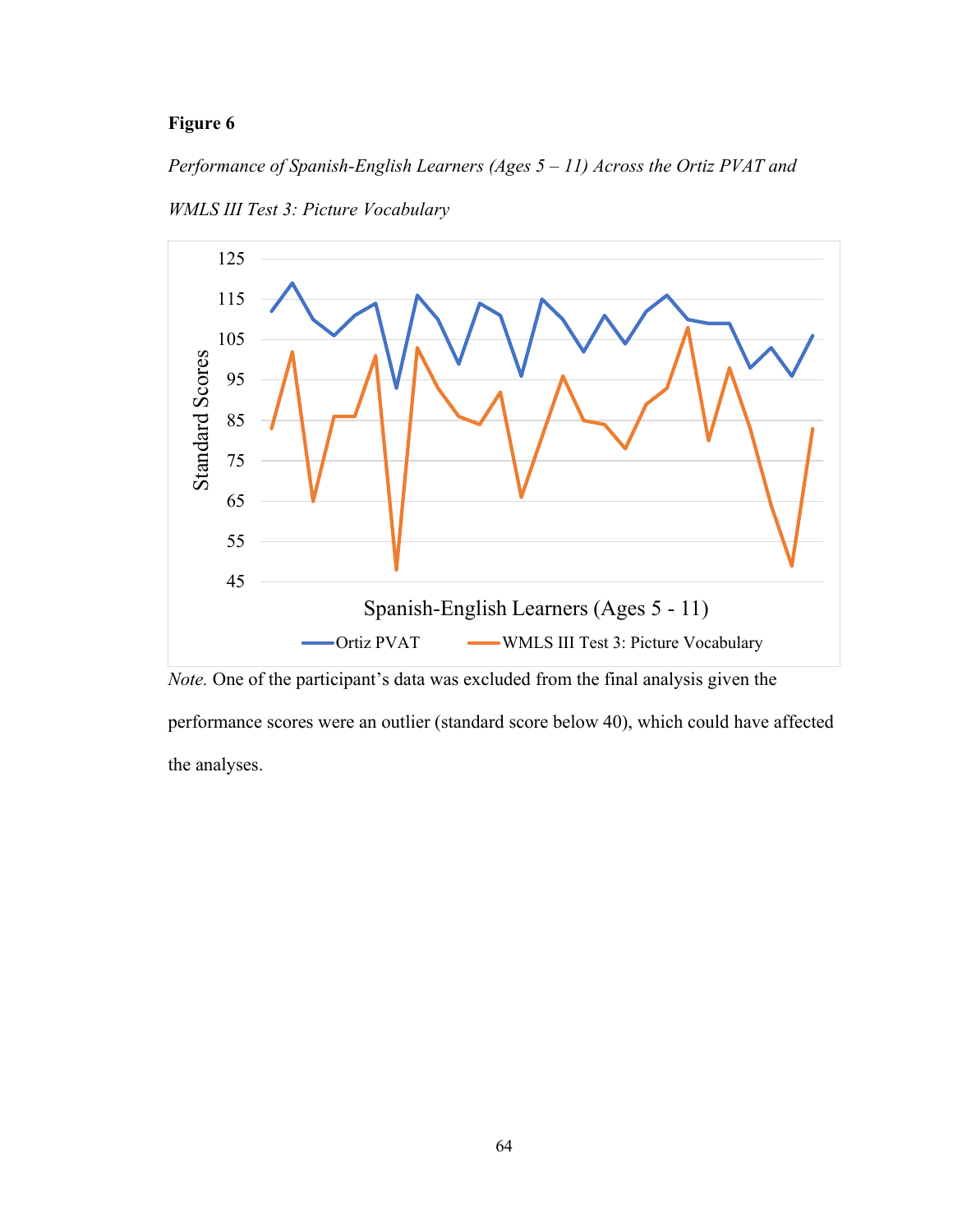#### *Relationship Between Spanish-English Learners' (Ages 5 – 11) English Language*





*Note.* Amount of English exposure is expressed in percent as it relates to each

participant's lifetime exposure and was organized from least to greatest. Participants with

the same amount of English exposure were placed in order from youngest to oldest.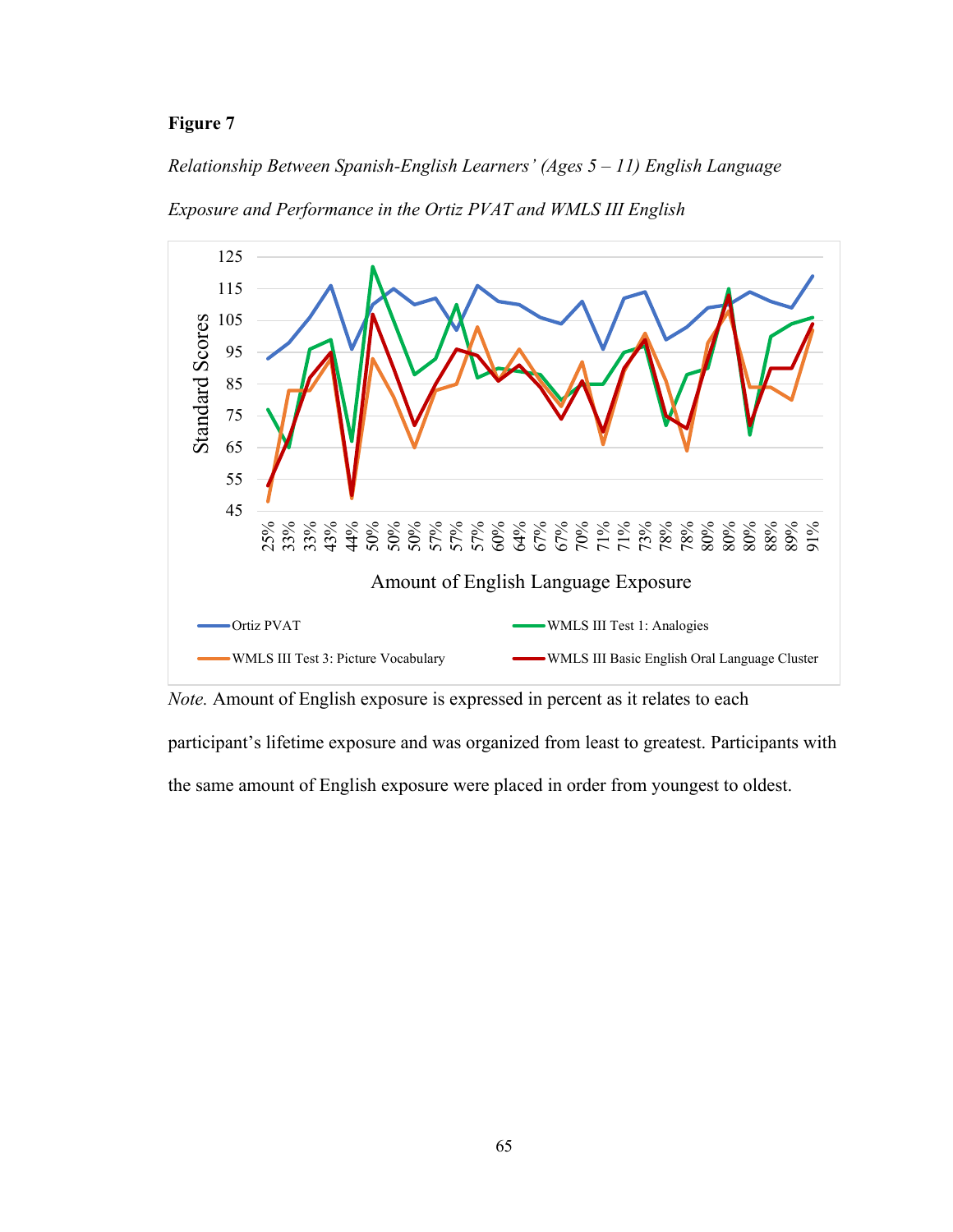*Relationship Between Spanish-English Learners' (Ages 5 – 11) English Language* 

*Exposure and Performance in the Ortiz PVAT and WMLS III Test 3: Picture Vocabulary*





participant's lifetime exposure and was organized from least to greatest. Participants with

the same amount of English exposure were placed in order from youngest to oldest.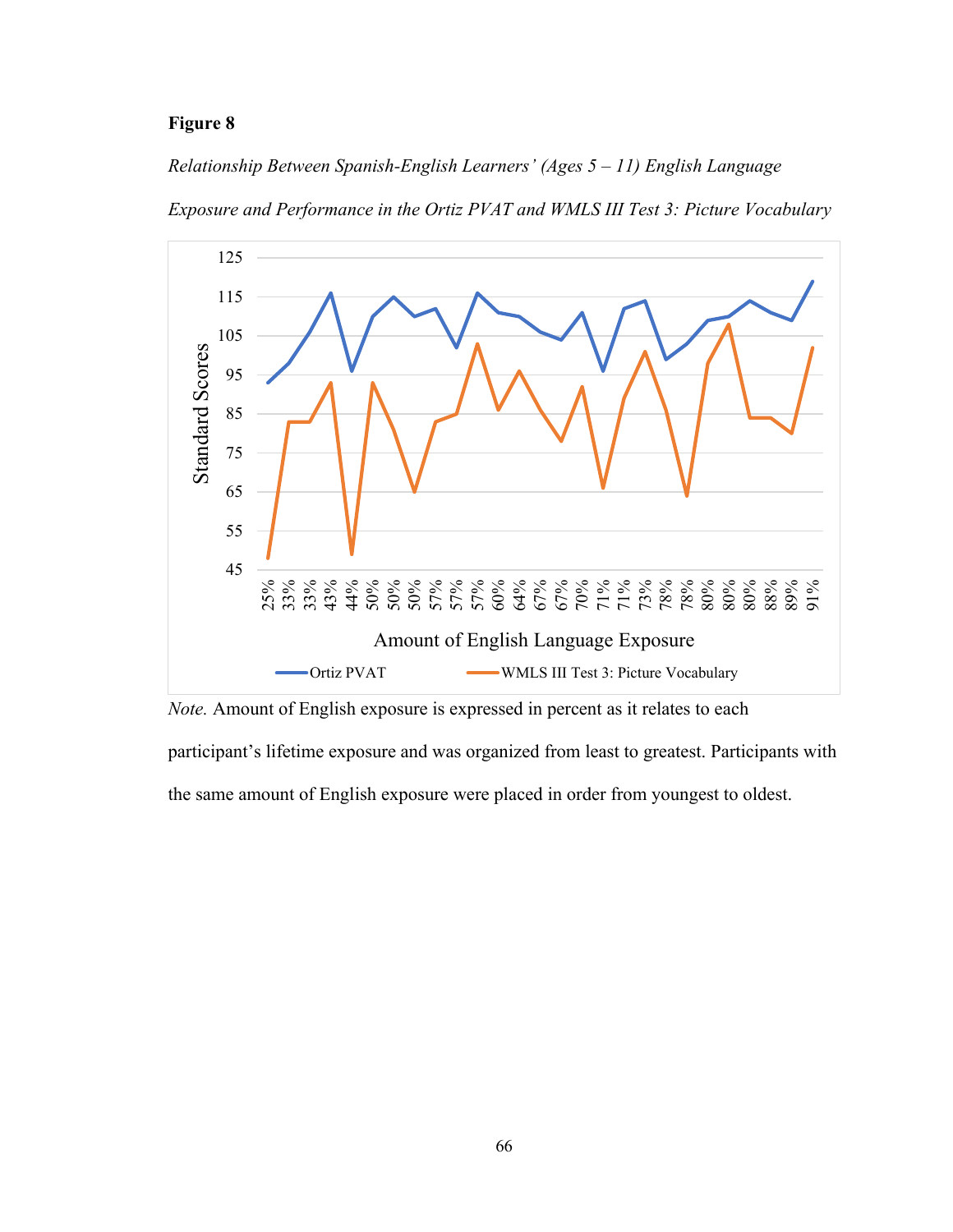#### **References**

- Adamek, E. (2019). *Concurrent validity of the WISC-V VCI and the Ortiz PVAT on English learners* (Publication No. 13881450) [Doctoral dissertation, St. John's University]. ProQuest Dissertations Publishing.
- American Speech-Language-Hearing Association. (2019). Language in brief. Retrieved from https://www.asha.org/Practice-Portal/Clinical-Topics/Spoken-Language-Disorders/Language-In--Brief/

Arreola v. Santa Ana Board of Education, 476 U.S. 267 (1968).

- Atwill, K., Blanchard, J., Christie, J., Gorin, J., & García, H. (2010). English-language learners: Implications of limited vocabulary for cross-language transfer of phonemic awareness with kindergartners. *Journal of Hispanic Higher Education, 9*(2), 104-129.
- August, D., Calderón, M., & Carlo, M. (2002). *Transfer of skills from English to Spanish: A study of young leaners – Report for practitioners, parents, and policy makers.* ED-98-CO-0071, Center for Applied Linguistics, Washington: D.C. Retrieved from www.cal.org/acquiringliteracy/pdfs/skills-transfer.pdf
- August, D., Carlo, M., Dressler, C., & Snow, C. (2005). The critical role of vocabulary development for English language learners. *Learning Disabilities Research & Practice, 20*(1), 50-57. doi:10.1111/j.1540-5826.2005.00120.x
- Berman, P., McLaughlin, B. McLeod, B., Minicuccie, C., Nelson, B., & Woodworth, K. (1995). *School reform and student diversity: Case studies of exemplary practices for LEP students.* Berkeley, CA: National Center for Research on Cultural Diversity and Second Language Learning and BW Associates.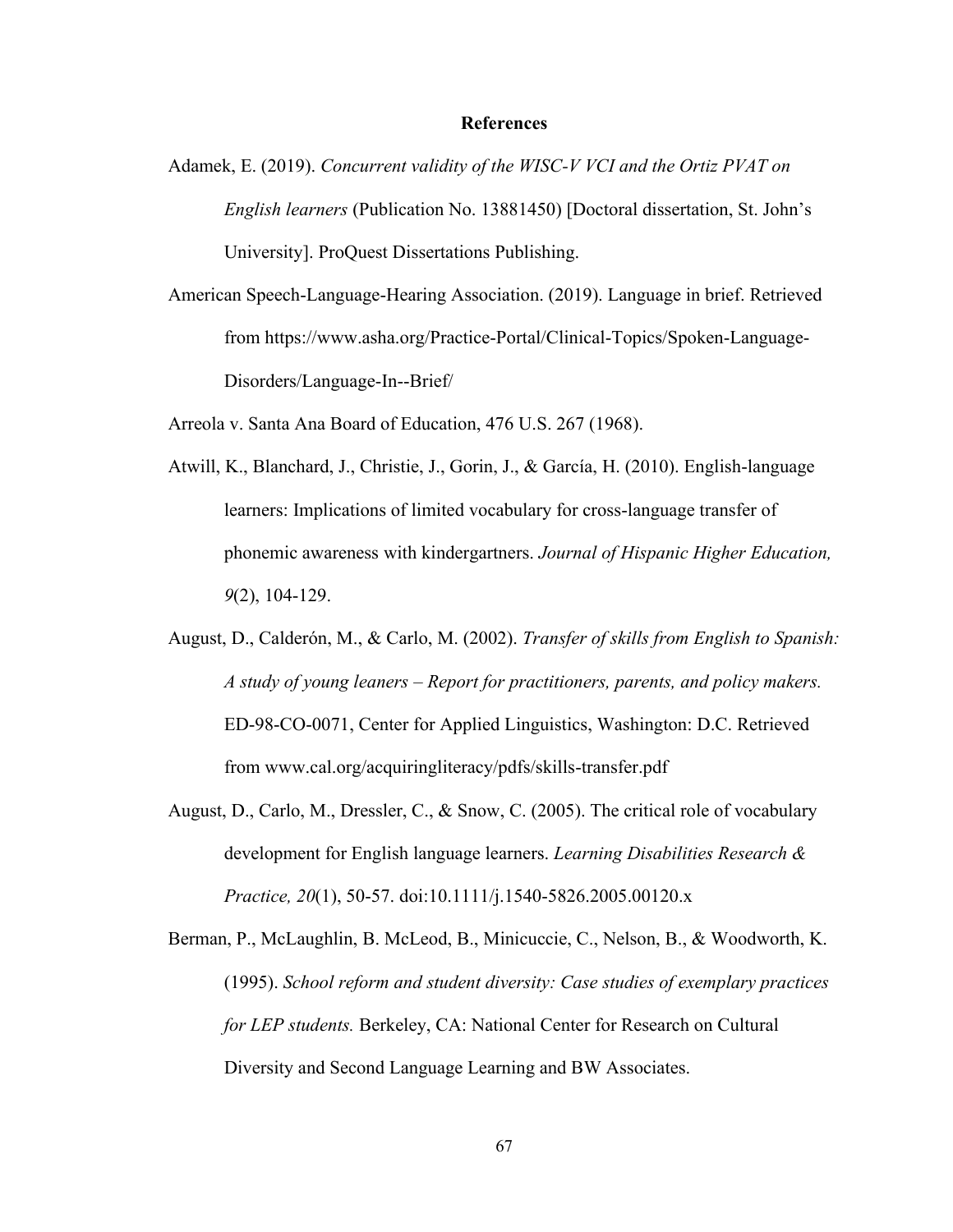- Burger, A., & Chong, I. (2011). Receptive vocabulary. In S. Goldstein & J. A. Naglieri (Eds.), *Encyclopedia of Child Behavior and Development* (pp. 1231-1231). Boston, MA: Springer. DOI https://doi.org/10.1007/978-0-387-79061-9\_2359
- Byrne, B. M., Oakland, T., Leong, F. T. L., Vijver, F. J. R. van de, Hambleton, R. K., Cheung, F. M., & Bartram, D. (2009). A critical analysis of crosscultural research and testing practices: Implications for improved education and training in psychology. *Training and Education in Professional Psychology, 3*, 94-105. Doi:10.1037/a0014516.
- Cohen, J. (1992). A power primer. *Psychological Bulletin, 112* (1), 155-159.
- Collier, C. (1989). How long? A synthesis of research on academic achievement in second language. *TESOL Quarterly, 23*, 509-531.
- Cummins, J. (2016). Reflections on Cummins (1980), "the cross-lingual dimensions of language proficiency: Implications for bilingual education and the optimal age issue." *Tesol Quarterly, 50*(4), 940-944. doi:10.1002/tesq.339.
- Dailor, A. N. (2011). Ethically challenging situations reported by school psychologists: Implications for training. *Psychology in the Schools, 48*(6), 619-631.

Diana v. California State Board of Education, C-70-37 RFP (1970).

- Elizalde-Utnick, G., & Romero, P. A. (2017). Assessment of English language learners. In E. C. Lopez, S. G. Nahari, & S. Proctor (Eds.), *Handbook of multicultural school psychology: An interdisciplinary perspective* (pp. 193-217). New York, NY: Routledge.
- Endangered Languages Project. (n.d.)*. Mam*. Retrieved August 24, 2021, from http://www.endangeredlanguages.com/lang/8091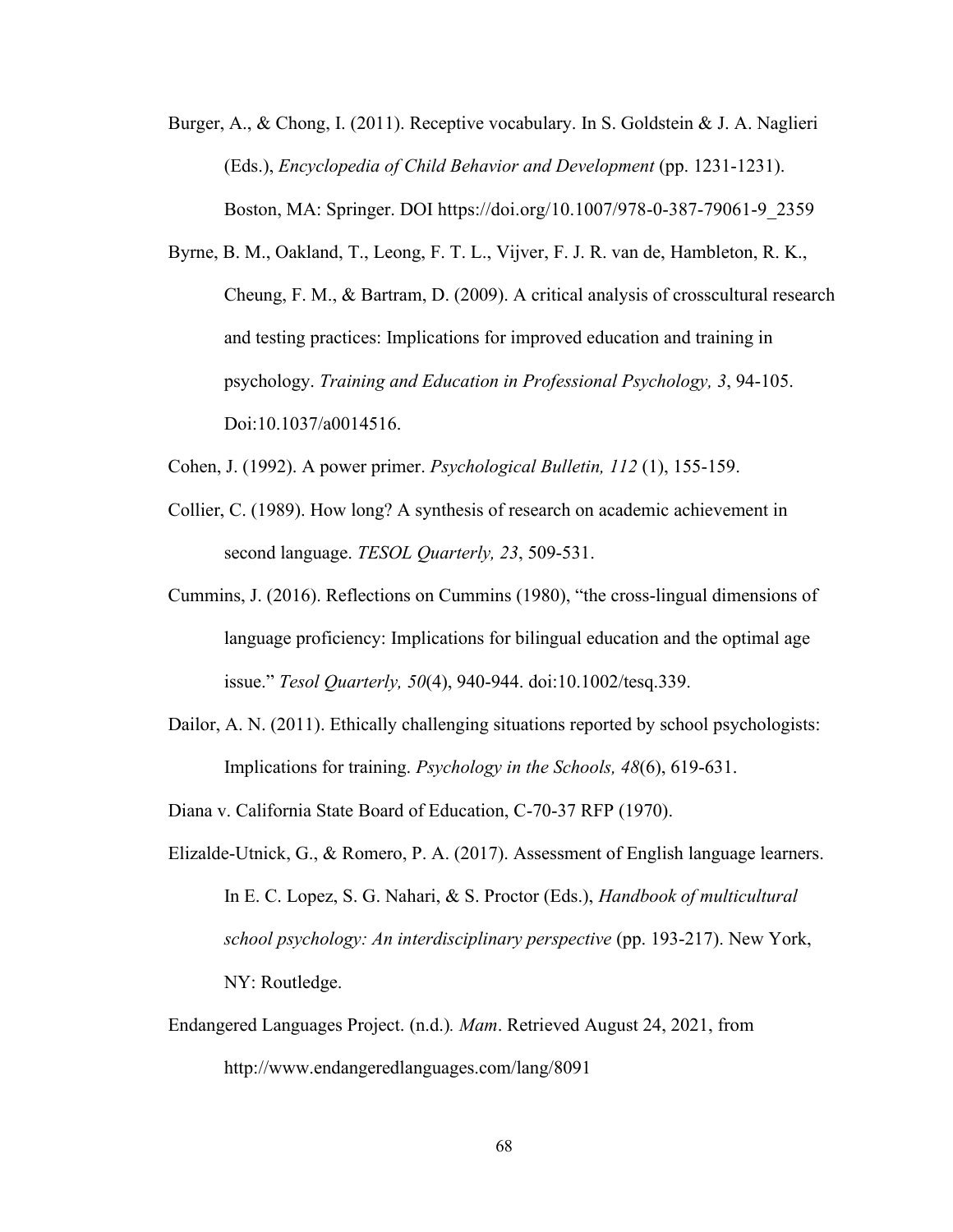- Endangered Languages Project. (n.d.)*. Q'eqchi'*. Retrieved August 24, 2021, from http://www.endangeredlanguages.com/lang/8090
- Esquivel, G. B., Warren, T. M., & Littman Olitzky, S. (2007). A historical review of the development of multicultural school psychology. In G. B. Esquivel, E. C. Lopez, & S. G. Nahari (Eds.), *Handbook of multicultural school psychology: An interdisciplinary perspective* (pp. 3-28). Mahwah, NJ: Lawrence Erlbaum Associates.
- Faul, F., Erdfelder, E., Buchner, A., & Lang, A. G. (2009). Statistical power analyses using G\*Power 3.1: Tests for correlation and regression analyses. *Behavior Research Methods*, *41*, 1149-1160.
- Figueroa, R. A. (1989). Psychological testing of linguistic-minority students: Knowledge gaps and regulations. *Exceptional Children, 56,* 142-152.
- Flanagan, D. P. (2013). *The Cattell-Horn-Carroll theory of cognitive abilities*. Wiley Online Library. Retrieved from

https://onlinelibrary.wiley.com/doi/pdf/10.1002/978111866054.e se0431

- Flanagan, D. P. & Alfonso, V. C. (2017). *Essentials of WISC-V assessment*. New Jersey: John Wiley & Sons.
- Flanagan, D. P., Alfonso, V. C., Ortiz, S. O., & Dynda, A. M. (2010). Best practices in integrating cognitive assessment in school neuropsychological assessments. In D. C. Miller (Eds.), *Best practices in school neuropsychology: Guidelines for effective practice, assessment, and evidence-based intervention* (pp. 101-140). New Jersey: John Wiley & Sons, Inc.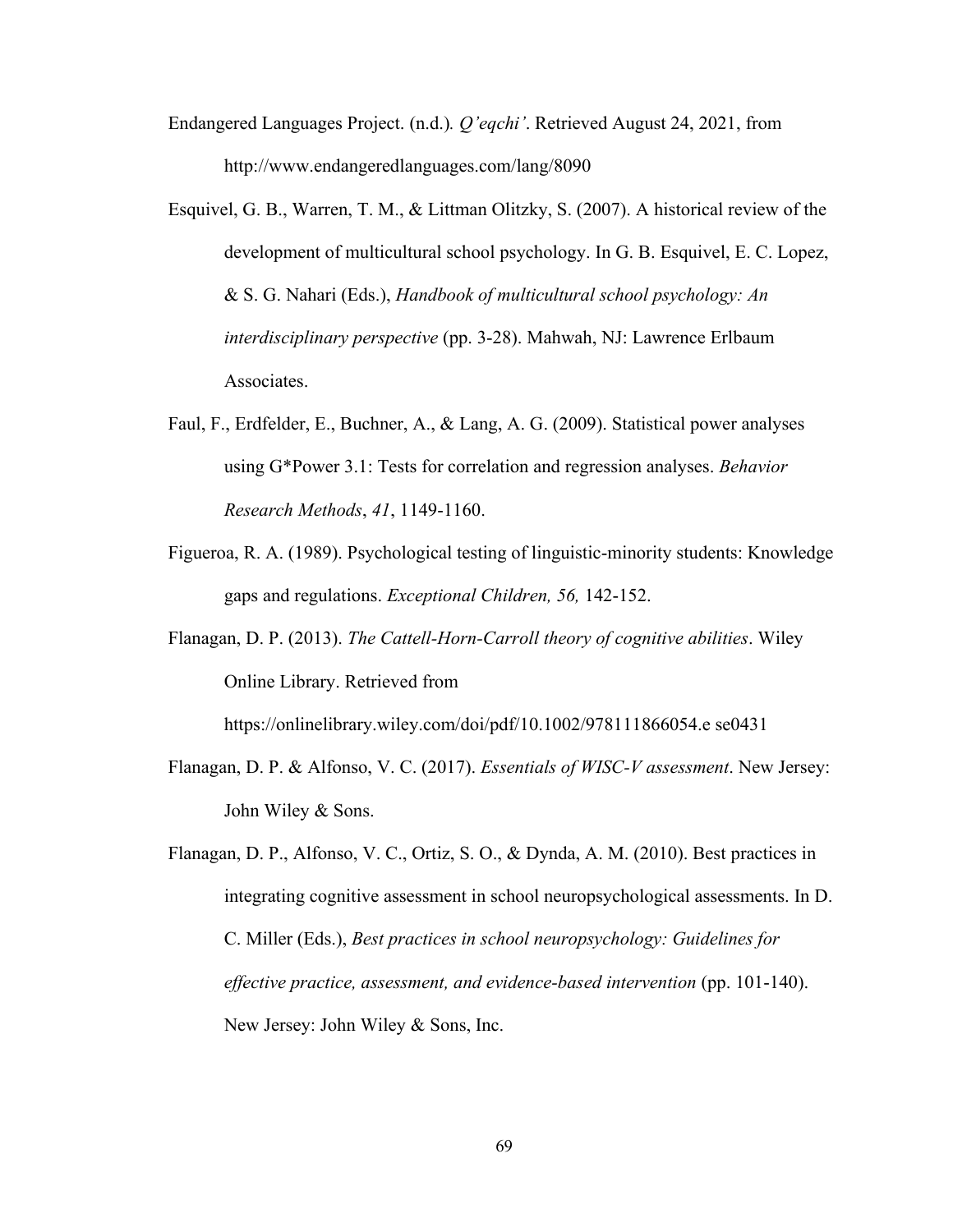Gámez, P., Griskell, H., Sobrevilla, Y., & Vazquez, M. (2019). Dual language and English-only learners' expressive and receptive language skills and exposure to peers' language. *Child Development, 90*(2), 471-479. doi:10.1111/cdev.13197

Guadalupe v. Tempe Elementary School District, CIV 71-435 U.S. (1972).

Hammer, C. S., Hoff, E., Uchikoshi, Y., Gillandes, C., Castro, D., & Sandilos, L. E. (2014). The language and literacy development of young dual language learners: A critical review. *Early Childhood Research Quarterly, 29*(4), 715-733. doi:10.1016/j.ecresq.2014.05.008

- Heinrich-Heine-Universität Düsseldorf. (2020). G\*Power: *Statistical power analyses for Windows and Mac*. [https://www.psychologie.hhu.de/arbeitsgruppen/allgemeine](https://www.psychologie.hhu.de/arbeitsgruppen/allgemeine-psychologie-und-arbeitspsychologie/gpower.html)[psychologie-und-arbeitspsychologie/gpower.html](https://www.psychologie.hhu.de/arbeitsgruppen/allgemeine-psychologie-und-arbeitspsychologie/gpower.html)
- Houghton Mifflin Harcourt. (2019). Woodcock Muñoz Language Survey Third Edition (WMLS III). Retrieved from https://www.hmhco.com/programs/woodcockmunoz-language-survey-iii

Huck, S. W. (2012). *Reading Statistics and Research*. 6<sup>th</sup> Ed. Boston: Allyn and Bacon. Individuals with Disabilities Education Act (IDEA), 20 U.S.C. Sec. 1400. (2004).

- Jones, J. (2014). Best practices in providing culturally responsive interventions. In A. Thomas & J. Grimes (Eds.), *Best practices in school psychology VI*. Bethesda, MD: National Association of School Psychologists.
- Jongejan, W., Verhoeven, L., & Siegel, L. (2007). Predictors of reading and spelling abilities in first- and second-language learners. *Journal of Educational Psychology, 99*(4), 835-835.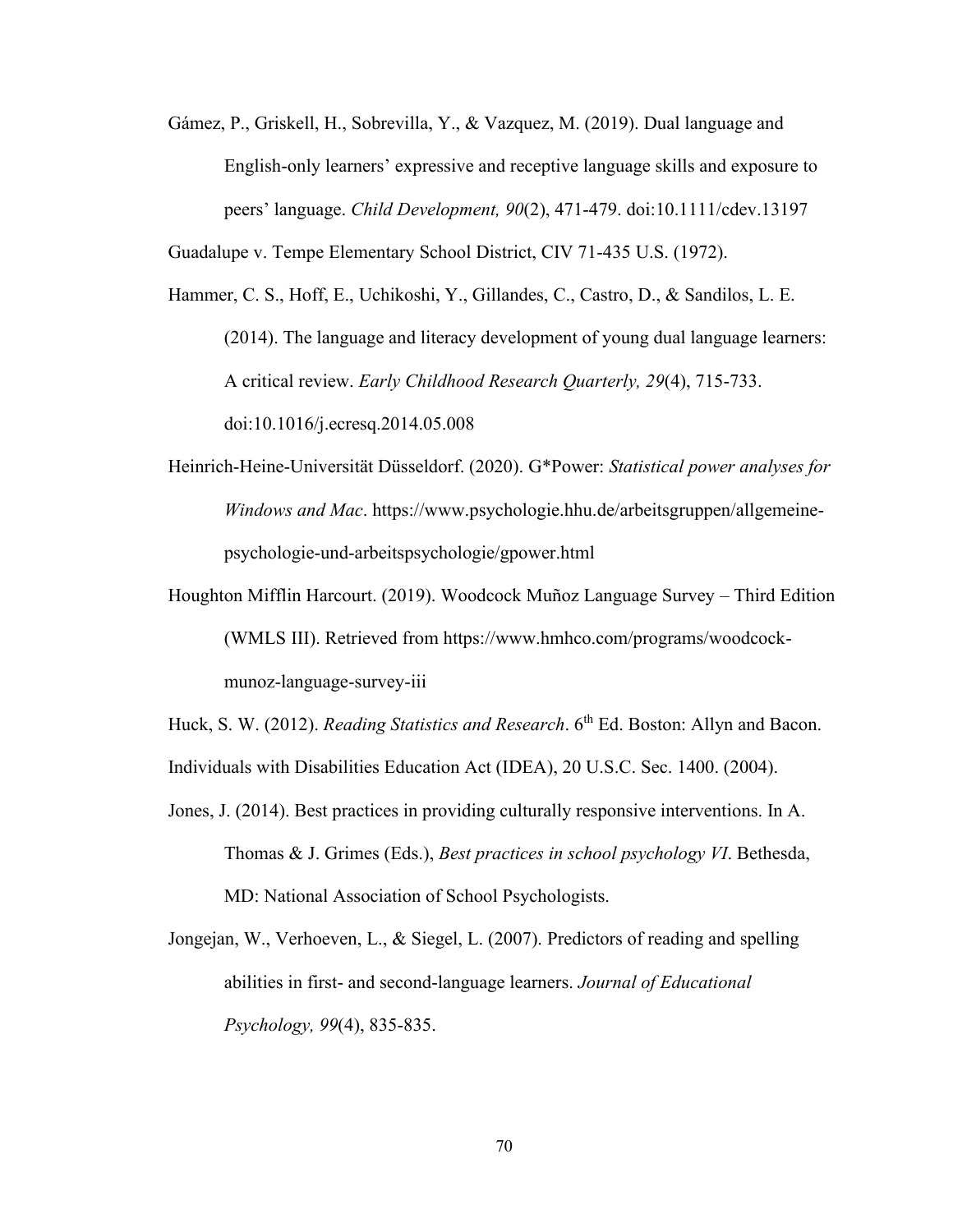- Kangas, S. (2018). Breaking one law to uphold another: How schools provide services to English learners with disabilities. *Tesol Quarterly, 52*(4), 877-910. doi:10.1002/tesq.431
- Kiefer, M. J. (2008). Catching up or falling behind? Initial English proficiency, concentrated poverty, and the reading growth of language minority learners in the United States. *Journal of Educational Psychology, 100,* 851-868.
- Krashen, S. D. (1982). *Principles and practice in second language acquisition*. Retrieved from http://www.sdkrashen.com/content/books/principles\_and\_practice.pdf
- Lopez, E. C. (2006). English language learners. In G. G. Bear & K. M. Minke (Eds.), *Children Needs III* (pp 647-659). National Association of School Psychologists.
- Lopez, E. C., & Bursztyn, A. M. (2013). Future challenges and opportunities: Toward culturally responsive training in school psychology. *Psychology in the schools, 50*(3), 212-228.
- Lopez, E. C., & Velasco, P. (2017). Supporting teachers of English learners via instructional consultation. In E. C. Lopez, S. G. Nahari, & S. Proctor (Eds.), *Handbook of multicultural school psychology: An interdisciplinary perspective* (pp. 35-55). New York, NY: Routledge.
- Luft Baker, D., Richards-Tutor, C., Gersten, R., Baker, S.K. & Smith, J. L. M. (2017). Building reading skills for English learners within a response to intervention framework. In E. C. Lopez, S. G. Nahari, & S. Proctor (Eds.), *Handbook of multicultural school psychology: An interdisciplinary perspective* (pp. 97-117). New York, NY: Routledge.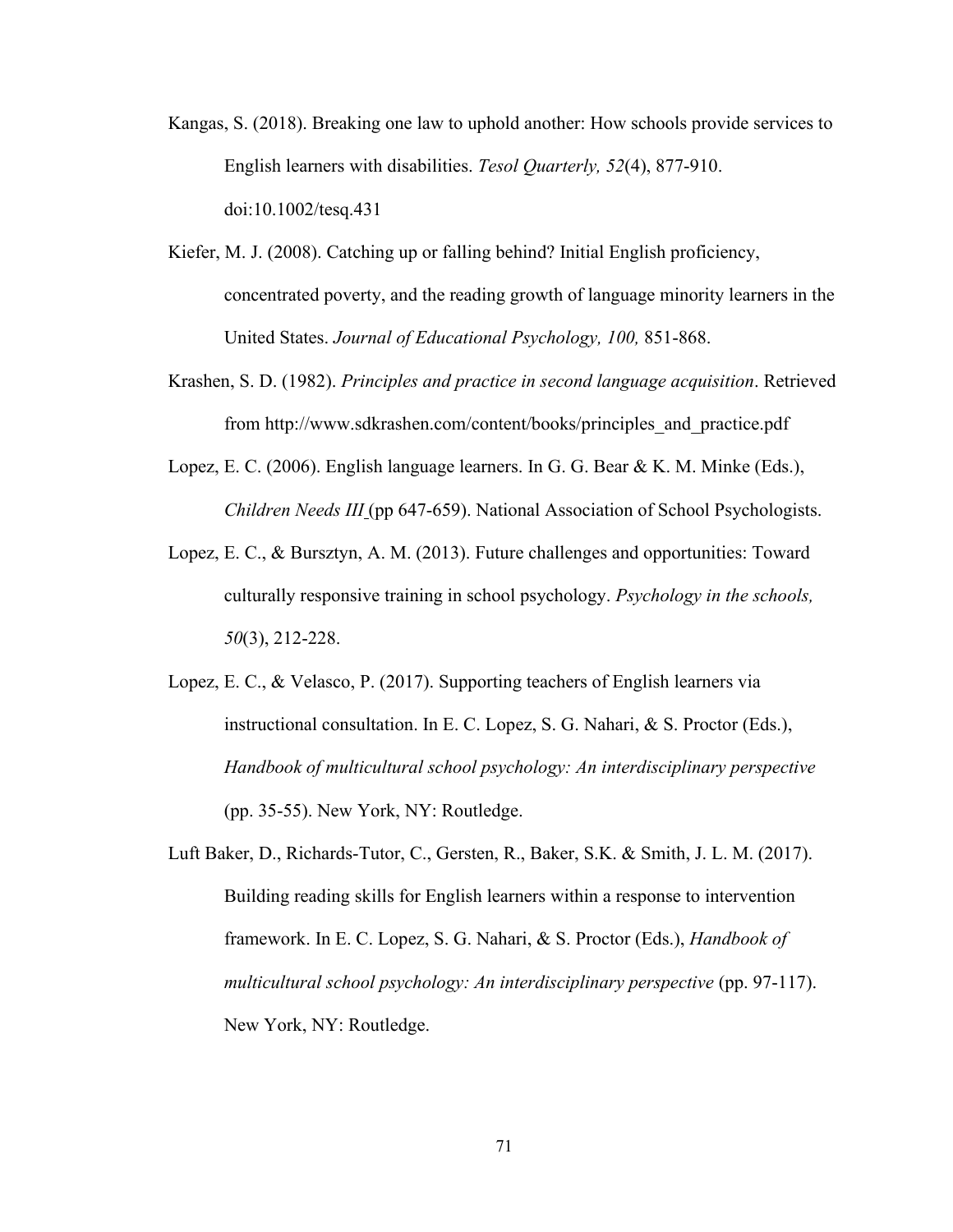- Mancilla-Martinez, J., & Lesaux, N. (2011). Early home language use and later vocabulary development. *Journal of Educational Psychology, 103*(3), 535-535.
- McLaughlin, B., August, D., Snow, C., Carlo, M., Dressler, C., White, C., Lively, T., & Lippman, D. (2000, April). *Vocabulary improvement and reading in English language learners: An intervention study*. Proceedings of A Research Symposium on High Standards in Reading for Students From Diverse Language Groups: Research, Practice & Policy. Washington, DC: U.S. Department of Education. Retrieved from
- Nahari, S. G., Martines, D. G., & Wang, P. (2017). Consulting with culturally and linguistically diverse parents. In E. C. Lopez, S. G. Nahari, & S. Proctor (Eds.), *Handbook of multicultural school psychology: An interdisciplinary perspective* (pp. 56-76). New York, NY: Routledge.

[https://ncela.ed.gov/files/rcd/BE023768/Vocabulary\\_Improvement.pdf](https://ncela.ed.gov/files/rcd/BE023768/Vocabulary_Improvement.pdf)

- National Association of School Psychologists. (2015). Position statement: The provision of school psychological services to bilingual students. Retrieved August 1, 2019, from<http://www.nasponline.org/x32086.xml>
- National Association of School Psychologists. (2017). National Association of School Psychologists Strategic plan: 2017 – 2022. Retrieved August 3, 2019, from <https://www.nasponline.org/x41409.xml>
- National Center on Educational Outcomes. (2016). *ELs with disabilities*. Retrieved from https://nceo.info/student\_groups/ells\_with\_disabilities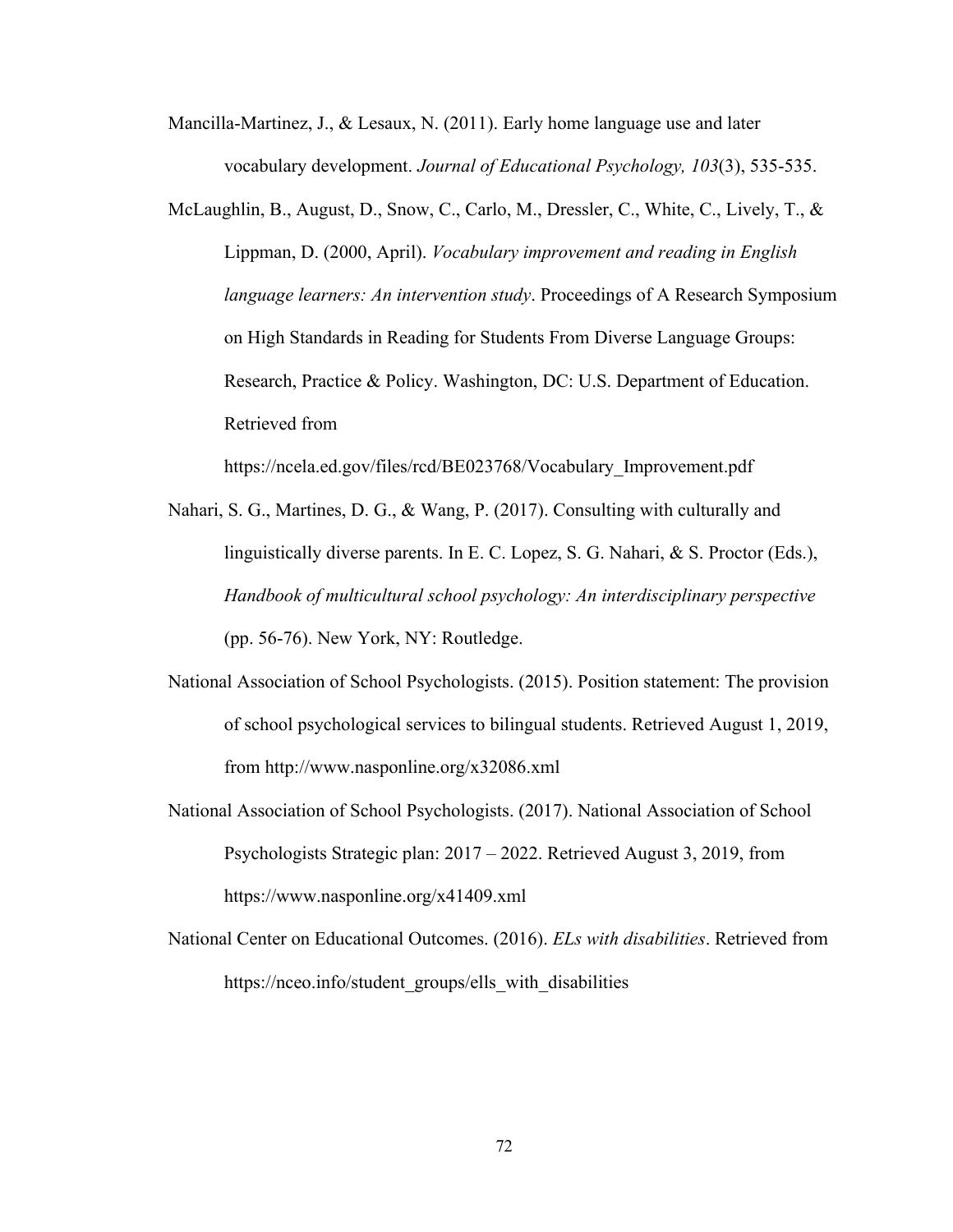- National Center for Education Statistics. (2019). *The Condition of Education 2019* (NCES 2019-144). Washington, DC: U.S. Department of Education. Retrieved August 12, 2019, from https://nces.ed.gov/pubs2019/2019144.pdf
- Newell, M. L., & Chavez-Korell, S. (2017). The evolution of multiculturalism: An interdisciplinary perspective. In E. C. Lopez, S. G. Nahari, & S. Proctor (Eds.), *Handbook of multicultural school psychology: An interdisciplinary perspective* (pp. 3-17). New York, NY: Routledge.
- North Shore Pediatric Therapy. (2021). Expressive vs. receptive language. Retrieved accessed August 24, 2021, from https://www.nspt4kids.com/parenting/expressivevs-receptive-language/
- Ortiz, S. O. (2008). Best practices in nondiscriminatory assessment. In A. Thomas (Eds.) & J. Grimes (Eds.), *Best practices in school psychology V* (pp. 661-678). Bethesda, MD: National Association of School Psychologists.
- Ortiz, S. O. (2014). Best practices in nondiscriminatory assessment. In P. L. Harrison  $\&$ A. Thomas (Eds.), *Best practices in school psychology: Foundations* (pp. 61-74). Bethesda, MD: National Association of School Psychologists.
- Ortiz, S. O. (2018a). *Ortiz Picture Vocabulary Acquisition Test*. Multi-Health Systems Inc.
- Ortiz, S. O. (2018b). Technical Manual. *Ortiz Picture Vocabulary Acquisition Test*. Multi-Health Systems Inc.
- Ortiz, S. O. (2019). On the measurement of cognitive abilities in English learners. *Contemporary School Psychology, 23*(1), 68-86.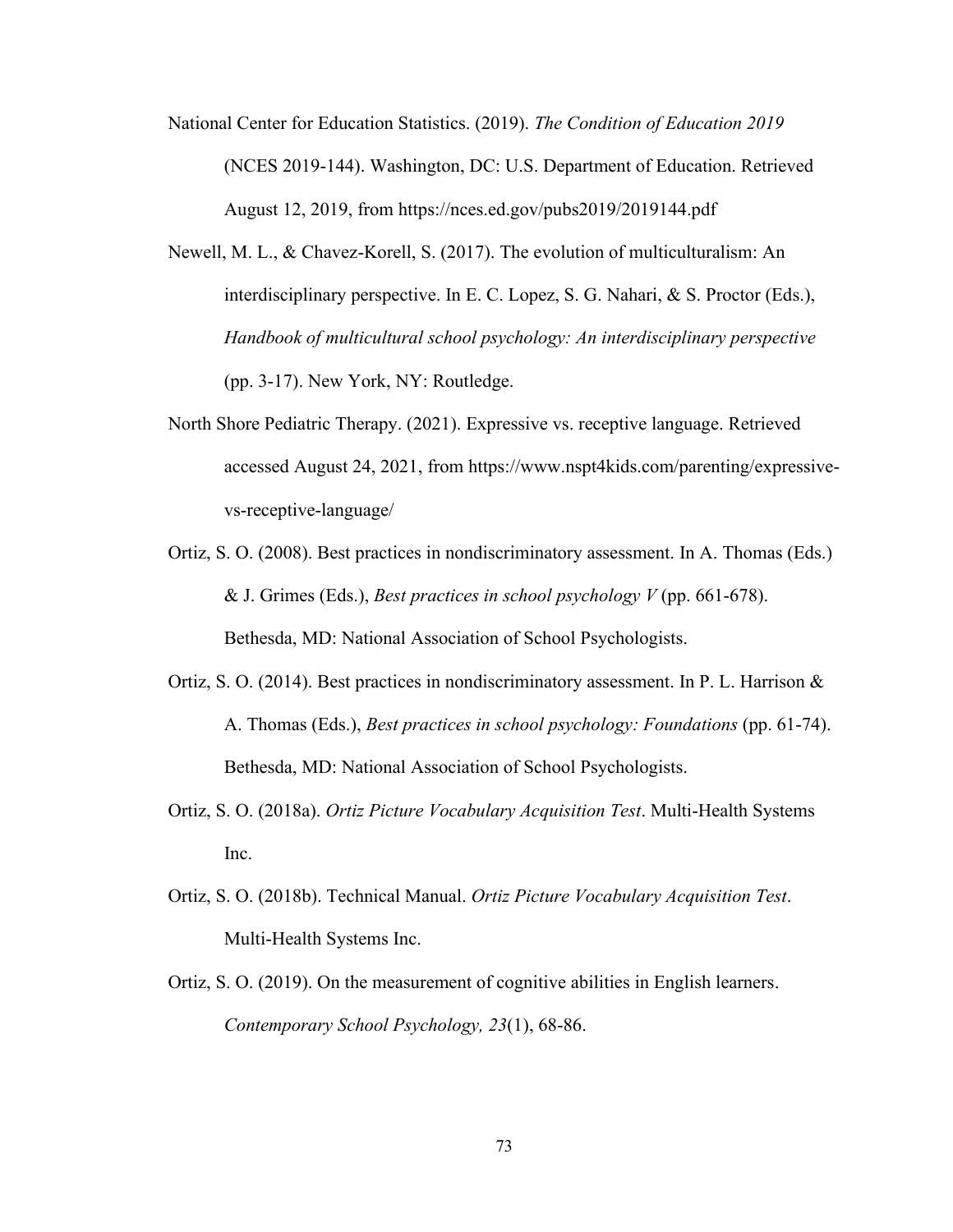- Ortiz, S. O., Flanagan, D. P., & Dynda, A. M. (2008). Best practices in working with culturally diverse children and families. In A. Thomas & J. Grimes (Eds.), *Best practices in school psychology V* (pp. 1721-1738). Bethesda, MD: National Association of School Psychologists.
- Ortiz, S. O., & Wong, J. Y. T. (2020, October). Fairness in tests and test score interpretation with English learners. *The Score*. Retrieved August 24, 2021, from http://www.apadivisions.org/division-5/publications/score/2020/10/assessingenglish-learners
- Palermo, F., & Mikulski, A. M. (2014). The role of positive peer interactions and English exposure in Spanish speaking preschoolers' English vocabulary and letter-word skills. *Early Childhood Research Quarterly, 29*(4), 625–635. https://doi.org/10.1016/j.ecresq.20 14.07.006
- Peña, E. D., Gutiérrez-Clellen, V. F., Iglesias, A., Goldstein, B. A., & Bedore, L. M. (2018). Bilingual English-Spanish Assessment. Baltimore, MD: Brookes Publishing. Retrieved from

http://archive.brookespublishing.com/documents/BESA-excerpt.pdf

- Rabinowitz, S. (2008). *Assessment of English Language Learners Under Title I and Title III: How One Testing Program Can Inform the Other*. San Francisco, CA: Assessment and Accountability Content Center, LEP Partnership, WestEd.
- Rhodes, R. L., Ochoa, S. H., & Ortiz, S. O. (2005). *Assessing culturally and linguistically diverse students: A practical guide.* NY: Guilford.
- Schrank, F. A., Miller, D. C., Wendling, B. J., & Woodcock, R. W. (2010). *Essentials of WJ III cognitive abilities assessment*. (2<sup>nd</sup> ed.). New Jersey: John Wiley & Sons.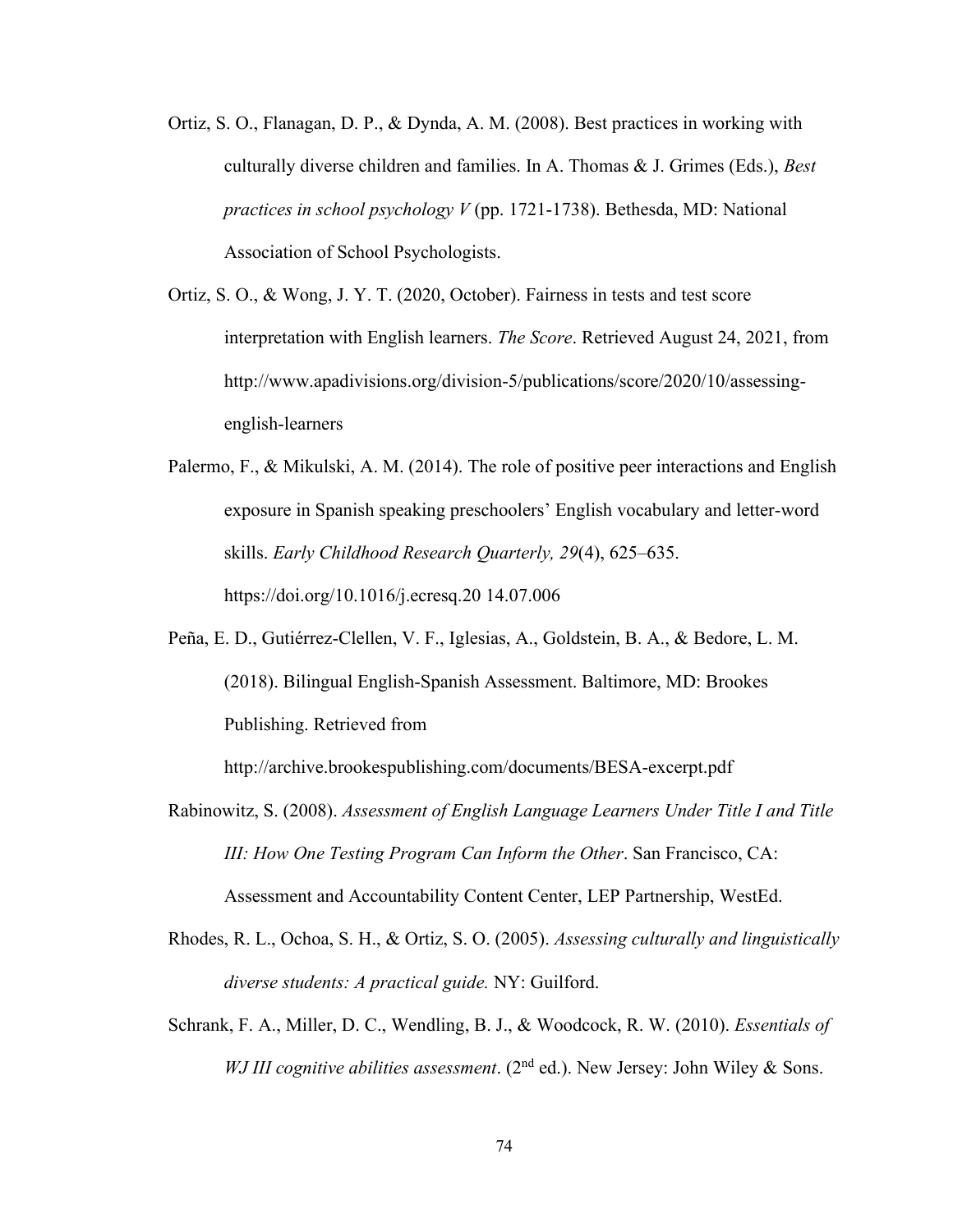- Seol, K. I., Song, S. H., Kim, K. L., Oh, S. T., Kim, Y. T., Im, W. Y., Song, D. H., & Cheon, K. A. (2014). A comparison of receptive-expressive language profiles between toddlers with autism spectrum disorder and developmental language delay. *Yonsei Medical Journal*, *55*(6), 1721–1728. https://doi.org/10.3349/ymj.2014.55.6.1721
- Skiba, R. J., Simmons, A. B., Ritter, S., Gibb, A. C., Rausch, M. K., Cuadrado, J., & Chung, C. G. (2008). Achieving equity in special education: History, status, and current challenges. *Council for Exceptional Children, 74*(3)*,* 264-288.
- Tello, A. C. (2020). *Comparison of language performance using exposure and nonexposure norms in English learners identified with speech language impairment* (Publication No. 28086833) [Doctoral dissertation, St. John's University]. ProQuest Dissertations Publishing.
- Uchikoshi, Y. (2006). English vocabulary development in bilingual kindergarteners: What are the best predictors? *Bilingualism, 9*(1), 33-49.
- United States Census Bureau. (2018). More than 76 million students enrolled in U.S. schools, Census bureau reports. Retrieved August 1, 2019, from <https://www.census.gov/newsroom/press-releases/2018/school-enrollment.html>
- U.S. Department of Education (n.d.). Our nation's English learners. Retrieved November 1, 2019, from https://www2.ed.gov/datastory/el-characteristics/index.html#two
- U.S. Department of Education. (2015). Ensuring English learner students can participate meaningfully and equally in educational programs. Retrieved August 12, 2019, from [https://www2.ed.gov/about/offices/list/ocr/docs/dcl-factsheet-el-students-](https://www2.ed.gov/about/offices/list/ocr/docs/dcl-factsheet-el-students-201501.pdf)[201501.pdf](https://www2.ed.gov/about/offices/list/ocr/docs/dcl-factsheet-el-students-201501.pdf)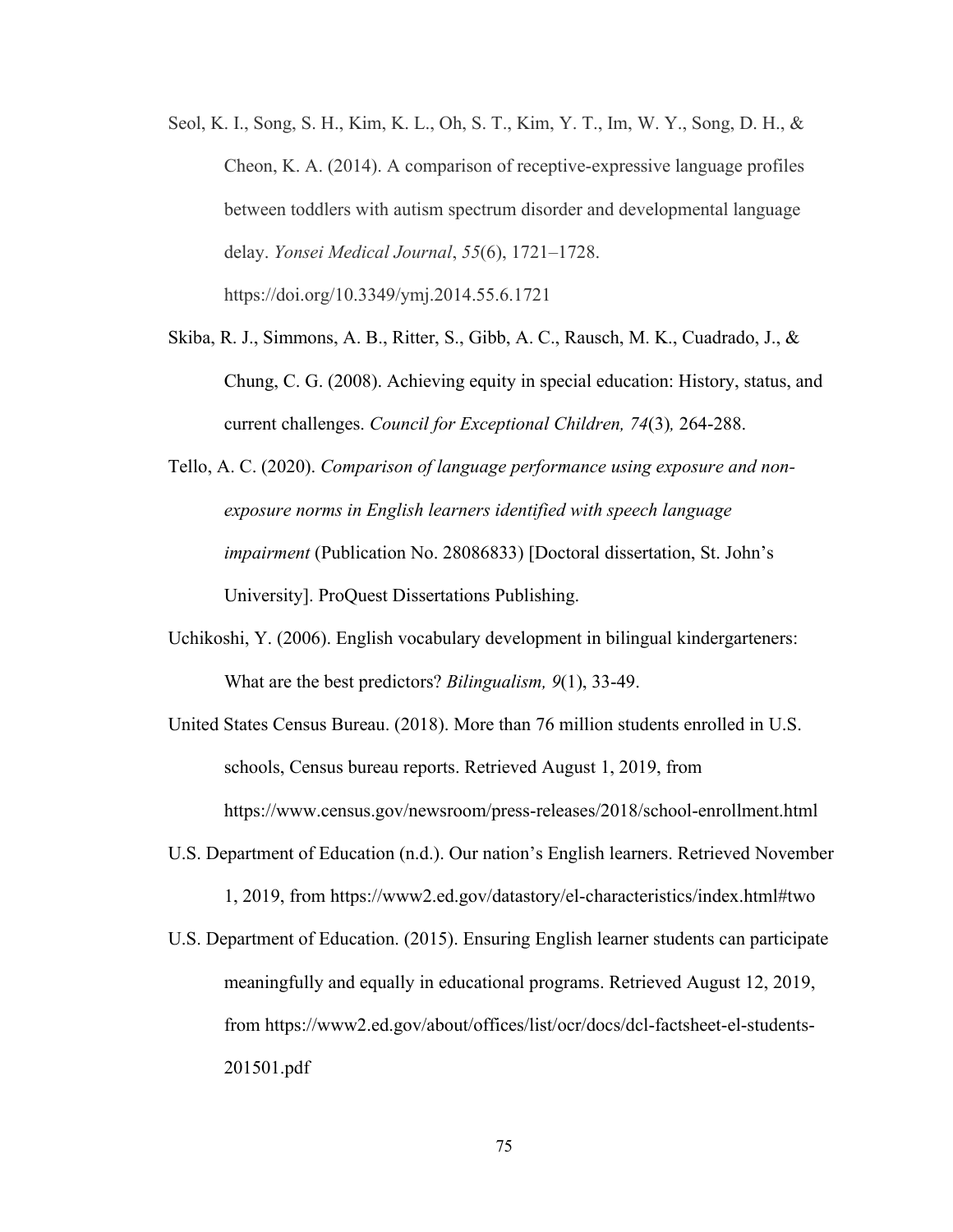- Urbaniak, G.C., & Plous, S. (2021). Research randomizer (Version 4.0) [Computer software]. Retrieved from https://www.randomizer.org/
- Verdugo, R., & Flores, B. (2007). English-language learners: Key issues. *Education and Urban Society, 39*(2), 167-193. doi:10.1177/0013124506294852
- Wagner, R., Francis, D., & Morris, R. (2005). Identifying English language learners with learning disabilities: Key challenges and possible approaches. *Learning Disabilities Research & Practice, 20*(1), 6-15. doi:10.1111/j.1540- 5826.2005.00115.x
- Woodcock, R. W., Alvarado, C. G., & Ruef, M. L. (2017). *Woodcock-Muñoz Language Survey III.* Itasca, IL: Houghton, Mifflin Harcourt.
- Woodcock, R. W., Alvarado, C. G., Ruef, M. L., & Schrank, F. A. (2017). Comprehensive Manual. *Woodcock-Muñoz Language Survey III.* Itasca, IL: Houghton, Mifflin Harcourt.
- Yzquierdo, Z., Blalock, G., & Torres-Velasquez, D. (2004). Language-appropriate assessments for determining eligibility of English language learners for special education services. *Assessment for Effective Intervention, 29*(2), 17-30.
- Zoom. (2021). Zoom Video Communications. (Version 5.7.4) [Computer software]. Retrieved from https://zoom.us/download